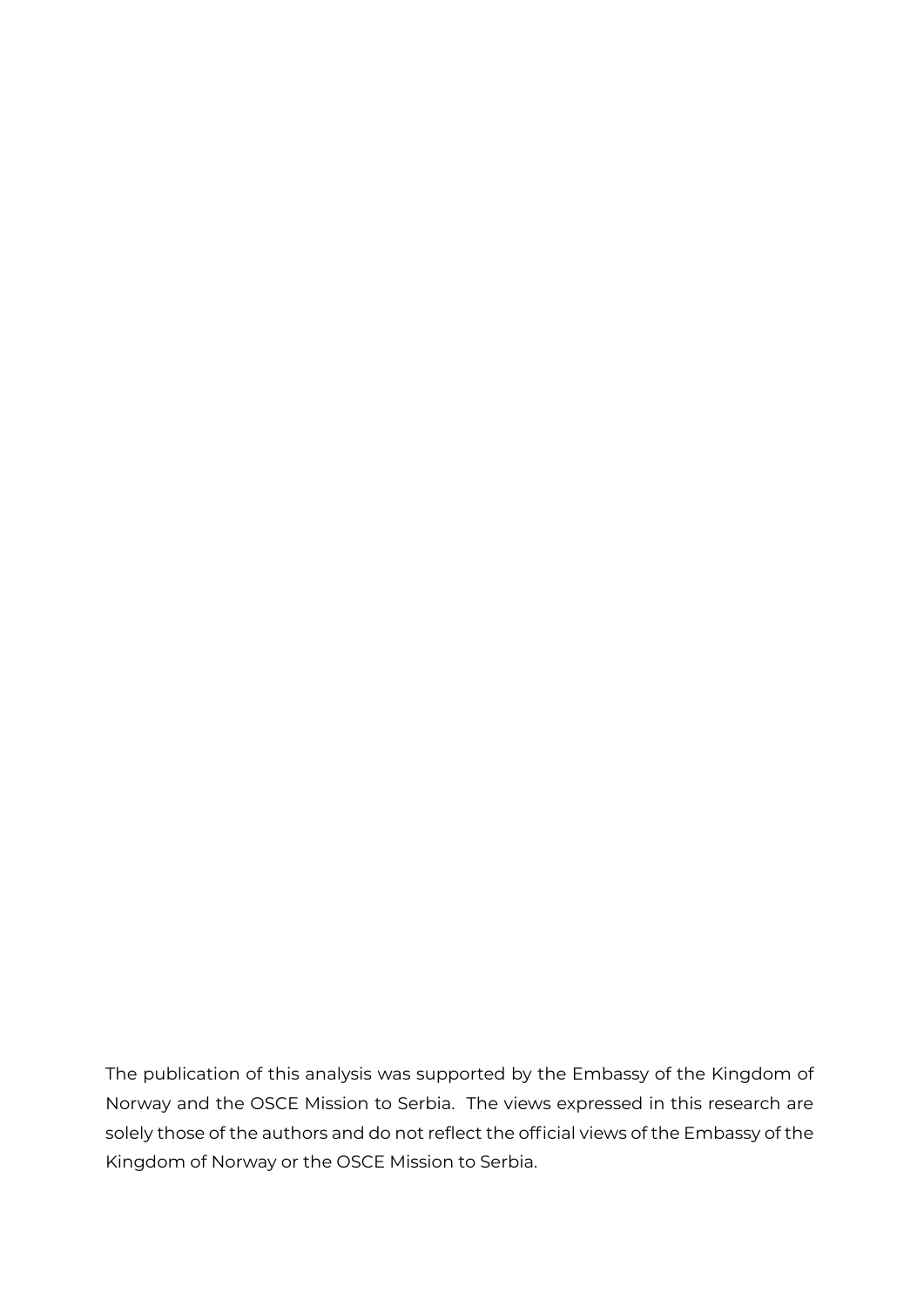# TABLE OF CONTENTS

| ANALYSIS OF CURRENT REGULATIONS IN THE FIELD OF                                                                       |  |
|-----------------------------------------------------------------------------------------------------------------------|--|
|                                                                                                                       |  |
|                                                                                                                       |  |
| EXPLANATION OF THE EXISTING LEGAL SOLUTIONS OF THE AUTHORS<br>OF THE AMENDMENTS TO THE LAW ON COPYRIGHT AND RELATED   |  |
| STATEMENTS AND RECOMMENDATIONS FROM THE STRATEGY FOR<br>THE DEVELOPMENT OF THE PUBLIC INFORMATION SYSTEM IN THE       |  |
|                                                                                                                       |  |
|                                                                                                                       |  |
| MANAGEMENT AND INDIVIDUAL EXERCISE OF COPYRIGHT                                                                       |  |
|                                                                                                                       |  |
|                                                                                                                       |  |
| BRIEF OVERVIEW OF ACTIONS TO BE TAKEN IN ORDER TO<br>IMPROVE THE MANAGEMENT OF COPYRIGHT AND ESTABLISHMENT            |  |
| NEED FOR COMPLIANCE WITH THE PROVISIONS OF THE EU DIRECTIVE<br>2019/790 ON COPYRIGHT AND RELATED RIGHTS IN THE SINGLE |  |
|                                                                                                                       |  |
|                                                                                                                       |  |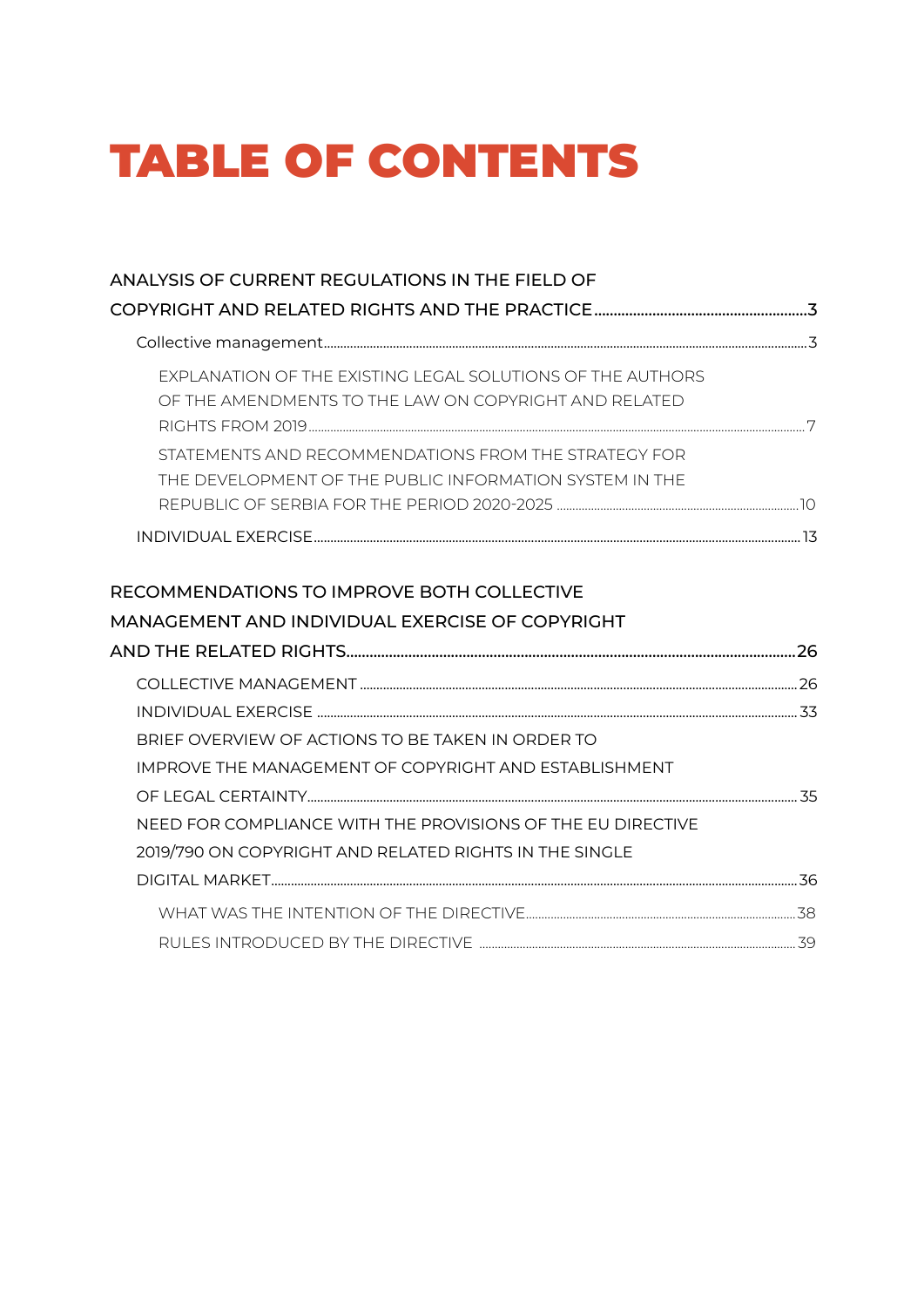The author, or another copyright holder who wants to protect or exercise his/her right, can do it in individual or collective manner. Certain rights are in principle exercised individually, while for others due to their specifics only a collective method of management is provided, through specialized organizations established precisely for the purpose of performing the activity of collective management of copyright and related rights, to which the competent intellectual property institution has entrusted all necessary powers for performing the specified activity. Individual management is the most comprehensive type of protection, with the largest volume of offered requirements available to authors, in situations when it is practically feasible and adequate. On the other hand, collective management is especially relevant in the market of musical copyright works, i.e. in the market where, in addition to authors, producers of phonograms, videograms and performers also appear as entities. Given the problems that occur in practice in both management alternatives, we will present the analysis of each of the respective segments separately.

Also, the analysis will first provide an overview of the current situation and shortcomings, and then point out the potential solutions that are applied in comparative law, and which would improve the current solutions in the positive law of the Republic of Serbia and in practice.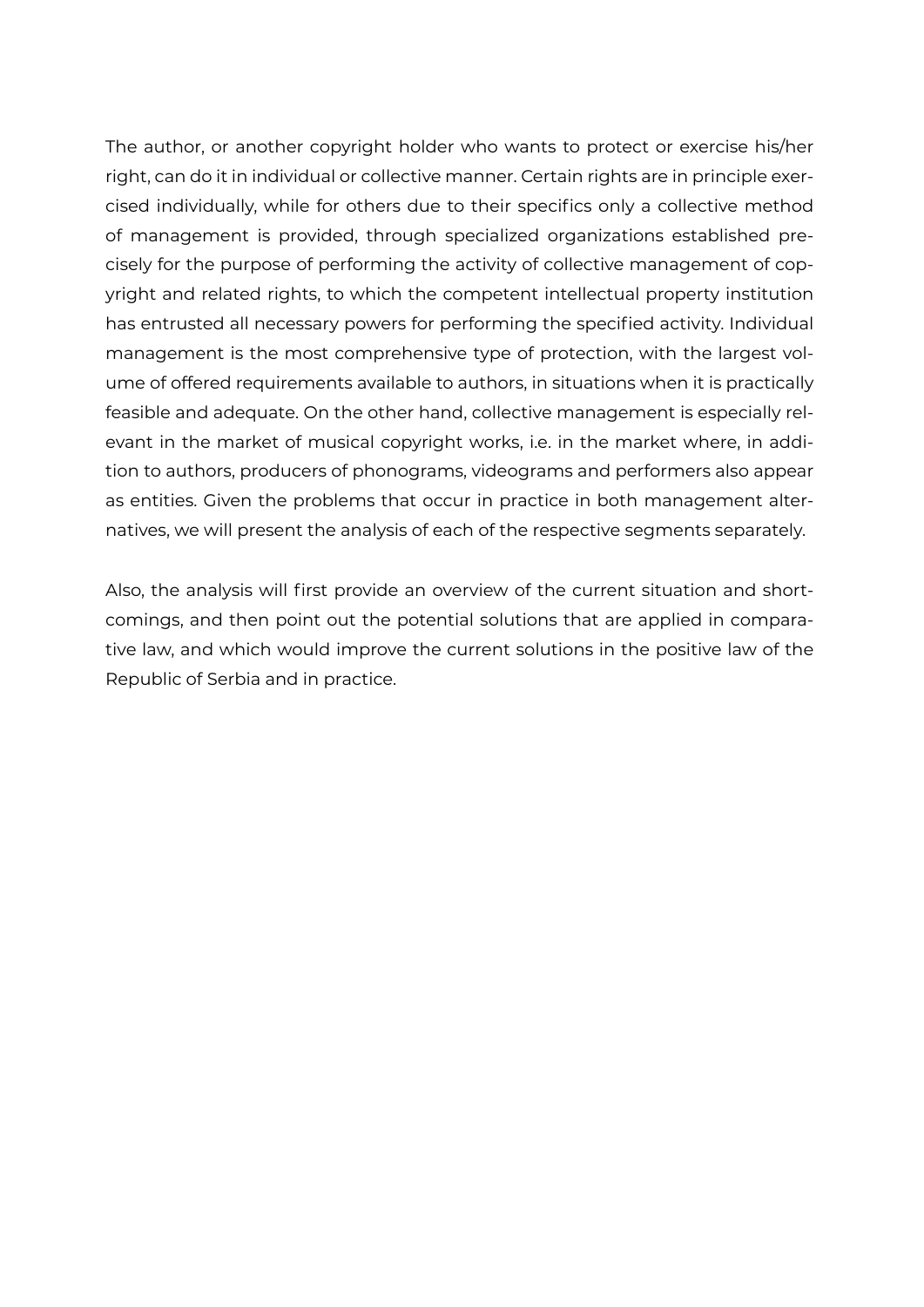# <span id="page-3-0"></span>ANALYSIS OF CURRENT REGULATIONS IN THE FIELD OF COPYRIGHT AND RELATED RIGHTS AND THE PRACTICE

## **COLLECTIVE MANAGEMENT**

Law on Copyright and Related Rights<sup>1</sup> (hereinafter: LCRR or the Law) stipulates that copyright and related rights are collectively managed through organizations for the collective management of copyright and related rights (hereinafter: Organizations), which are not of a lucrative nature and which specialize in managing rights related to certain subject matters of protection2.

In order for a certain Organization to be able to perform the activity of collective management of copyright and related rights, it is necessary to obtain a permit from the competent authority, i.e. the Intellectual Property Office. The amendments to the Law from 2019 define the documentation that the Organization must submit<sup>3</sup>, as well as the conditions that the Organization needs to meet in order to be able to perform a specific activity<sup>4</sup>.

There are currently six organizations in the Republic of Serbia for the collective management of copyright and related rights, namely:

<sup>1</sup> Law on Copyright and Related Rights ("Official Gazette of the RS", no. 104/2009, 99/2011, 119/2012, 29/2016 - AC decision and 66/2019)

<sup>2</sup> *Ibid*, 152

<sup>3</sup> *Ibid*. 157, para. 3

<sup>4</sup> *Ibid*, 158. and 159.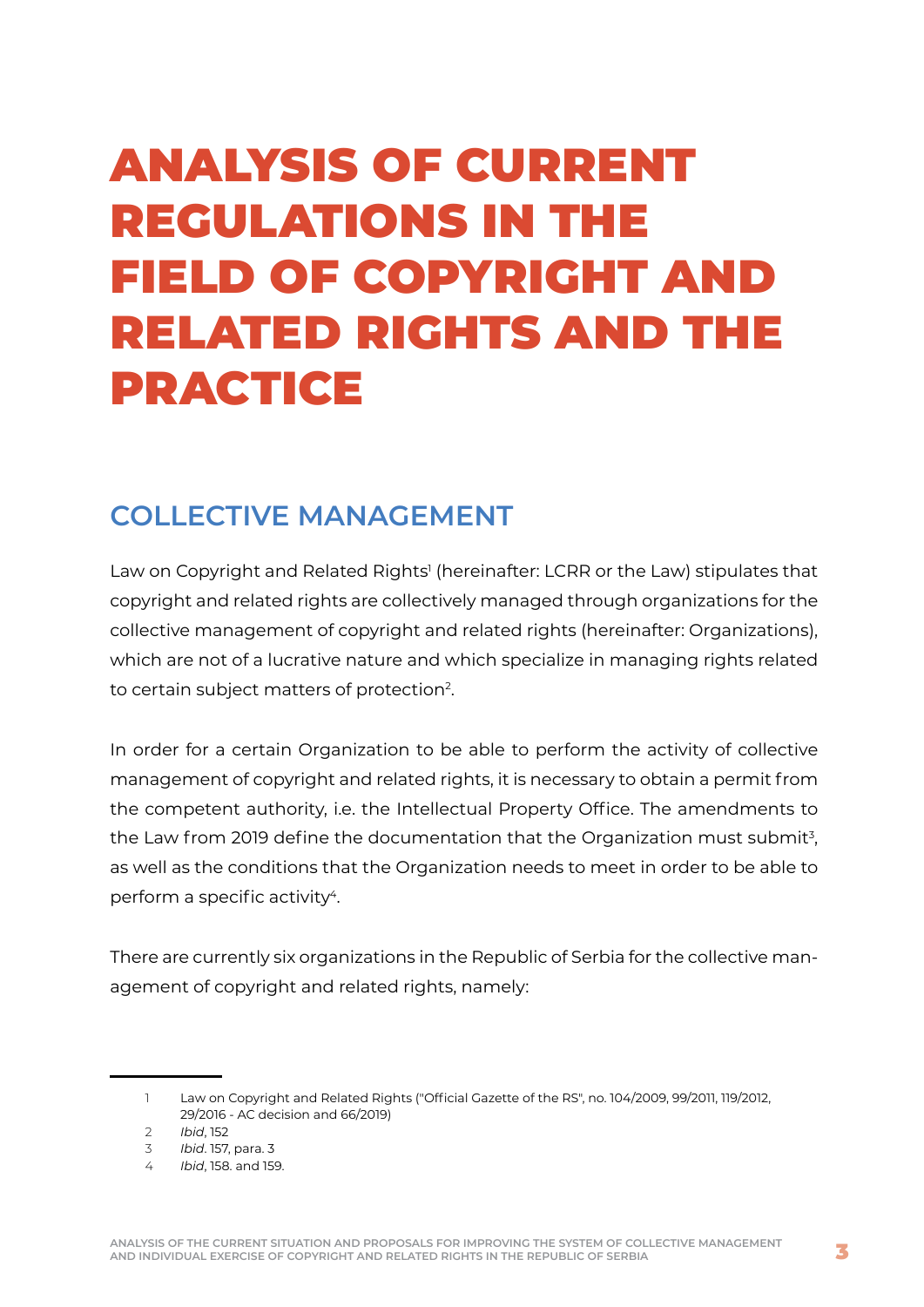- Organization of Music Authors of Serbia SOKOJ;
- Organization of Phonogram Producers of Serbia OFPS;
- Organization for Collective Management of Performers' Rights PI;
- Organization of Photography Authors OFA;
- Organization for Management of Reprographic Rights OORP;
- Organization of Film Authors of Serbia UFUS AFA ZAŠTITA.

Holders of copyright, or related rights, will exclusively confer their rights on the Organization, and instruct it to conclude contract on non-exclusive assignation with persons who will use copyright works, or subject matters of related rights, in its own name and on their behalf5 (hereinafter: Users), as well as to collect remuneration from the Users in its own name and on behalf of the right holders. Also, only one Organization may obtain a permit from the competent authority for collective management of rights in relation to the same type of rights over the same type of subject matter of copyright or related rights<sup>6</sup>, which means that this particular Organization has a monopoly position in terms of collective management of a particular type of right on a particular type of work or subject matter of related right.

Regarding the rights that their holders assign to the Organization, LCRR prescribed the mandatory collective management of certain rights, while for the other type of rights the holders have the freedom to choose whether to manage them collectively, i.e. through the Organization or individually.7

Some of the rights for which the legislator has prescribed collective management as mandatory are the following: the rights of the performer to the fee for broadcasting and rebroadcasting the interpretation from the recording issued on the sound/ sound and image carrier, for public announcement of the interpretation broadcast from the recording issued on the sound/sound and image carrier, for public

<sup>5</sup> *Ibid*, 153, paras. 2 and 3

<sup>6</sup> *Ibid*, 157, para. 2

<sup>7</sup> *Ibid*, 150.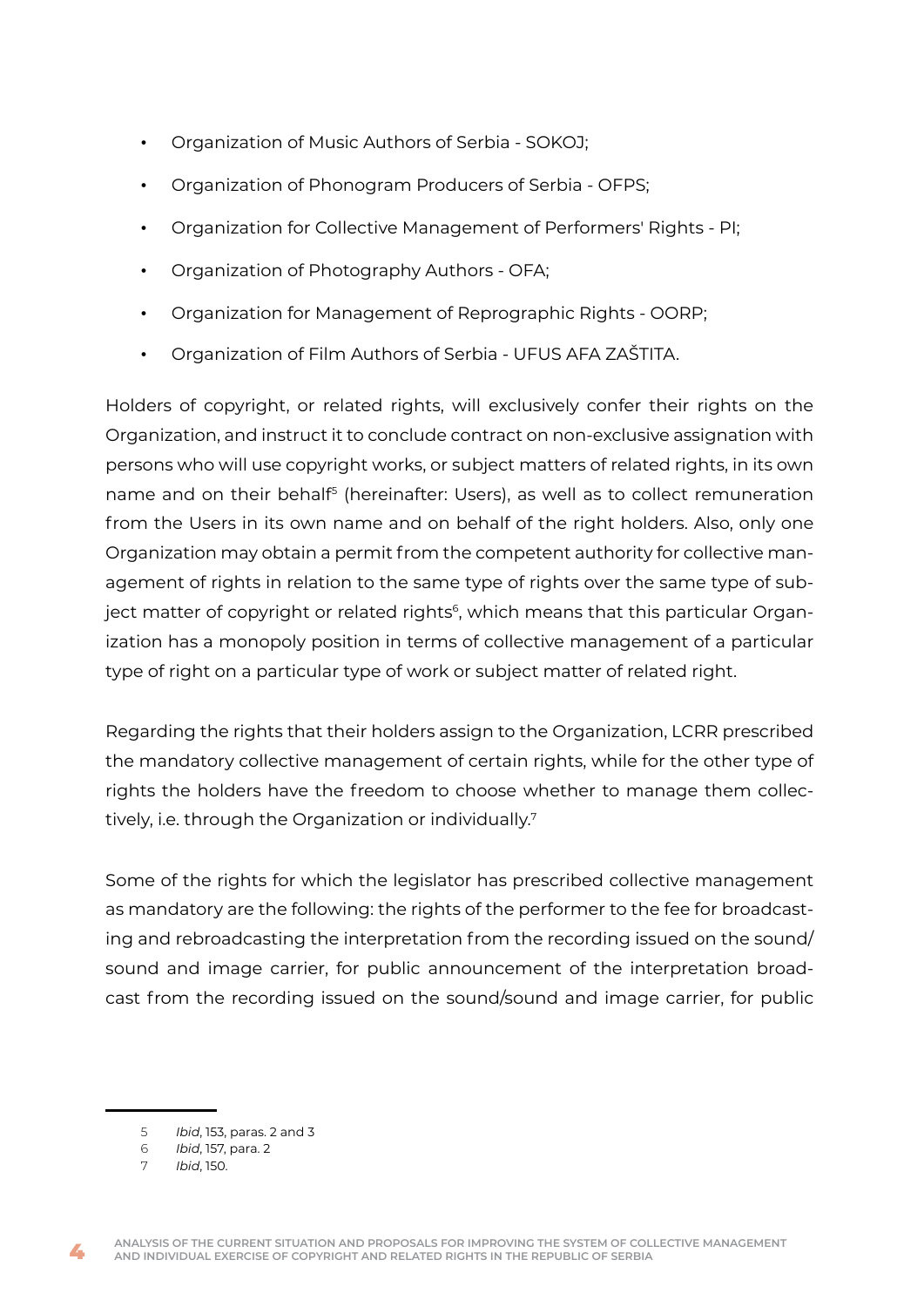announcement of the interpretation from the recording issued on the sound/sound and image carrier; the rights of phonogram producers to the fee for broadcasting and re-broadcasting of phonograms, public announcement of phonograms and public announcement of phonograms that are broadcast, etc.

Furthermore, the LCRR stipulates that each Organization must have a General Assembly, Administrative Board, Managing Director and Supervisory Board as its bodies, and concerning the general enactments of the Organization, the Statute, Tariff and Distribution Plan will be necessary, with the possibility of other general enactments that more precisely define certain matters concerning the Organ $ization's$  business activity $8$ . The Statute constitutes the highest enactment of the Organization and other general enactments must be aligned with it, the Distribution Plan will clearly and unambiguously set the criteria on the basis of which the Organization distributes the amount of remuneration collected from the Users. The Tariff will be a very important enactment of the Organization because it determines the amount and manner of determining the remuneration that Users will be required to pay for the use of copyright or related rights. The Organization initiates negotiations on the tariff by inviting representative associations of Users and individual Users9. Following the call for negotiations, the two parties seek to conclude a tariff agreement. In case of impossibility to find a solution that would suit both parties, i.e. impossibility to conclude a tariff agreement within 60 days from the invitation to negotiations, the proposed tariff will be determined by the Administrative Board of the Organization and submitted to the competent authority for approval<sup>10</sup>.

Further, Article 184 of LCRR stipulates that the Organization is obliged to pay by the end of the calendar year, i.e. by 31 December, to the holders of copyright or related rights who have concluded a contract with it or who have not informed it that they will individually exercise their rights, the amount collected from the Users for their use of the subject matter of protection in the previous year minus the funds for covering the justified costs of collective management of rights. It should also be noted

<sup>8</sup> *Ibid*, 164. and 165.

<sup>9</sup> *Ibid*, 173.

<sup>10</sup> *Ibid*, 176.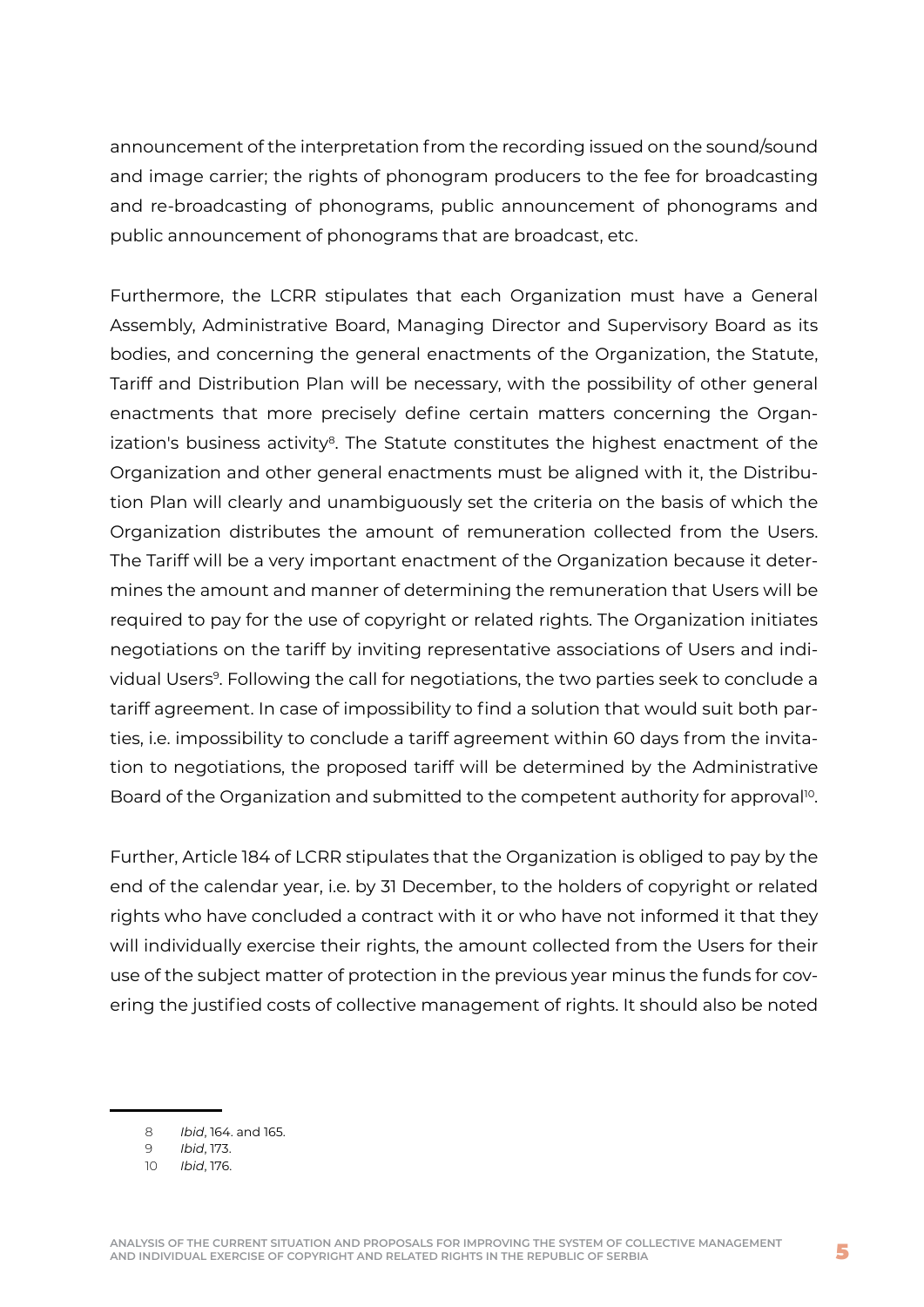that the Organization may, for justified and elaborated reasons, extend this period. Therefore, holders of copyright or related rights who have concluded an exclusive assignment contract with the Organization are fully equated with those rightholders who have not entered into a contract, but have not informed the Organization that they will exercise their rights individually<sup>n</sup>, as there is a presumption that the Organization has the authority to act on behalf of all national and foreign rightholders with respect to any subject matters of protection that are within the scope of its business activity<sup>12</sup>.

As far as the Users are concerned, in accordance with the law, before they begin to use the subject matter of protection they are obliged to acquire from the Organization the rights to use the copyright or the subject matter of the related rights in a certain way, and to inform Organization within 15 days about all the circumstances of relevance for the calculation and distribution of funds<sup>13</sup>.

Article 188 of the Law also stipulates the supervision over the work of the Organization by the competent authority that supervises whether the Organization operates in compliance with the license granted to it and in compliance with legal provisions. In order to conduct supervision, the competent authority will have the right to have its representative attending the sessions of the Organization's bodies and to state opinions concerning the collective management, to demand a written answer to its questions, and to inspect business documents. In case it establishes irregularities in the work, the competent authority will indicate them to the Organization, and order the implementation of measures and a deadline for elimination of irregularities<sup>14</sup>.

In the process of conducting supervision, the Organization will have certain obligations towards the competent authority in terms of submitting documentation that includes: annual business reports, annual account of remunerations and certified auditor's report; agreements between the organization and representative associations, and amendments to the statute, tariff and other general enactments

<sup>11</sup> *Ibid*, 180, para. 4

<sup>12</sup> *Ibid*, 180, para. 1

<sup>13</sup> *Ibid*, 187, para. 1 -3

<sup>14</sup> *Ibid*, 191.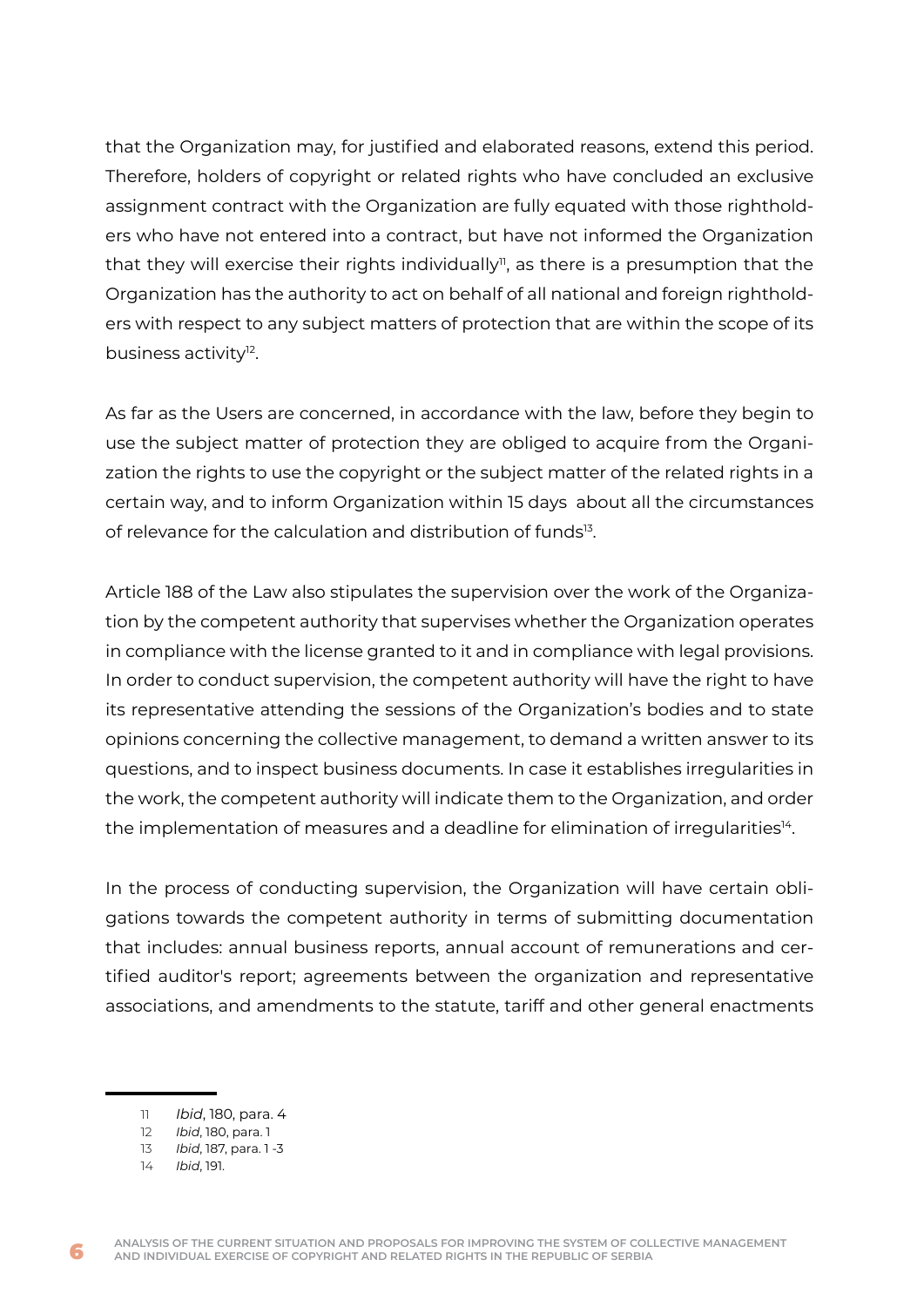<span id="page-7-0"></span>of the Organization<sup>15</sup>. In addition, the Organization is obliged to adopt within six months from the end of the business year the annual reports of its bodies on paid amounts and allocation thereof, reports on operations of the Organization, execution of agreements concluded, certified auditor's report on annual business report, calculation of remunerations, as well as the proposal of the financial plan of the Organization for the following year<sup>16</sup>.

The Law also prescribes the content of complete documentation that the Organization should submit to the competent authority or which should be adopted.

## EXPLANATION OF THE EXISTING LEGAL SOLUTIONS OF THE AUTHORS OF THE AMENDMENTS TO THE LAW ON COPYRIGHT AND RELATED RIGHTS FROM 2019

in the Draft Law on Amendments to the Law on Copyright and Related Rights<sup>17</sup>, its authors stated in the explanation certain reasons for enacting the Law, as well as the explanations of legal solutions, some of which we will present below.

One of the goals of the amendments to the Law on Copyright and Related Rights from 2019 was to establish a more efficient, or improve the existing system of collective management of copyright and related rights, according to the standards set by relevant international enactments regulating the subject matter, but also according to EU standards.

Furthermore, one of the most important amendments to the Law refers to Article 127, paragraph 10 of the previous Law, which provided for the single remuneration for public communication of interpretations and phonograms to be charged together with the author's remuneration for public communication of musical works. Also, Article 156, paragraphs 5 and 6 determined the manner of collecting that single

<sup>15</sup> *Ibid*, 188, para. 2

<sup>16</sup> *Ibid*, 189

<sup>17</sup> Draft Law on Amendments to the Law on Copyright and Related Rights ([http://www.parlament.gov.rs/](http://www.parlament.gov.rs/upload/archive/files/lat/pdf/predlozi_zakona/2019/225-19%20-%20LAT.pdf) [upload/archive/files/lat/pdf/predlozi\\_zakona/2019/225-19%20-%20LAT.pdf](http://www.parlament.gov.rs/upload/archive/files/lat/pdf/predlozi_zakona/2019/225-19%20-%20LAT.pdf))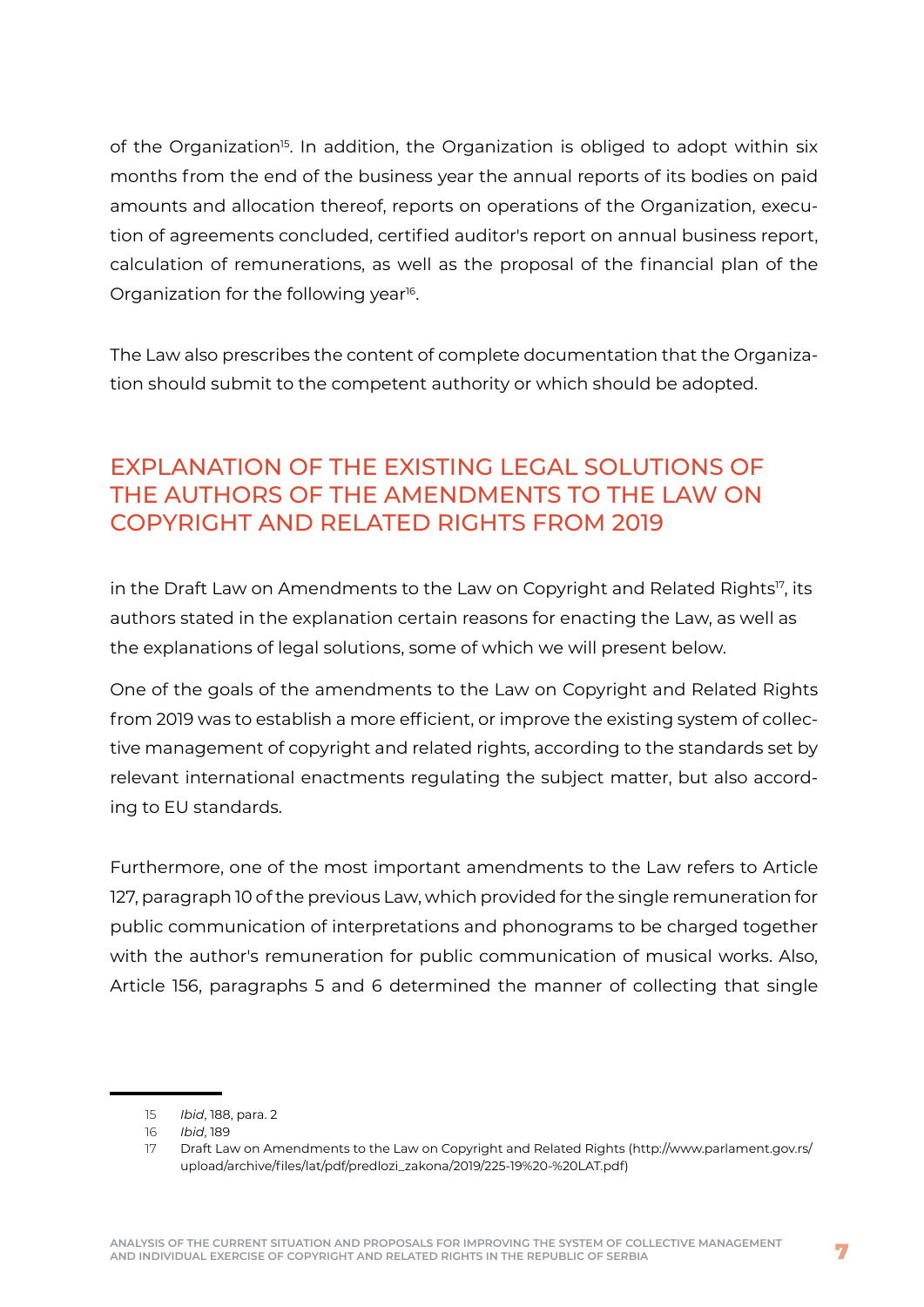remuneration. During the process of amending the Law, these provisions of the Law were amended because they were not in accordance with the provisions of the Berne Convention for the Protection of Literary and Artistic Works<sup>18</sup> (hereinafter: the Berne Convention) and the TRIPS Agreement<sup>19</sup> adopted by the World Trade Organization. Namely, by prescribing the obligation to collect a single remuneration, the author's exclusive right to public communication of his/her work is encroached upon, but also the right of phonogram producers and interpreters to remuneration for public communication of their phonograms, or interpretations. The encroachment on the rights of these persons is reflected in the fact that they cannot independently deliver the invoice to the Users, which would lead to the fact that if the Organization representing the rights of music authors does not function for any reason, or does not collect remuneration, neither the phonogram producer nor the performer could collect a remuneration for the use of the subject matter of protection. Such a solution was unacceptable, taking into account that the right of phonogram producers and the right of performers are separate rights in relation to copyright, and their exercise cannot be conditioned by the exercise of the copyright. Also, such a provision could ultimately lead to the monopoly position of the Organization in terms of collecting remuneration for public communication of musical works, interpretations and phonograms, which is absolutely unacceptable and contrary to the acquis communautaire. In connection with the aforementioned amendment, the provisions of Article 156, paragraphs 5 and 6, referring to the uniform manner of collecting the remuneration for public communication of musical works, phonograms and interpretations, as well as to the allocation of the remuneration thus collected, in the way that 50% of the total remuneration, after deducting the costs, went to the Organization representing the authors of musical works, while the other half of that revenue was distributed to the Organizations representing performers and phonogram producers, were deleted. These provisions were deleted for several reasons, primarily because they are not in accordance with Article 8, paragraph 2 of EU Directive 2006/115<sup>20</sup> regulating a single collection and allocation of remuneration

<sup>18</sup> Berne Convention for the Protection of Literary and Artistic Works (9 September 1886, amended in Paris on 4 May 1896, amended in Berlin on 13 November 1903, amended in Bern on 20 March 1914, amended in Rome on 2 June 1928, in Brussels on 26 June 1948, in Stockholm on 14 July 1967 and in Paris on 24 July 1971)

<sup>19</sup> Agreement on Trade-Related Aspects of Intellectual Property Rights (TRIPS Agreement)

<sup>20</sup> Directive 2006/115/EU of the European Parliament and Council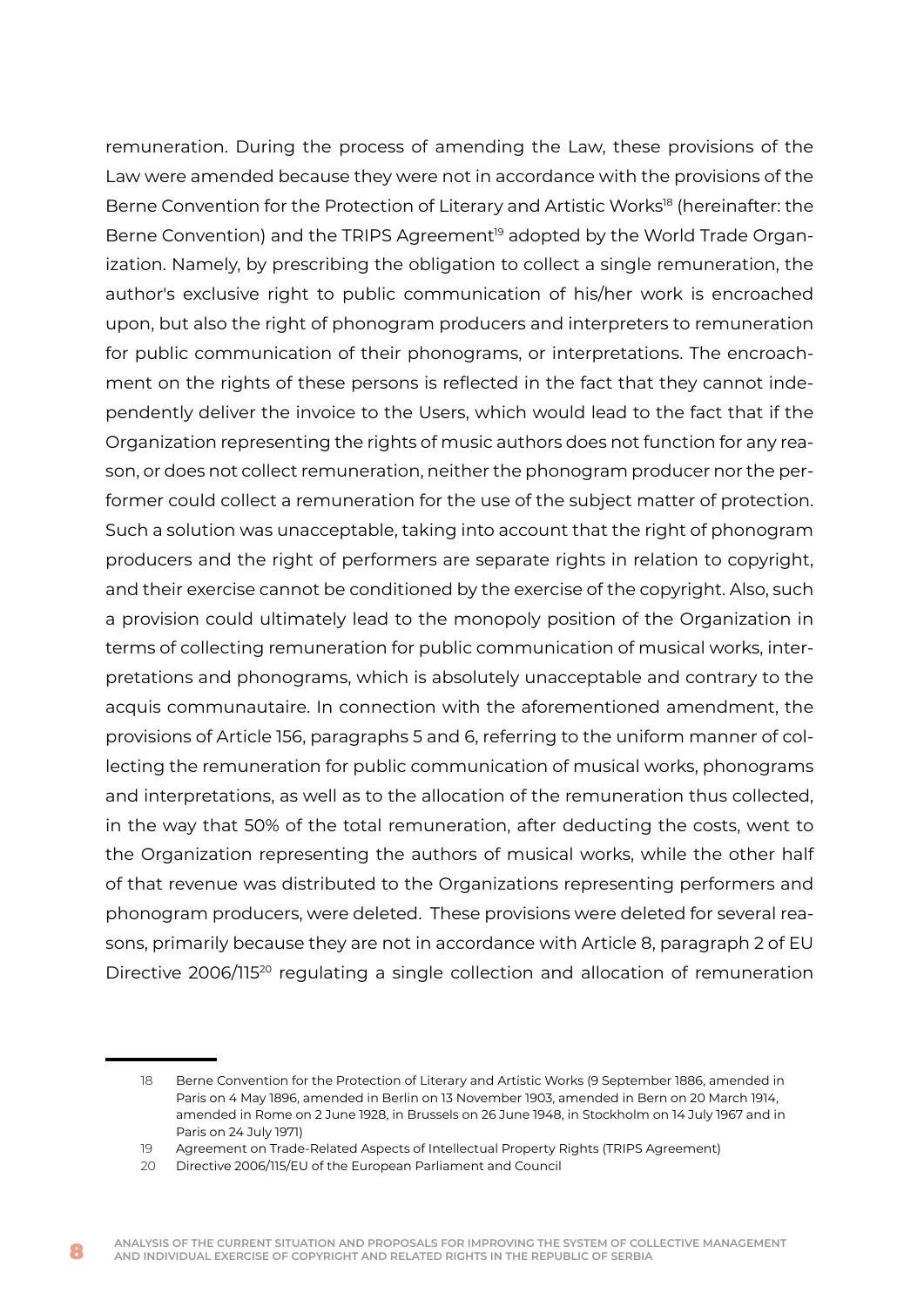for public communication of phonograms and interpretations, without mentioning the authors. By interpreting that Article, it is concluded that the remuneration for public communication of musical copyright works must be charged independently. Another reason for deleting these provisions is their non-compliance with Article 3, paragraph 1 of the EU Directive 2001/2921 which determines the exclusive right of the author to independently and freely, through negotiations with the User, agree on the amount of remuneration for public communication of his/her work, and that right must not be limited to fair remuneration, as regulated by law. Finally, the provisions in question were not harmonized with the Berne Convention either, which stipulates that states may regulate the issue of remuneration for public communication of copyrighted works, but only in case of impossibility to conclude an agreement between the author and the User.

Another important amendment to the Law relates to Article 162, paragraph 1, item 3 of the Law, which, after the amendments, enables the competent authority to revoke the Organization's operating license in cases when the Organization "gravely or repeatedly violates the provisions of this Law, the provisions of its statute and the distribution plan." Namely, before the amendment of the Law, the competent authority was authorized to decide on revoking the Organization's license, among other things, if it finds that it "gravely and repeatedly violates the provisions of this law". Therefore, there was a dilemma whether the repeated violation of the Law must at the same time refer to a grave violation. The new definition clarifies the intention of the legislator to revoke the license of the Organization in case it gravely violates the law, but also when it repeatedly violates the law, regardless of the severity of that violation. Also, in addition to the provisions of the LCRR, the Organization must now strictly comply with its statute and distribution plan, under the threat of revoking the license.

Further, Article 167 of the Law, regulating the distribution plan, as a general act of the Organization, was amended and paragraph 2 was added. It stipulates that the provisions of the distribution plan must be "clear, unambiguous, applicable and for-

<sup>21</sup> Directive 2001/29/EU of the European Parliament and Council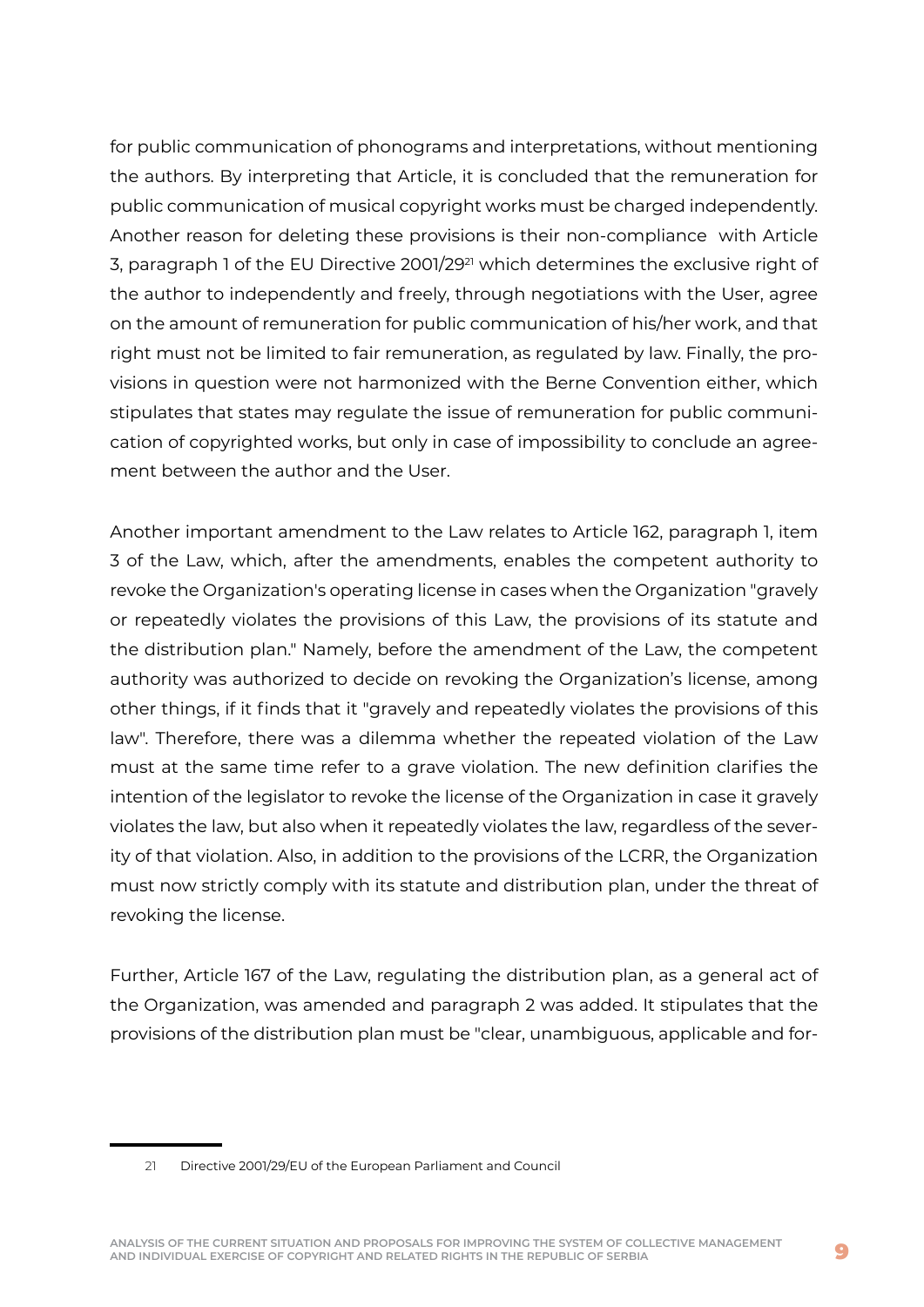<span id="page-10-0"></span>mulated in such a way as to preclude any arbitrariness in the distribution of collected revenue". This provision is extremely important, as the distribution plan is the legal basis for the payment of collected revenues, and as such must be clear and guarantee security to the members of the Organization in terms of providing information about the amount belonging to them, how remunerations are calculated, and how to exercise their rights if they consider that they have not received the due amount.

One of the most important things with regards to the collective management of copyright and related rights is the definition of the tariff. Prior to the adoption of the amendments to the Law, when determining the tariff, the tariffs of countries whose gross domestic product is approximately equal to the gross domestic product of the Republic of Serbia were taken into account. The problem in practice was the fact that certain countries, with a gross domestic product close to that in the Republic of Serbia, do not have some of the organizations for collective management of copyright or related rights that exist in the Republic of Serbia or that the tariffs of organizations in those countries are higher than the tariffs of the developed countries' organizations with a significantly higher standard of living than the Republic of Serbia. The new provision of the Law refers to the comparison with the tariffs of the organizations in other European countries, to the extent determined by comparing the gross domestic product of the two countries.

## STATEMENTS AND RECOMMENDATIONS FROM THE STRATEGY FOR THE DEVELOPMENT OF THE PUBLIC INFORMATION SYSTEM IN THE REPUBLIC OF SERBIA FOR THE PERIOD 2020-2025

on 30 January 2020, the Government of the Republic of Serbia adopted the Media Strategy<sup>22</sup>, whose authors, among other things, pointed out the shortcomings of the current system and regulation related to the collective management of copyright

<sup>22</sup> Strategy for the Development of the Public Information System in the Republic of Serbia for the period 2020-2025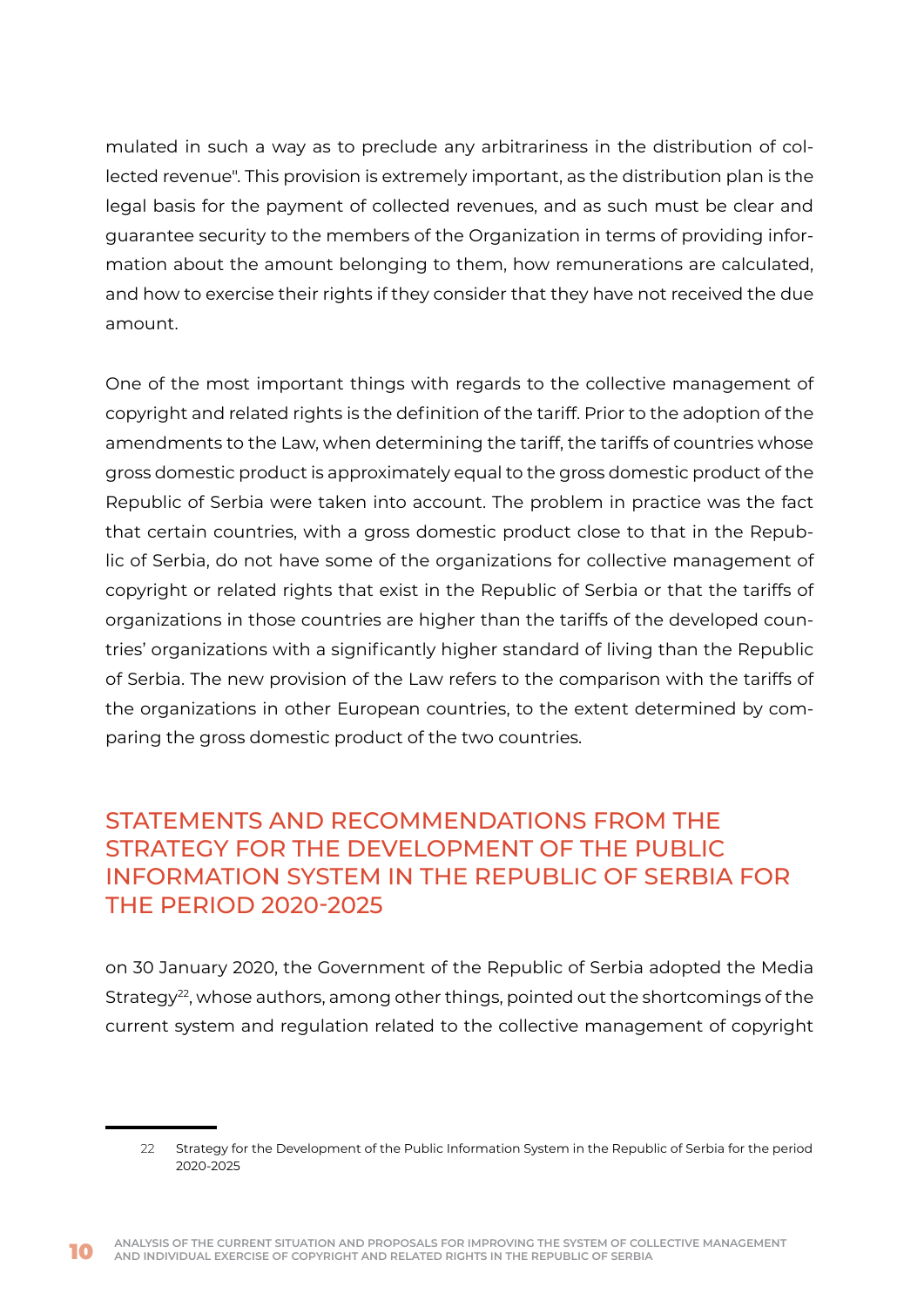and related rights in the Republic of Serbia, as well as a number of problems faced primarily by the media outlets in the Republic of Serbia.

Primarily, it was pointed out that the media, and partly the operators, often criticize the existing way of submitting data to the Organizations, which was determined by the Organizations themselves, citing the overregulation of the prescribed obligation of the User, creating high additional costs. Regarding the above, especially the high unjustified costs, the Media Strategy stresses the need for strict compliance with the Decree of the Government of the Republic of Serbia<sup>23</sup>, which refers to keeping electronic records of broadcast works, without prescribing significant engagement of resources or additional costs.

Furthermore, the authors of the Media Strategy criticize the process of negotiating the Organization's tariff, pointing out that the Organizations abuse their monopoly position in negotiations with the Users, and that they do not show interest in the tariff developing as a result of compromise between the parties in the negotiations, which was intended by the legal provision prescribing negotiations. Such a conduct of the Organization in practice is particularly erroneous when taking into account that the Organizations aim exclusively at protecting the interests of the rightholders, and that the Organizations are of a non-profit character. As mentioned earlier, when determining the tariff, an Organization negotiates with representative associations of Users, and in this regard the Media Strategy authors point out that the Law did not clearly set criteria for determining unambiguously which Association of Users is a representative one, i.e. which could be considered a legitimate representative of a certain group of Users when negotiating with the Organization.

The Media Strategy also points out the objections of electronic media outlets as a type of user of copyright works, which refer to the insufficiently precisely defined way of determining the basis for the so-called minimum author's tariff, which is currently set, on a basis determined independently by the Organizations, significantly higher than the basic tariff.

<sup>23</sup> Decree on the manner of keeping electronic records of broadcasting and rebroadcasting of copyright works ("Official Gazette of the RS", No. 108/204)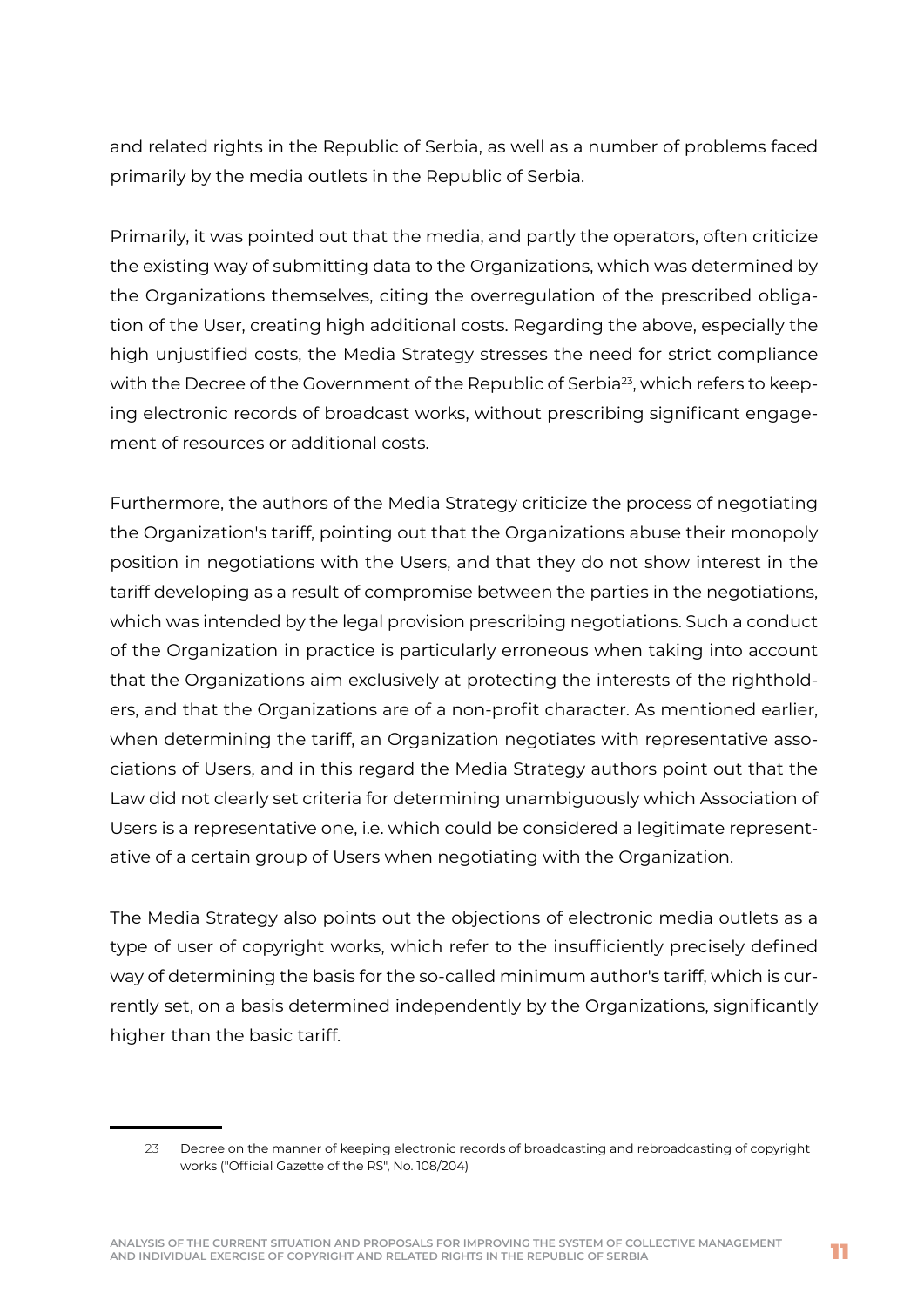Finally, the Media Strategy authors proposed certain measures, with the aim of improving cooperation between the media outlets and Organizations, i.e. with the aim of general improvement of legislation. These measures include, but are not limited to, the following activities:

- providing a more flexible model for submitting data on the use of copyright and related rights, which would be simpler and easier for users, without unnecessary generation of additional costs, and which would be harmonized with the Decree of the Government of the Republic of Serbia on the manner of keeping electronic records of broadcasting and rebroadcasting of copyright works;
- specifying basic elements of the minimum tariff for the use of the subject matters of protection that will not be higher than the basic tariff;
- modifying the system of collective negotiations about the tariff, in such a way that the interests of the Users and the holders of copyright or related rights are equally taken into account;
- changing the position of the Organization, as well as enabling the free organization of holders of copyright and related rights.

It should also be noted that the Media Strategy indicates that the Organizations' monopoly position violates equal market conditions, as it restricts the media outlets, as users of copyright and related rights, to negotiate tariffs with only one Organization. Also, the authors point out that in that way the rights of the holders of copyright and related rights are violated because they are prevented from associating in order to protect their interests.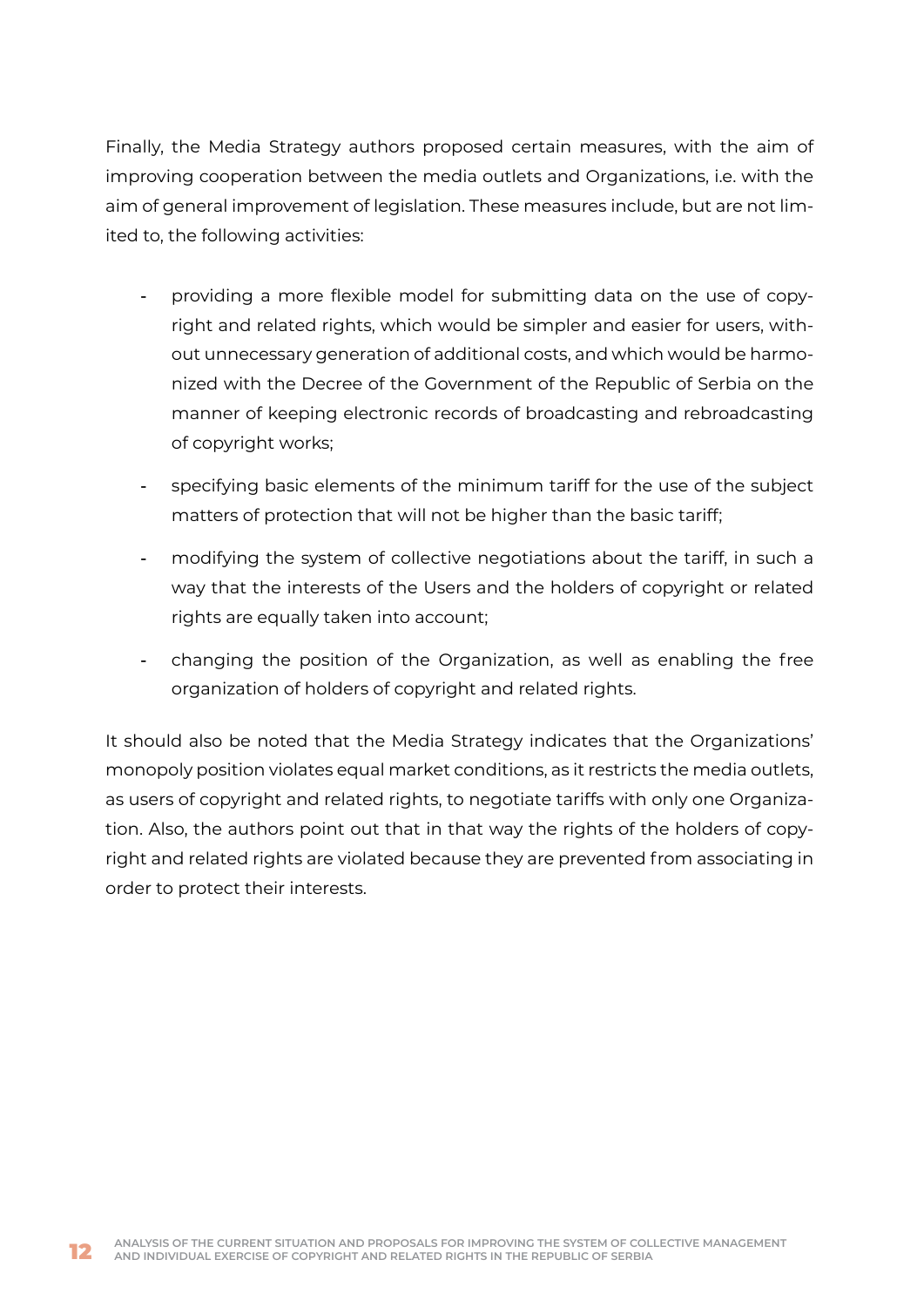# <span id="page-13-0"></span>**INDIVIDUAL EXERCISE**

According to the existing rules of the LCRR, if the author or copyright holder decides to exercise his/her right before the competent court, the Law provides for a number of mechanisms for protecting their interests, i.e. submitting a large number of different motions before the competent court<sup>24</sup> requesting:

- establishment of infringement of right (or a serious threat that the right will be infringed);
- prohibition of actions infringing the right or actions that pose a serious threat that the right will be infringed, as well as prohibition of repetition of such or similar actions under the threat of fine to the plaintiff;
- compensation for economic and non-economic damages;
- removal from the channels of commerce, seizure or destruction, alteration without any compensation of infringing objects, including the copies of subject matter of protection, their packaging, master copies, negatives and the like;
- prohibition of the sales, seizure or destruction, without any compensation, of materials and objects predominantly used in creation or manufacture of infringing objects;
- publication of the verdict at the expense of the defendant;
- providing information about the third parties who participated in the infringement of rights.

From the aspect of problems that arise in practice, both in relation to the legal solutions and in relation to their application, the most interesting issue is compensation for damages due to copyright infringement. Also, damages are one of the most common requirements that stand out in the procedures for individual exercise of copyright. Compensation for economic damage is reflected in the loss in the property of the injured party, i.e. in the lost profit.

<sup>24</sup> *Suppra Note* 1, Article 205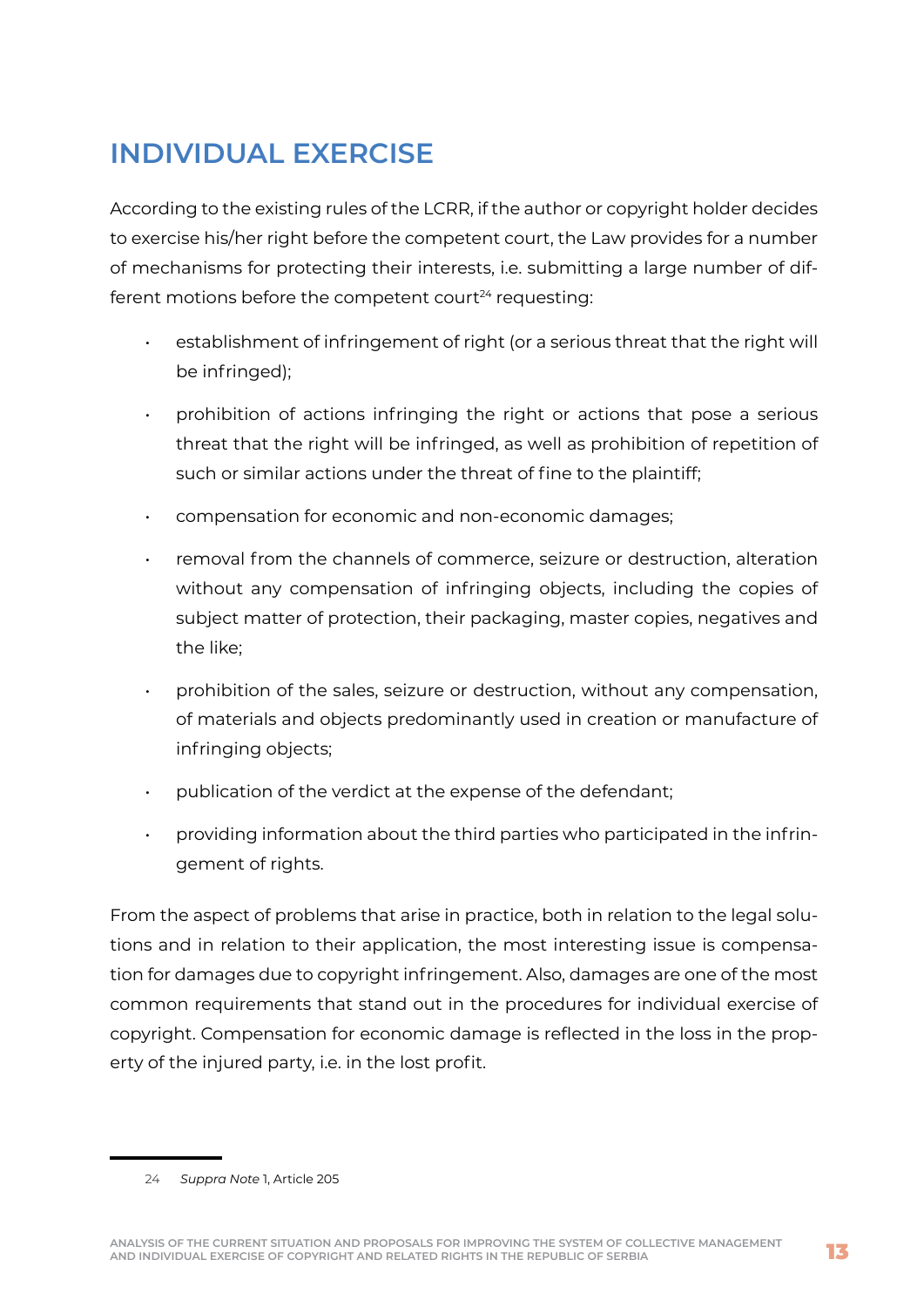### **A. Problem of determining the economic copyright infringement**

In order for an entity to be obliged to pay damages, it is necessary for the court, within the same procedure, to previously determine the existence of a copyright infringement. Therefore, in order to resolve such a request, it is necessary to assess two legal issues based on the facts, the existence of infringement, and the existence of damage and its amount.

The problem of determining the merits of the motion for determining the infringement and, based on that, the compensation for damage, also depends on the form of the copyright work for which the determination is requested.

Namely, it is much easier to determine for a photography whether there was an unauthorized download of that copyright work, rather than for copyright works composed of words (literary, journalistic, etc.) when it is necessary to compare texts and establish the scope of infringement by determining the number of taken or paraphrased words/characters.

For this reason, lawsuits for damages due to infringement of a copyright in photograph have a significantly larger share in practice than proceedings dealing with infringement of textual copyright works.

Another reason for the absence of more intensive exercise of copyright on textual copyright works is the lack of clearly adopted and recognized parameters for determining the amount of economic damage.

## **B. Relationship between authors and media publishers and the assignment of rights to media publishers**

Unlike moral copyrights, which are non-transferable, the author may assign his/her economic copyright to another person, natural or legal, by contract or other legal transaction. Such assignment may be permanent or temporary, may be territorially limited or limited in terms of the manner of use. Also, the person acquiring the economic copyrights may pay a remuneration for them or the assignment may be free of charge.

Another important division of assignments is to exclusive and non-exclusive ones. Exclusive assignment of copyrights has effect on third parties, i.e. authorizes the

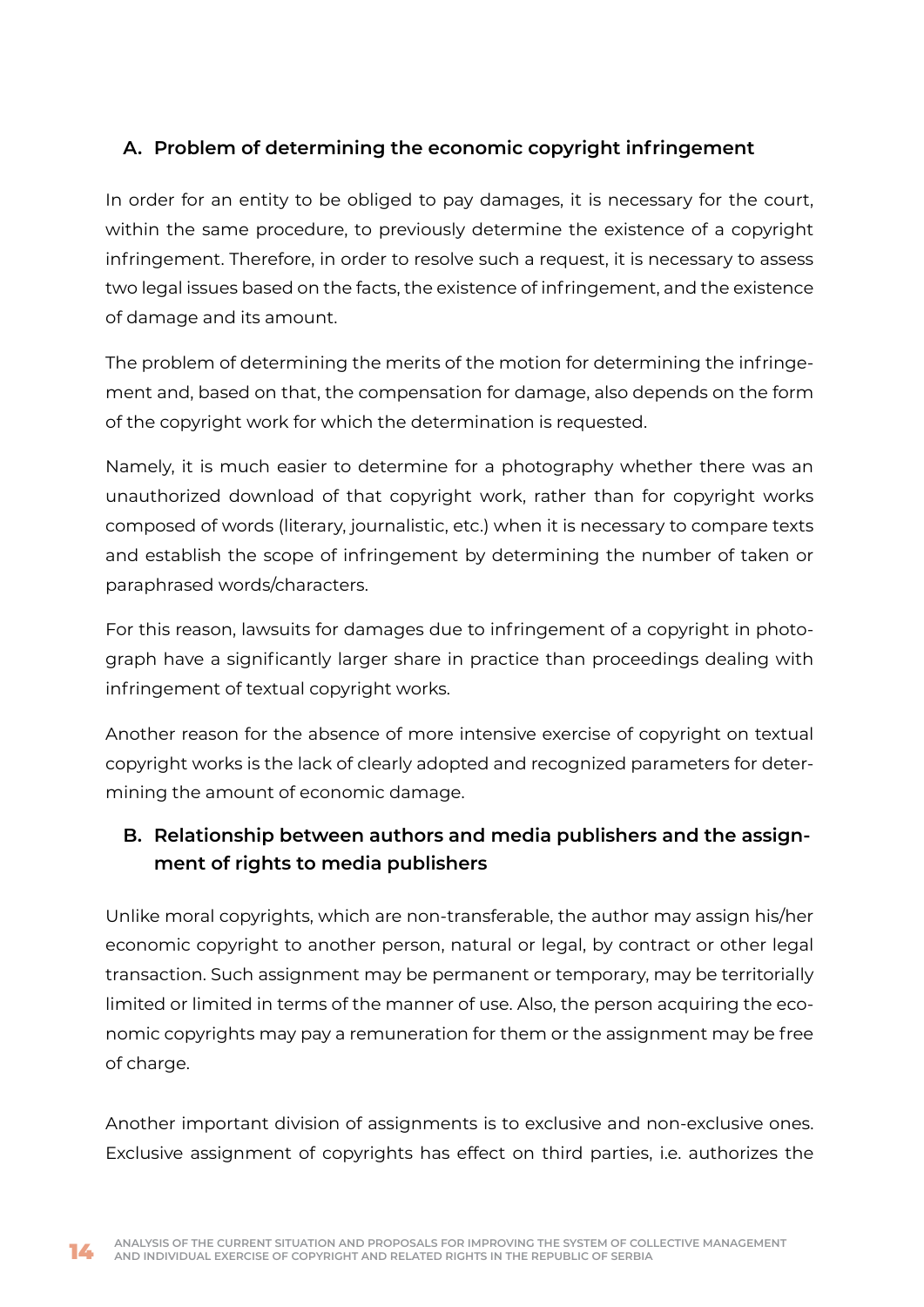acquirer, in addition to the agreed upon active acts of usage, to take other actions such as prohibiting all other entities from using a particular copyright work. The acquirer also has at its disposal all legal means for protecting and exercising its rights. As for the author, in the case of exclusive assignment, he/she no longer has the right to use his/her work, but is left with only personal legal powers, i.e. moral copyrights.

On the other hand, if the assignment is non-exclusive, the acquirer is authorized only to use the specific copyright work in the manner specified in the contract, but not to influence whether others use it and in what way, since only the author is still authorized to prohibit the use to others and to exercise his/her rights through the available legal mechanisms.

The media outlets, i.e. media publishers, are obliged, before using a certain copyright work, to acquire economic copyrights for it, which is mostly done by way of copyright contracts, or contracts on the assignment of economic copyrights. The LCRR prescribes that the copyright contract must be in writing, with the possibility of convalidation of the contract that is not made in the prescribed form, but the obligations arising from it are performed in whole or in part. Also, Article 74 of the LCRR prescribes another exception that directly concerns the work of the media outlets, so it allows the conclusion of a copyright contract that is not in writing if its subject matter is the publication of articles, drawings and other author's contributions in newspapers or periodicals.

Common case in practice is that authors, primarily photographers, are employed by media publishers. Therefore, the media outlets directly instruct their employees, i.e. journalists or photographers, to create copyright works by doing their job, which will then be published in the media outlet. In this regard, the LCRR, in its Article 98, establishes special criteria for copyright works created in the course of employment. Namely, paragraph 1 of the said Article stipulates that in case the author, by performing his/her work duties, creates a copyright work, the employer will be authorized to publish such work, and also to hold economic copyrights on its use within the scope of the employer's registered business activities, for a period of 5 years from the moment the work was created. After the above mentioned term the author will acquire all economic copyrights. However, we emphasize that this legal norm is of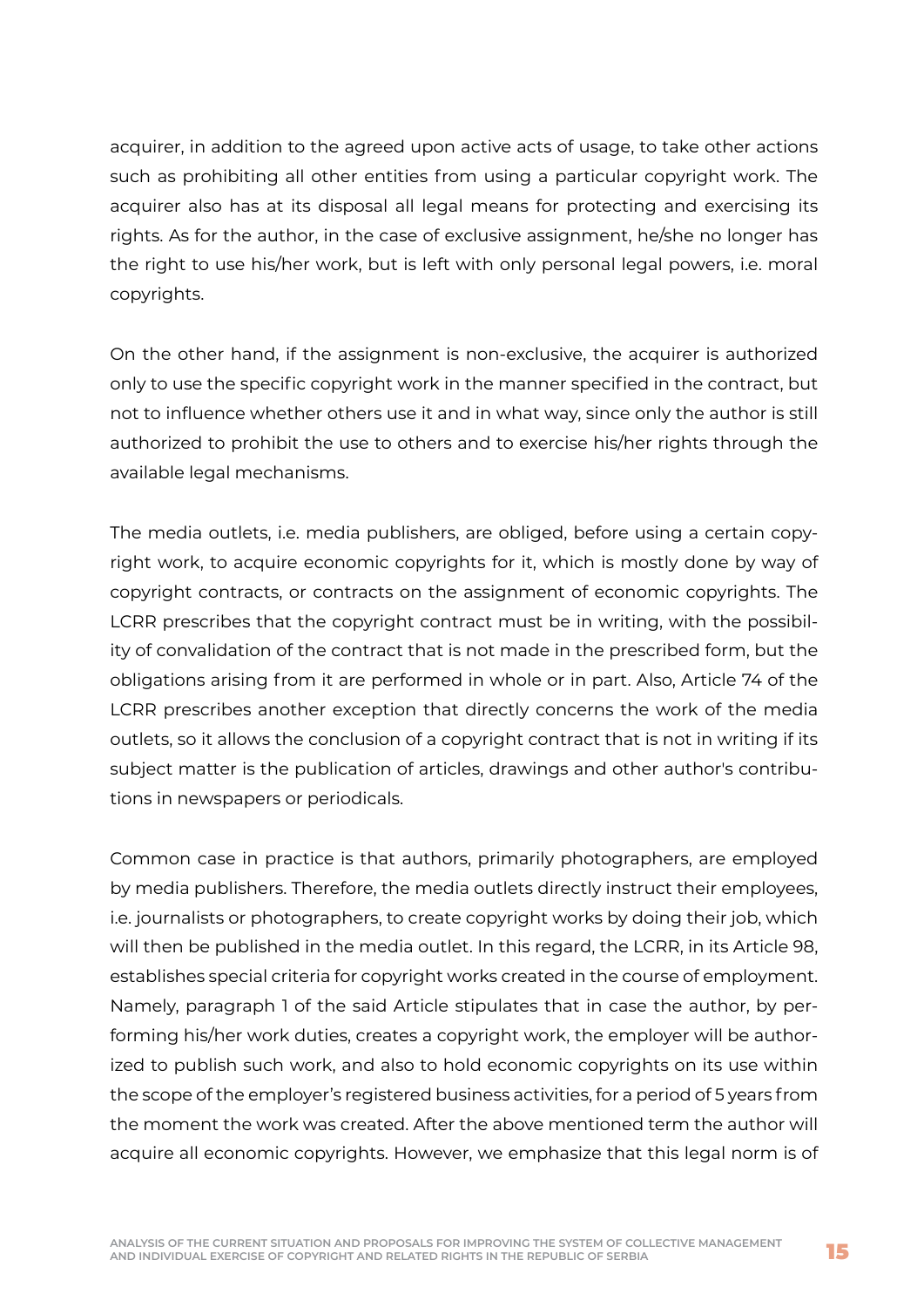a regulating character, i.e. the legislator also allowed the contracting of a different relationship through an employment contract.

So, since, in this case, publishers as employers are holders of economic copyrights for a period of 5 years from the creation of the copyright work, they have complete freedom to use it within that period and publicly communicate it in their media publications. The fate of copyrights after the expiry of the 5-year period depends on the manner in which the contracting parties agree on their rights and obligations, or on the fact whether they regulated those rights by contract at all. Namely, if the contracting parties do not mention in the employment contract the issue of copyright for works created in the course of employment, by force of law those rights will belong to the author after the expiry of the said term. On the other hand, if the contract emphasizes that the economic copyright will be retained by the employer after the expiry of the 5-year period, this provision will have such effect.

In practice, the fact that one or the other party is not sufficiently aware of its rights and obligations may be problematic, since the lack of regulation of this issue in the contract can lead to potential dispute in case the employer continues to use the content after the expiry of the 5-year term if the rights after that term belong to the author. Such proceedings can also escalate into mass litigation with high dispute value, because media publishers often continue to use the works of their former employees even after the expiry of 5 years from the creation of the work due to organizational reasons or ignorance concerning regulations.

Conversely, if the author signs an employment contract with a waiver or assignment clause without a time limit, he/she must be aware of losing control over his/ her works and that he/she will not be able to assign them for compensation to other interested parties after the statutory period of 5 years.

Thus, the legislator allowed for a regulating possibility for the author as the assignor of the rights and the publisher of the media as the employer to regulate these rights differently by contract. On the one hand it could result in a complete waiver of the author regarding his/her future rights to the produced works, while in case of the absence of the clause on the indefinite duration of the rights belonging to the employer, it may be in a situation to be sued by the author, after the expiry of the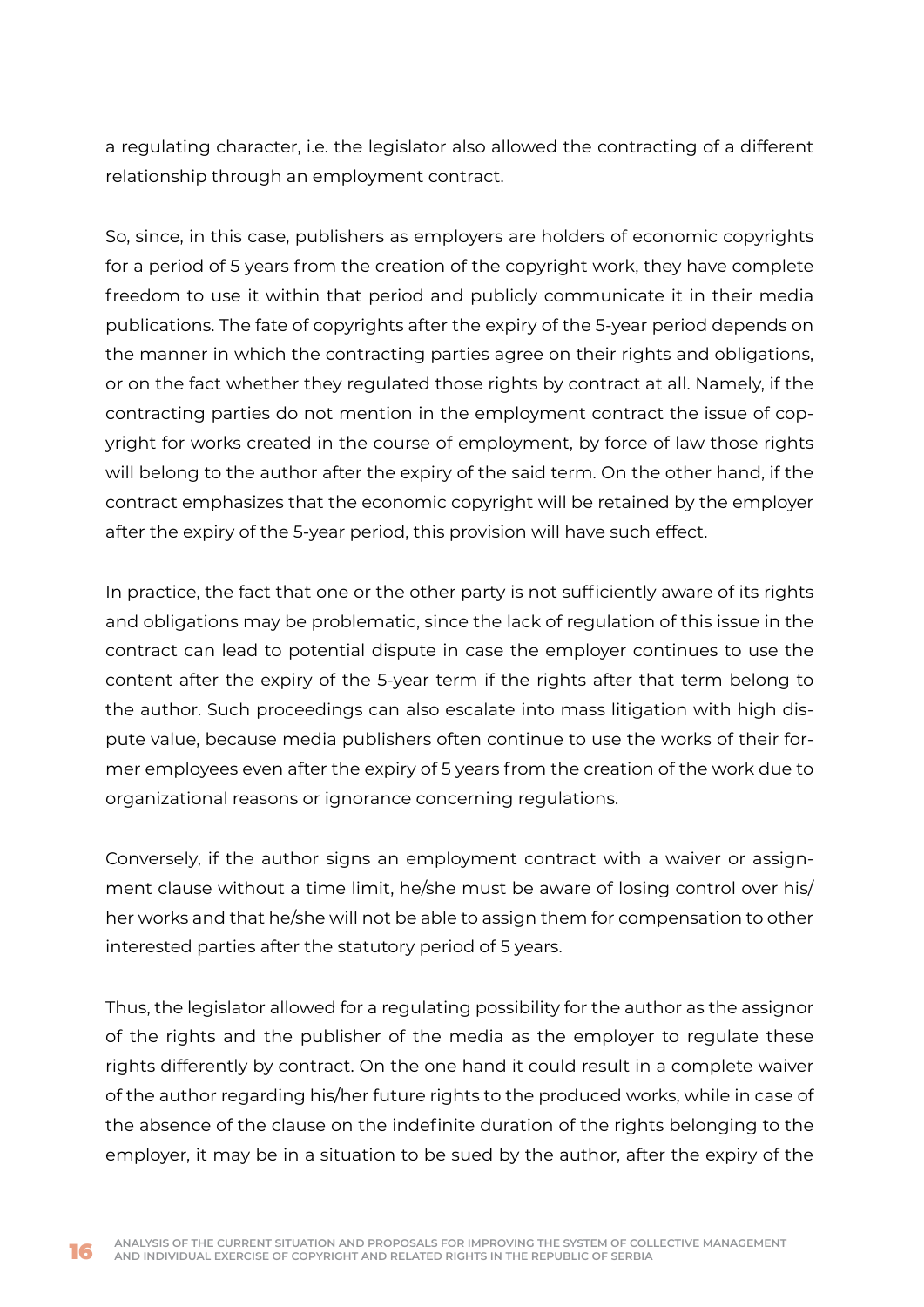legal term of 5 years, if it continues to use his/her works.

#### **C. Problem of determining the amount of economic/ material damage**

The amount of economic damage usually ranges in the level of the value of the subject use of the copyright work, i.e. the question arises as to how much the author would have received if the publication had been a consequence of a legal transaction. If such value cannot be proven by inspecting a contract or other evidence of the market value of the publication of that or similar work, it is necessary to present the evidence by expertise, where an expert or institution will assess the amount of damage, which is often a challenge in practice as the expertise price often exceeds the required amount for damages.

In order to overcome the problem of determining the amount of economic damage, it is common for the court to accept tariff schedules or opinions of competent organizations. Such data can serve as a parameter for determining the amount of damage, and thus beside the facilitated procedure for exercise of the rights it contributes to the so-called legal certainty and harmonization of case law.

For that reason the professional association ULUPUDS<sup>25</sup>, which brings together professional photographers, presented to the public its tariff schedules, the application of which over the last decade was widely accepted by the competent courts as a guide for assessing the market value of photographs, especially for professional photographers.26 As such, the mentioned tariff schedules are widely accepted by the courts. Even their changes from 2017, which brought a significant increase in remuneration, also resulted in an increase in the remunerations rendered by the courts, as relevant values.27 In practice, the Opinion of the Media Association exists in parallel28, and thereby this professional association determined its own prices for the use of photographs in the media outlets, which are significantly lower in relation to

<sup>25</sup> http://www.ulupuds.org.rs/pdf/2017/Cenovnik%20foto%20sekcije%20ULUPUDS-a%202017.pdf

<sup>26</sup> Judgement of the Higher Court in Belgrade, P4 165/15, dated 15 July 2016, confirmed by the decision of the Court of Appeals Gž4 28/16, dated 16/12, D. Popesku, Bulletin of the Court of Appeals in Belgrade, No. 9/2017, p. 44

<sup>27</sup> For example, instead of the previous EUR 40 in dinar exchange rate for publishing a photo on the Internet for up to a year, in 2017 the remuneration was increased to EUR 150.

<sup>28</sup> Opinion of the professional association, Media Association of Serbia, 22 July 2016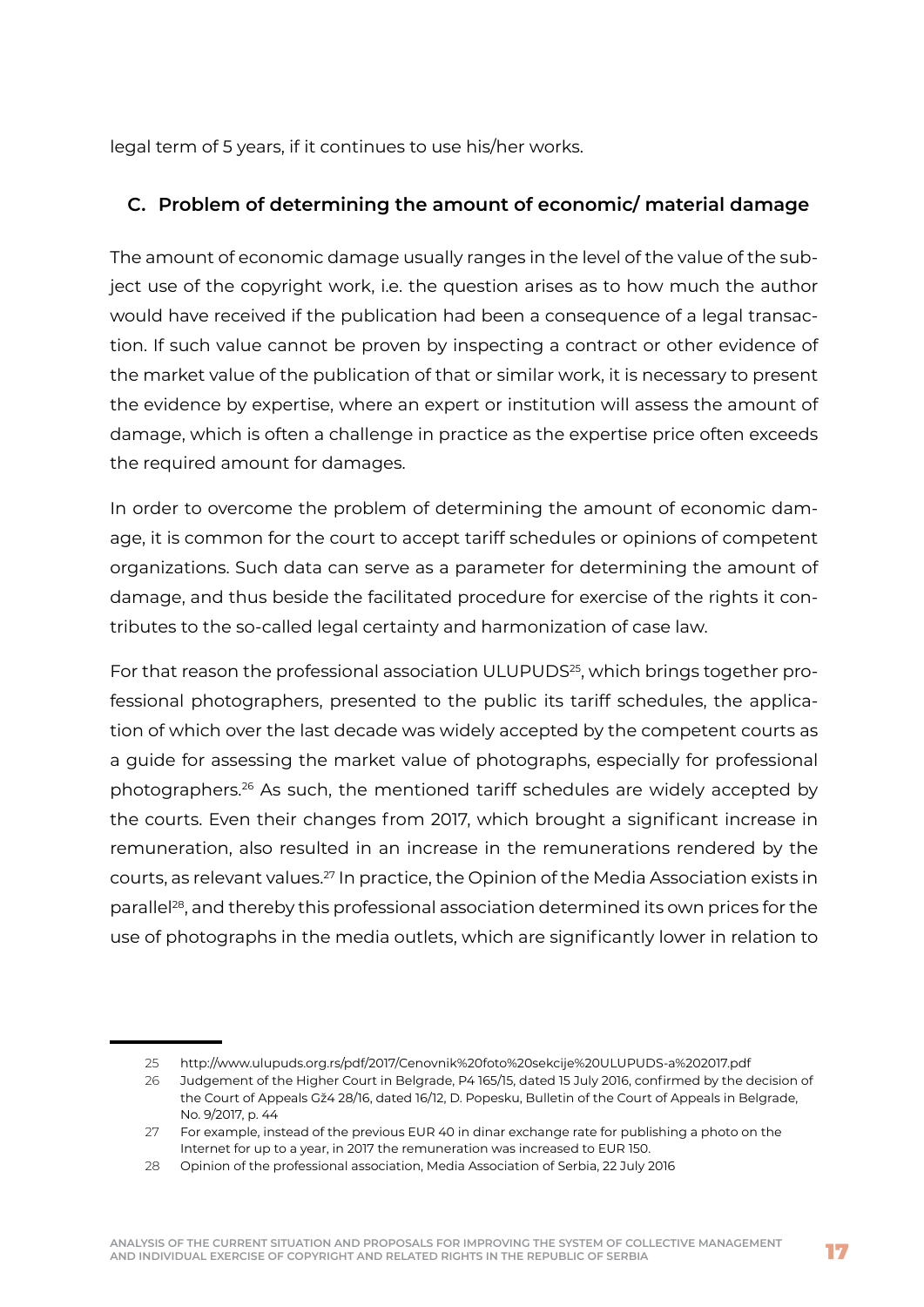the remunerations prescribed by ULUPUDS. However, the application of this opinion has never taken root in court practice, and the courts, at the suggestion of the author as a plaintiff, use mainly the tariff schedules of the photographs' association.

On the other hand, the lack of a widely accepted tariff schedules for works manifested in textual form, beside the problems with establishing the infringement, is an additional reason why authors and copyright holders find it more difficult to decide to exercise their rights in court.

Therefore, due to uncertain standards for the calculation of remuneration for economic damage (price of the taken character of a certain type of content) in litigation where the subject matter is determining the amount of economic damage for unauthorized take-over of a text, there is a need for expertise in most cases. The expertise can also be applied in the circumstance of determining whether the subject matter of the dispute is a copyright work, and only then for the purpose of determining the amount of damages.

It should be noted that there are price lists adopted by journalists' and media associations, which are not significantly represented in case law in the form of widely accepted standards, because disputes initiated by journalists for exercising their rights on written copyright works are not so common. In practice, a price list issued by the Independent Association of Journalists of Serbia is used to calculate remuneration for the use of journalistic texts<sup>29</sup>, but it did not take root in the case law.

It is important to point out that such an official overview of remunerations issued by a professional association is only a guideline for calculating royalties, with the author being free to negotiate other amounts at his/her own discretion when negotiating remuneration.30

The fact is that disputes over the exercise of subjective copyrights on textual copyright works authored by journalists are not widely represented in the Republic of Serbia, but we cannot say that copyright regulations are the only culprit for such a

<sup>29</sup> Price list of journalistic works and services, NUNS, dated 7 March 2018

<sup>30</sup> Judgement of the Higher Court in Belgrade, P4 165/15, dated 15 July 2016, confirmed by the decision of the Court of Appeals Gž4 28/16, dated 16/12, D. Popesku, Bulletin of the Court of Appeals in Belgrade, No. 9/2017, p. 44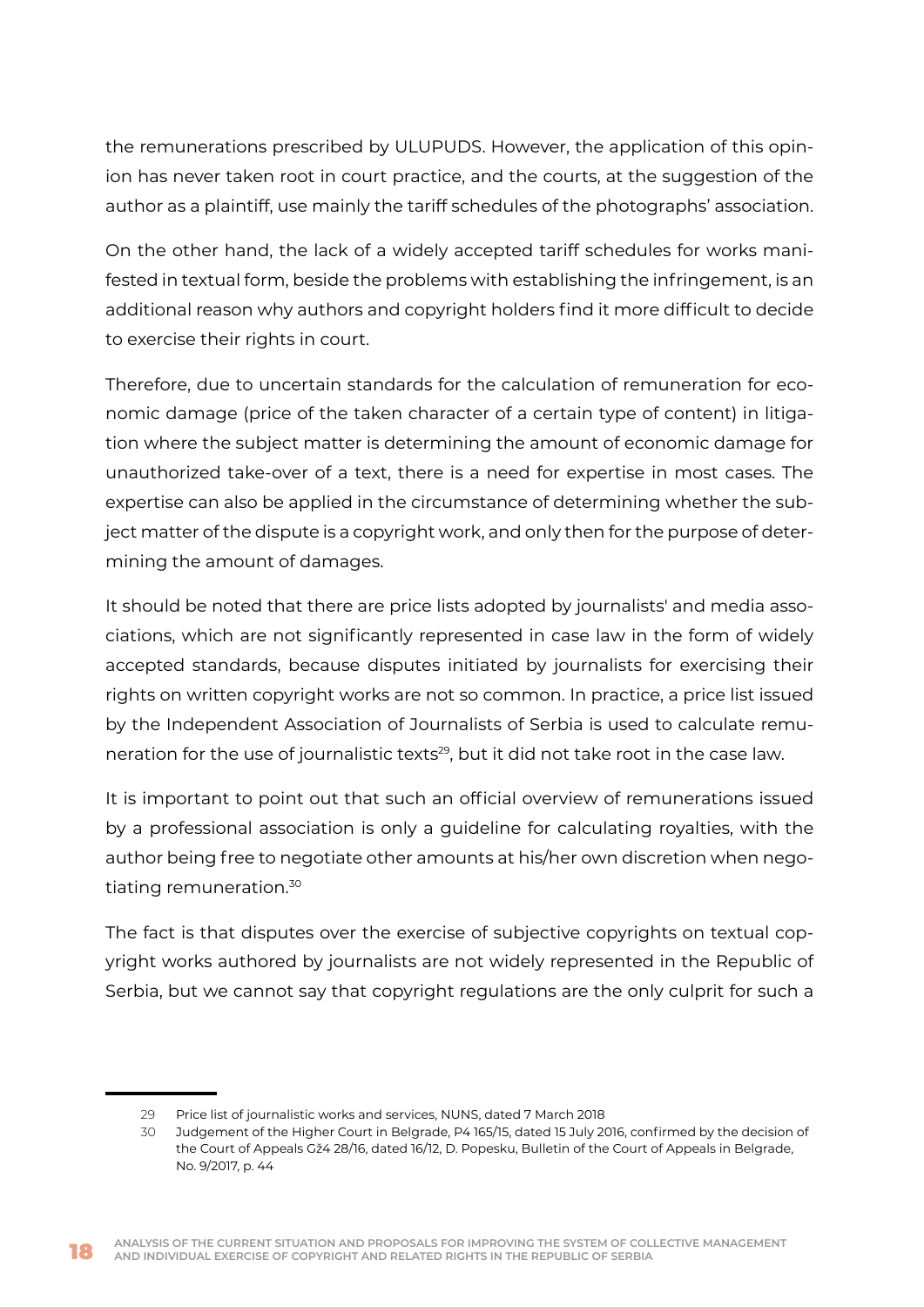situation, if the problem even stems from legal provisions. In addition to the reasons we have pointed out, which concern the problem of determining the infringement and the amount of damages, such results are also influenced by the insufficiently developed awareness of journalists and media workers about which content meets the requirement to be considered a copyright work or to be subject to copyright protection. Also, we should not forget that journalists are people hired by publishers, or media owners, and that their will to exercise their rights largely depends on the readiness of the media outlet as a copyright holder or a dominant entity in relation to the journalist to initiate proceedings against another media outlet.

All these reasons together have led to the extremely poor case law in cases that as subject matter have the establishment of copyright infringement on works expressed in text, but also in the views of higher instances that could be used as guidelines. Part of the "guilt" lies in the fact that judges themselves often lack knowledge and experience to freely assess whether a particular journalistic report is just a current event reporting or it possesses a necessary dose of originality required by the Law. If we add to that the uncertain parameters for calculation of remuneration for economic damage (the price of the taken character from a certain type of content), we end up in most cases with the need for expertise in such litigations, in order to determine primarily whether the subject matter of the dispute is a copyright work and then the amount of economic legal remuneration.

Also, the case law is very poor in terms of infringement of copyright and related rights on musical works, i.e. audio or audio-visual content. The largest number of proceedings refers to litigations conducted in order to determine the rights of phonogram producers for further management of those rights through the competent organization. Proceedings concerning damages related to these types of copyright works are very rare for very similar reasons as with texts as copyright works, which are listed in the previous paragraph.

## **D. Problem of determining infringement and the amount of non-economic / non-pecuniary damage**

As for non-pecuniary damage, for which, in addition to the economic one, a claim can be made, it is reflected in rendering a monetary amount as a form of reward to the injured party (author), who will thus be provided with a form of satisfaction to compensate for the loss in a form of emotional distress. Current case law implies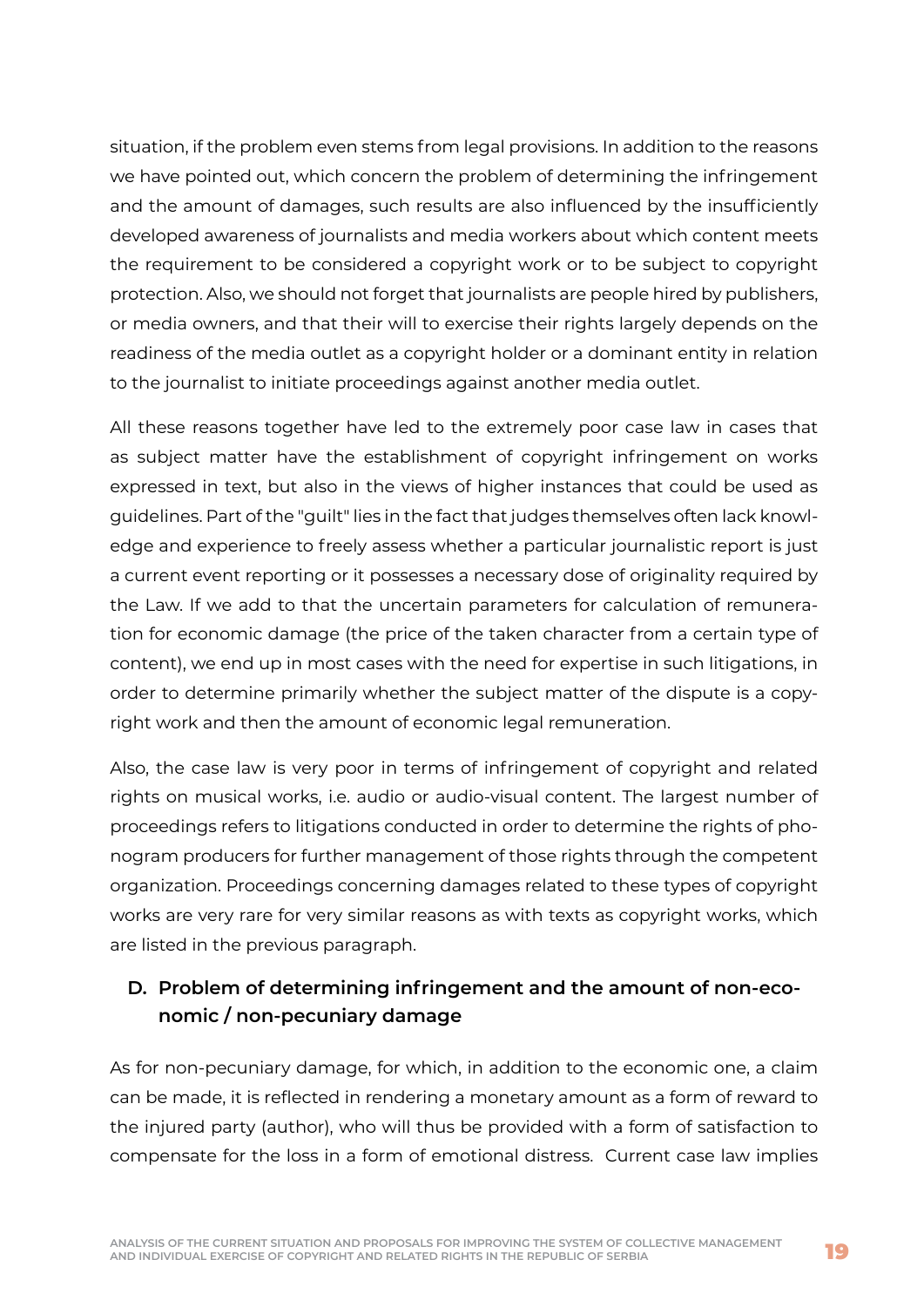that the amount of remuneration for non-pecuniary damage due to infringement of the author's moral rights is assessed in each specific case, and there are no uniform tariff schedules based on which objective parameters the damage could be precisely determined, so the amounts are within informally determined limits.

As the moral rights of the author represent the personal relation of the author with his/her work, the consequences of infringing the moral copyrights are manifested through the psychological suffering of the author due to diminished reputation, honour and personality rights. Therefore, non-pecuniary damage can be awarded only when the author through his/her personal relation with the work really suffered emotional distress due to the infringement of the moral right of the author, which justifies the award of remuneration within the meaning of Article 200 of the Law on Contracts and Torts. Thus, the right to remuneration for non-pecuniary damage in our law is derived from the provision of the mentioned Law which regulates contractual arrangements, while the application of the provisions of the Law on Copyright and Related Rights is limited only to determining the existence of moral copyright infringement as a tort.<sup>31</sup>

The fact that the defendant violated the moral copyright of the plaintiff does not in itself mean that the plaintiff suffered non-pecuniary damage in this case. The plaintiff, as the injured party, must prove that s/he suffered a harmful consequence in the form of emotional distress, as well as a causal link between the infringement of his/ her moral copyright and the infringement of his/her personal rights, as one of the recognized forms of non-pecuniary damage.32

Non-economic and economic damage can be claimed independently of each other, i.e. in the form of cumulative claims. Thus, if the court finds that the circumstances of the case justify it, and especially the intensity and duration of distress, it will award a fair monetary remuneration for the emotional distress and for fear suffered, regardless of the remuneration for pecuniary damage, as well as in its absence. Also, when deciding on a claim for remuneration for non-pecuniary damage, and the amount of remuneration, the court will take into account the significance of the damaged

<sup>31</sup> Ruling of the Court of Appeals in Belgrade, Gž. 227/2013 dated 16 April 2014

<sup>32</sup> *Ibid.*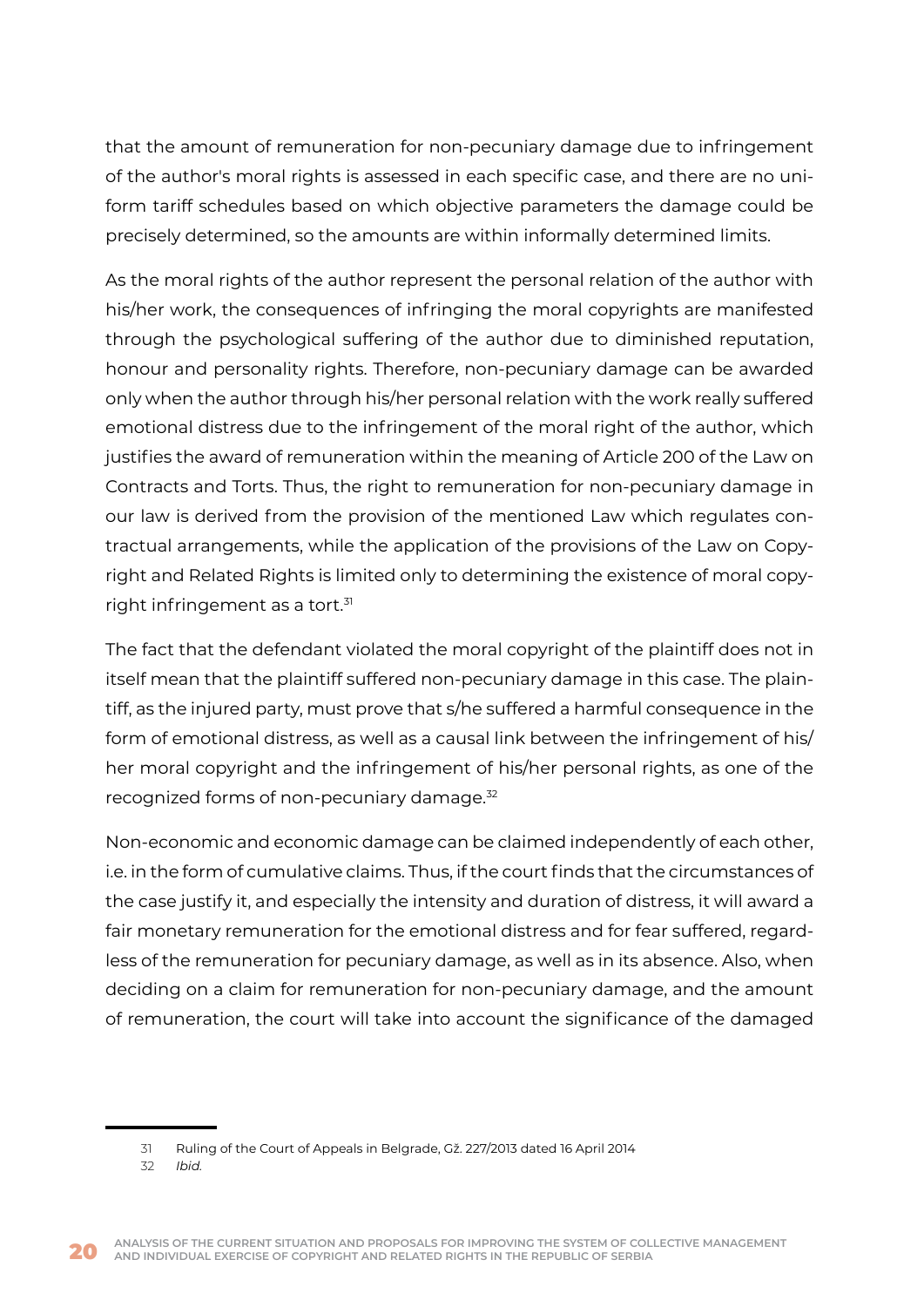property and the purpose of that remuneration, but also that it does not favour aspirations incompatible with its nature and social purpose.<sup>33</sup>

#### **E. Usual amount of non-economic / non-pecuniary damage rendered**

When assessing the amount of compensation for non-pecuniary damage, in addition to the intensity of the emotional distress suffered, other circumstances are also taken into account. Thus, when making a decision on the amount of fair monetary remuneration for non-pecuniary damage due to infringement of the author's moral rights, for publishing disputed photographs without indicating the author's name, and the publication in incomplete form, the court will assess the circumstance of whether the plaintiff is a professional photographer and whether it is important for him/her to be signed as the author of the photographs, and that they are not altered, but presented as the author created them.

Thus, in one decision, the court took a position, having in mind the fact that the plaintiff is a photographer by profession, and that it is therefore important for her to be signed as the author of the photographs, and that they are not altered, while the disputed photos were taken out of the context in which they were recorded, in accordance with the provision of Article 200 of the Law on Contracts and Torts, in addition to the amounts already awarded for these types of non-pecuniary damage, that the plaintiff was entitled to another RSD 30,000.00 for each photograph, i.e. RSD 30,000.00 for the photograph "VV" and "VV1" respectively, because they were published without the indicated name or pseudonym of the author and additional RSD 30,000.00 for each of the photographs due to the communication in incomplete form. Thus, according to the opinion of the second instance court, with the already awarded amounts of RSD 10,000.00 each and now awarded RSD 30,000.00 each, i.e. RSD 40,000.00 in total for each of the above infringements for each of the mentioned photographs, the plaintiff would be able to obtain certain satisfaction and thus overcome the non-economic damage suffered due to the infringement of her rights.<sup>34</sup>

<sup>33</sup> Law on Obligations of the RS ("Official Gazette of the SFRY", No. 29/78, 39/85, 45/89 - decision of the CCY and 57/89, "Official Gazette of the FRY", no. 31/93 and "Official Gazette of SCG", no. 1/2003 - Constitutional Charter)

<sup>34</sup> Ruling of the Court of Appeals in Belgrade, Gž4 159/2017 dated 19 October 2018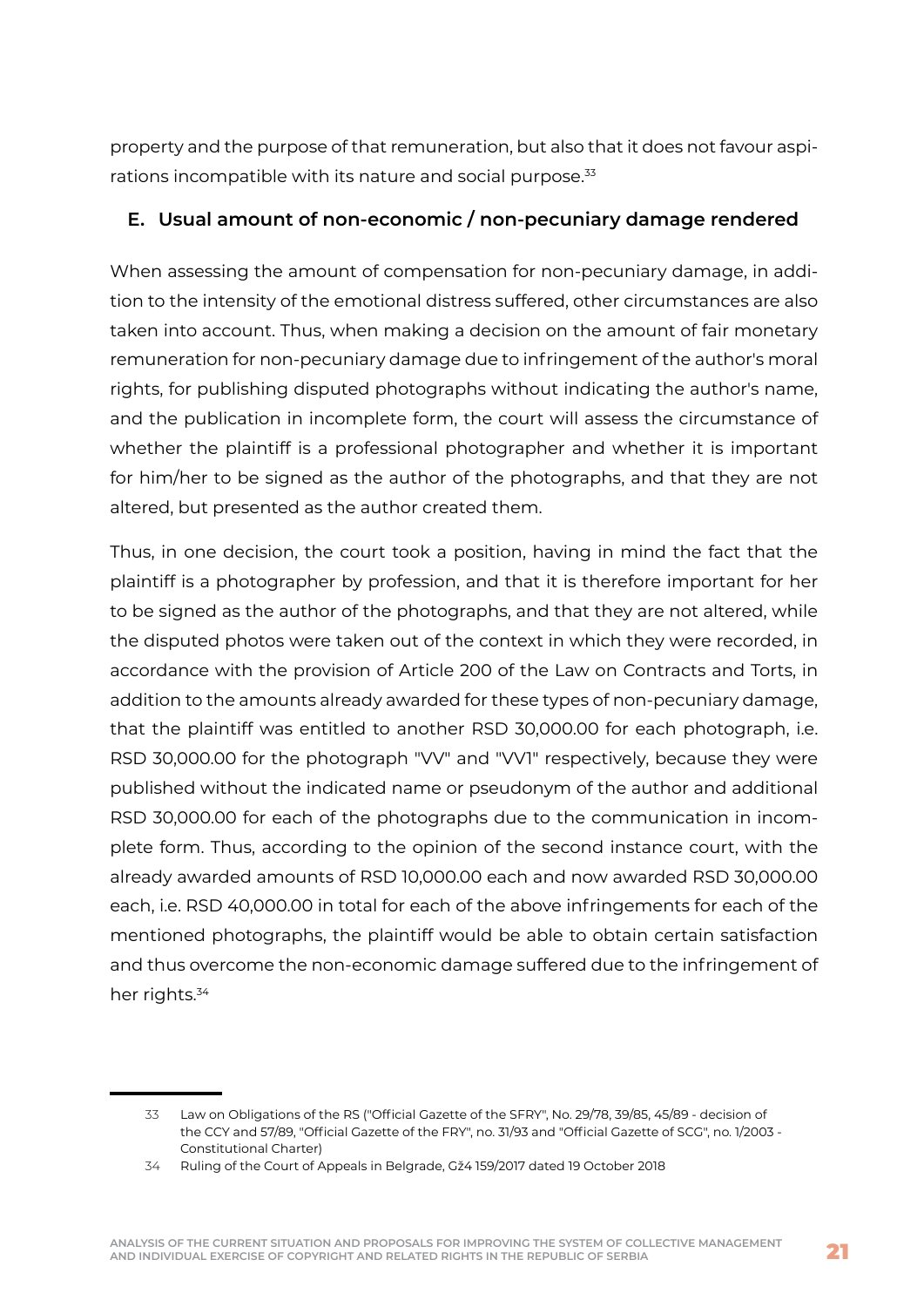The court will take special care if the alteration of the work significantly affects the value of the photograph itself, i.e. if the integrity of the work is substantially compromised, and especially if the copyright work was published in a negative context and without respecting the legitimate interests of the author. There was a dispute before the High Court in Belgrade, because the defendants published a photograph of the plaintiff in a negative context, not respecting his artistic expression. They published the cut, shortened photograph, so that the legality of the form was changed, and the composition of the photograph that the plaintiff wanted to achieve was disturbed. The whole event also undermined the professional reputation of the plaintiff, which led to a justified feeling of discomfort, agitation and anxiety for the future. In that court decision, starting from the criteria prescribed in the provision of Article 200 of the Law on Contracts and Torts, and calculating the remuneration for the plaintiff, the court found that the plaintiff should be awarded a remuneration in the total amount of RSD 70,000, for the infringement of the author's moral rights due to the violation of the moral rights of the author by public communication of the copyright work in an altered form without author's consent. Therefore, when the alteration is of greater intensity, the amount of awarded damages may be higher than with the usual alteration of the work, for adapting it to the needs of the infringer.<sup>35</sup>

In our case law, the court will in most cases assess the intensity of emotional distress, i.e. appropriate remuneration at its discretion, taking into account the need for efficiency and economy of the procedure. Otherwise, each individual expertise by a psychiatrist would prolong litigation for moral copyright infringement by several hearings, and increase litigants' costs by a fairly high amount of money, bringing them to a level not comparable to the usual remunerations awarded in these types of disputes.<sup>36 37</sup>

<sup>35</sup> Ruling of the Higher Court in Belgrade, P4 119/13

<sup>36</sup> *Ibid*, From the explanation: *"This remuneration is measured at own discretion, and in accordance with the rule prescribed by the provision of Article 232 of the CAP"*

<sup>37</sup> Civil Procedure Law ("Official Gazette of the RS", no. 72/2011, 49/2013 - CC decision, 74/2013 - CC decision, 55/2014 and 87/2018), Article 232: *"If it is determined that the party has the right to remuneration, monetary amount or a fungible item, but the amount or quantity of things cannot be determined or could be determined only with disproportionate difficulties, the court will determine the monetary amount, or the quantity of fungible items at its discretion."*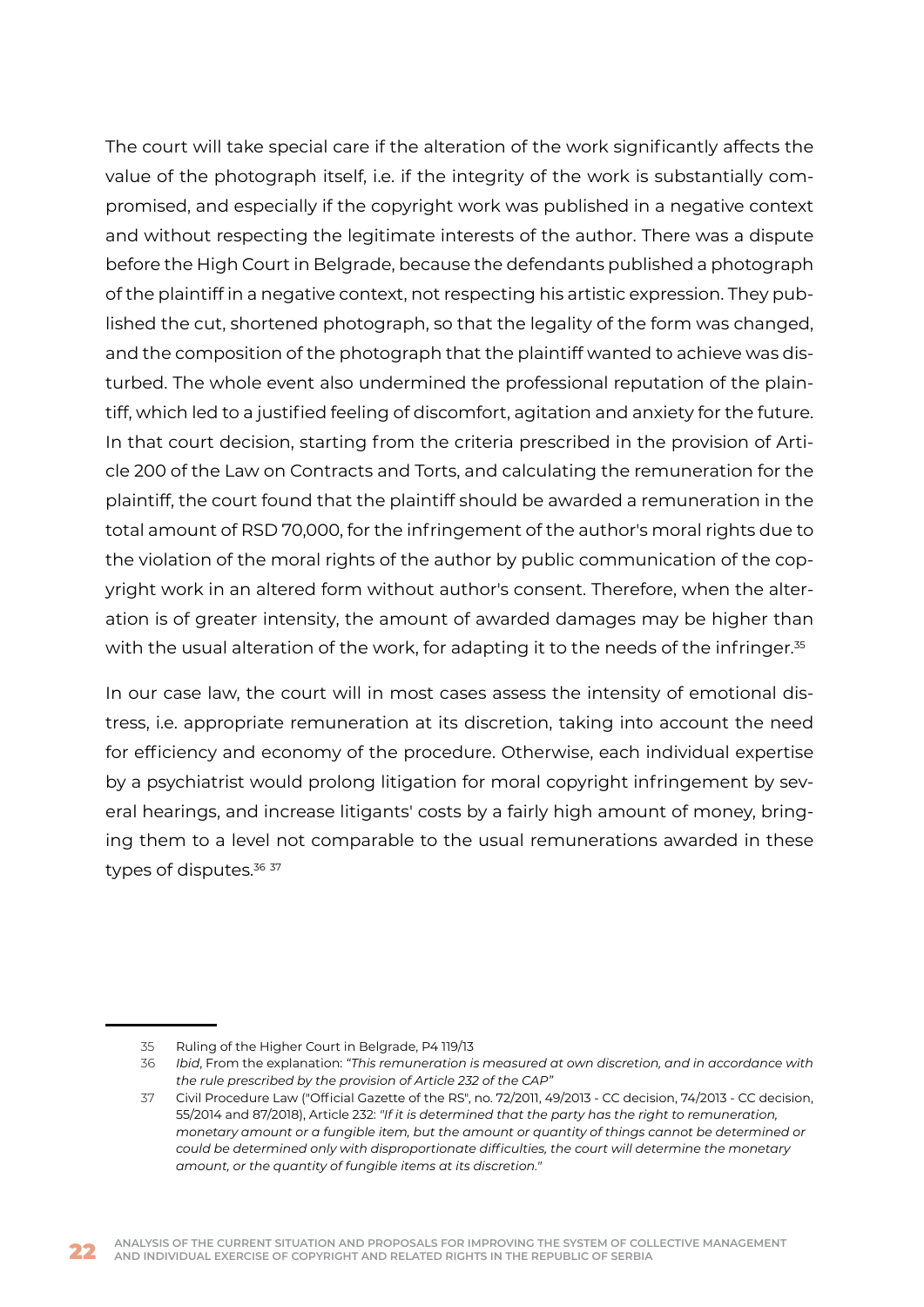The authors of the Media Strategy from 2020 expressed concern over the "high amounts of remunerations" awarded in copyright disputes when it comes to publishing photographs, on the one hand, but also "insufficient protection of copyright works created by journalists" on the other. Namely, according to the Media Strategy, awarding high remunerations to holders of subjective copyrights and authors represent "inappropriate pressure on the media outlets". The case law concerning copyright disputes related to photographs, as well as a large number of such disputes with remunerations awarded on the one hand, and on the other a negligible number of copyright disputes concerning other media content, and the practice of uncontrolled downloading of other's media content, has led to the impression in a part of media community that copyrights and related rights associated with media activities (journalistic texts, videos, etc.) do not enjoy the same level of protection as photographs, as stated in the wording of the Strategy. Problems related to copyright disputes are also reflected in the narrow interpretation of copyright restrictions for the purpose of satisfying interests in the area of public information (daily reporting on current events, parodies and satire, etc.). At the end of the part concerning copyright, the Media Strategy concludes that it is necessary to improve the regulatory framework in the area of protection of copyright and related rights with regard to the protection of journalistic content.38

Also, we note that in relevant professional circles, even after the adoption of the Media Strategy, it is still commented that awarding excessive amounts of damages to the plaintiffs, i.e. authors or holders of economic copyrights, represents a kind of pressure on the media and their work. A similar point was made at the round table "The role of the media outlets in the protection of copyright and related rights".

Finally, it should be noted that there are examples in the case law in which the courts, when deciding on the amount of remuneration for non-economic damage, determined rather low amounts of monetary remuneration. When passing one of such rulings, the High Court in Belgrade determined the amount of RSD 5,000.00 per public communication of the photograph, i.e. RSD 20,000.00 in total, as a fair amount for remuneration of non-economic damage due to infringement of the

38 *Suppra Note* 22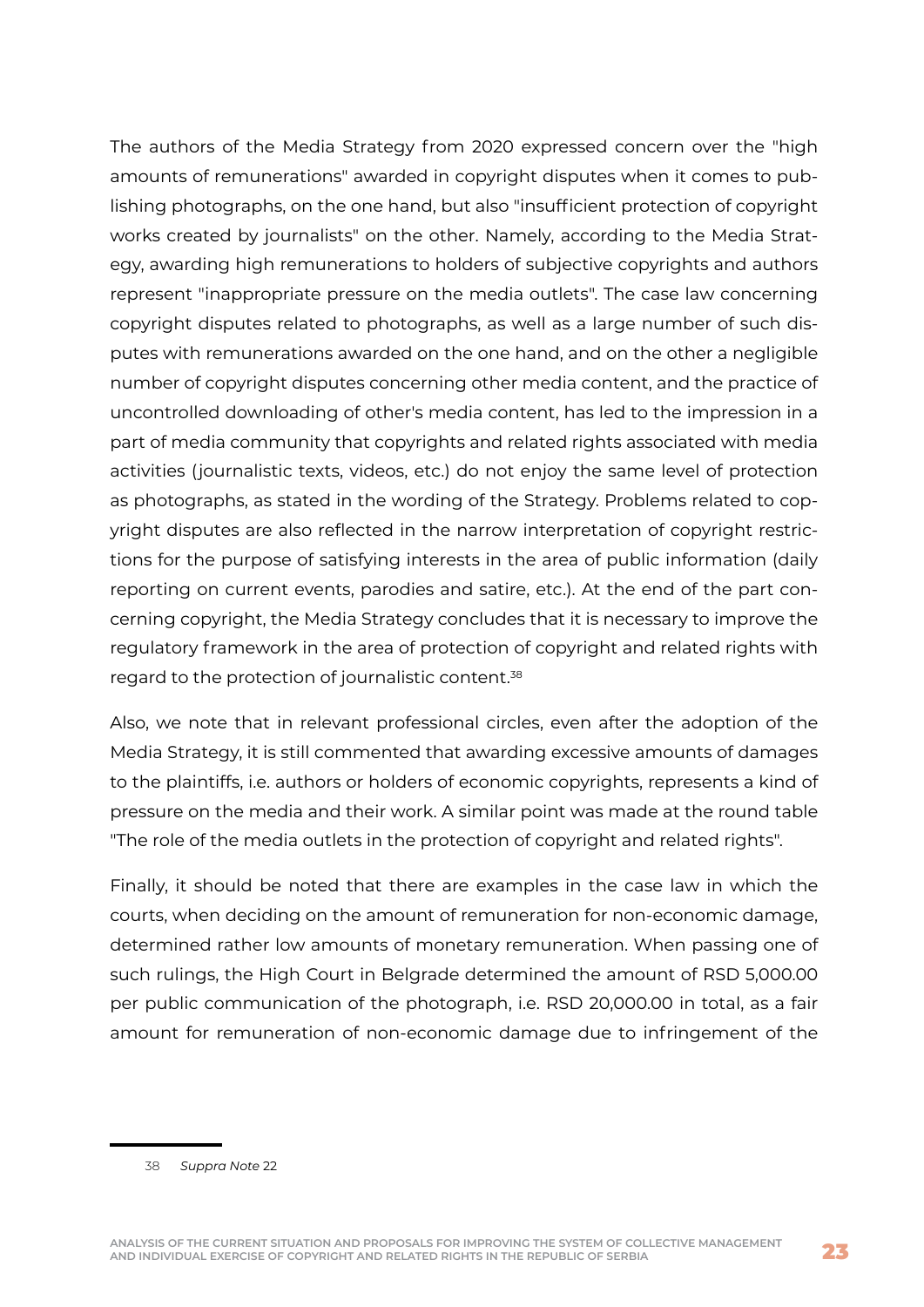right to be named, as well as the amount of RSD 3,000.00 per public communication of the photograph, amounting to a total of RSD 12,000.00 for remuneration of non-economic damage due to infringement of the right to protection of the work's integrity by communicating it in an incomplete form<sup>39</sup>.

Namely, in the stated case, when determining the amount of damages for infringement of the right to protection of integrity, the court took into account the fact that the plaintiff infringed the moral copyright of the plaintiff, "by cutting the bottom part of the photograph, so the composition of the copyright work was slightly disturbed". Therefore, the court took the position that the intensity of the infringement of the right to protection of the work's integrity was not high, so in accordance with such assessment it awarded the amount of remuneration of RSD 3,000.00 for each individual public communication of the photograph that violated the integrity of the work.

Also, in the explanation, the court stated the reasons for which it awarded the stated amounts, i.e. the reasons for which it partially rejected the claim, and thus determined the following: "The court rejected as too high the part of the plaintiff's claim for non-economic damages due to infringement of the author's moral rights by public communication of the plaintiff's copyright work without indicating the author's name or pseudonym exceeding the awarded amount of RSD 20,000.00, up to RSD 30,000.00, as in paragraph VI of the wording, and the part of the plaintiff's claim for non-economic damages due to infringement of the author's moral rights by public communication of the plaintiff's copyright work in incomplete form exceeding the awarded amount of RSD 12,000.00, up to RSD 30,000.00, as in paragraph VII of the wording of the ruling, all with legal default interest starting from 24 January 2019, as the day of the ruling until the final payment. The court took into account the importance of the infringed property and the purpose of the remuneration, as well as that the remuneration did not favour aspirations that were incompatible with its nature and social purpose and that remuneration for non-pecuniary damage was redress, and not reparation for the committed infringement, by which the plaintiff should obtain certain satisfaction to alleviate the infringement of his/her moral copyrights."

<sup>39</sup> Final ruling of the High Court in Belgrade, operating number 15 P4 45/18, dated 24 January 2019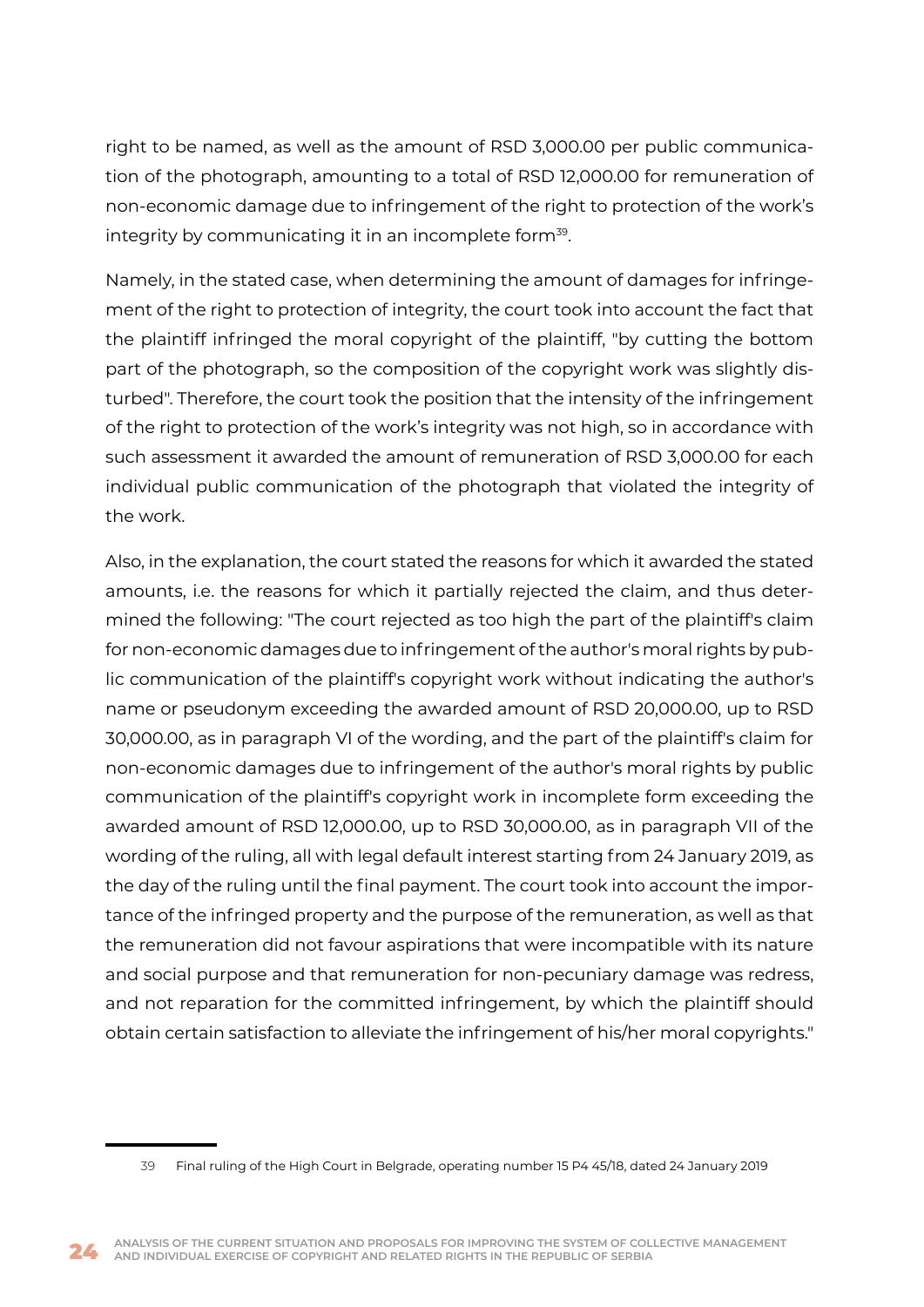Therefore, when determining the amount of RSD 3,000.00 and RSD 5,000.00, the court took into account the significance of the infringed property, the purpose of the remuneration, as well as the fact that too high remuneration would not be compatible with the nature and purpose of non-pecuniary damages. So, those were the main reasons for determining the unusually low amounts of remuneration for non-pecuniary damages. Finally, considering the above, we can conclude that the courts in each individual case take into account the specific circumstances of the case, and accordingly determine the amounts of remuneration they consider appropriate and fair.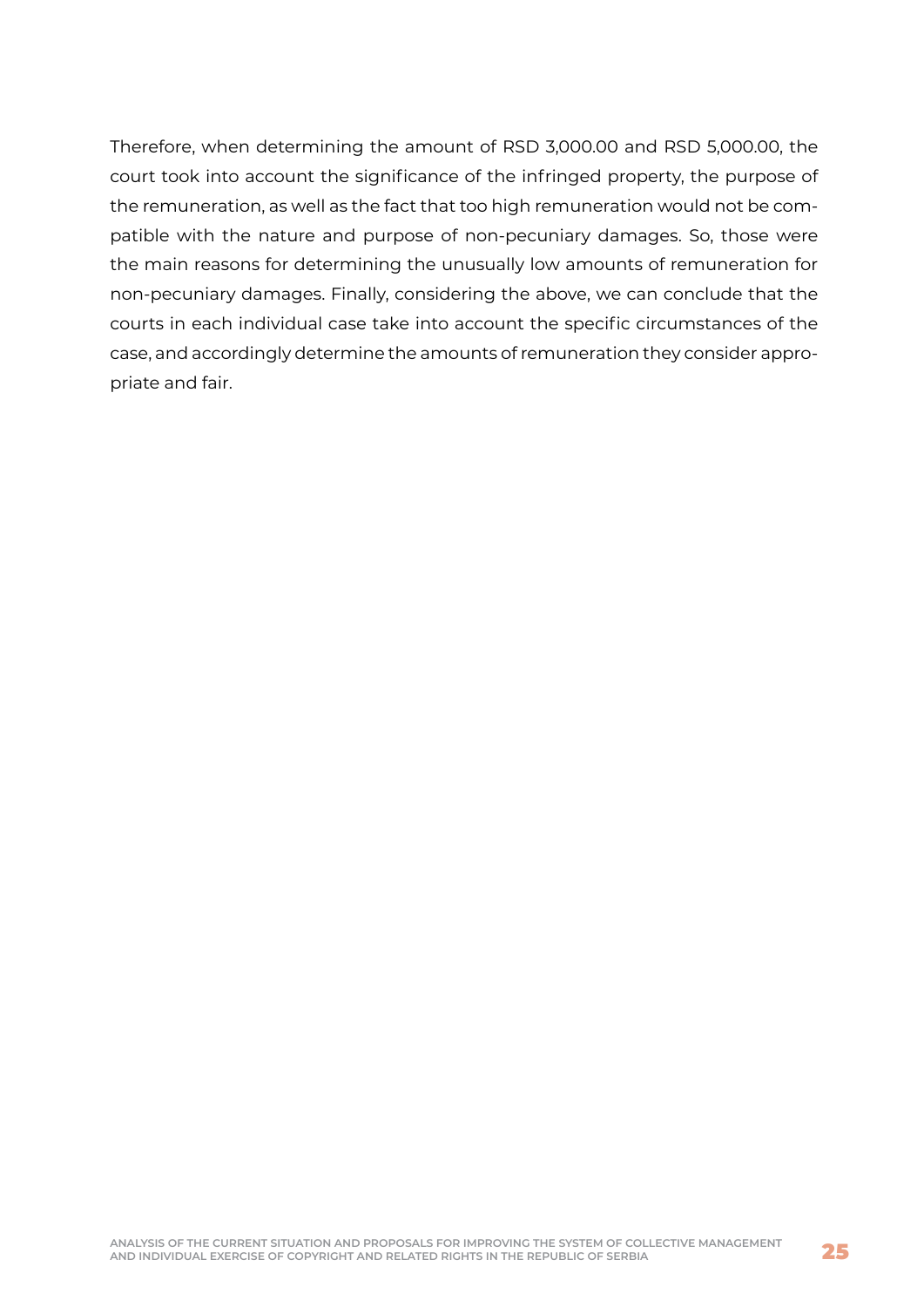# <span id="page-26-0"></span>RECOMMENDATIONS TO IMPROVE BOTH COLLECTIVE MANAGEMENT AND INDIVIDUAL EXERCISE OF COPYRIGHT AND THE RELATED RIGHTS

## **COLLECTIVE MANAGEMENT**

Bearing in mind that the Law on Copyright and Related Rights has not yet been fully harmonised with the European legal standards and solutions in the domain of the collective management, legal provisions entered into force via the Amended Law of 2019 are solely transitory solution towards the implementation of the EU Directive no. 2014/26 (hereinafter referred to as: Directive)<sup>40</sup>. This part of the text will focus on solutions stemming from the Directive and solutions from the Copyright and Related Rights Act of the Republic of Croatia<sup>41</sup> (hereinafter referred to as: the Republic of Croatia Act), as an EU member state from the neighbourhood, given that those solutions might in different fashion improve Serbian legislation focusing on the issue of the collective management of copyright and related rights, in case accepted and adapted.

<sup>40</sup> EU Directive 2014/26/EU of the European Parliament and Council.

<sup>41</sup> Copyright and Related Rights Act of the Republic of Croatia (NN 167/03, 79/07, 80/11, 125/11, 141/13, 127/14, 62/17, 96/18)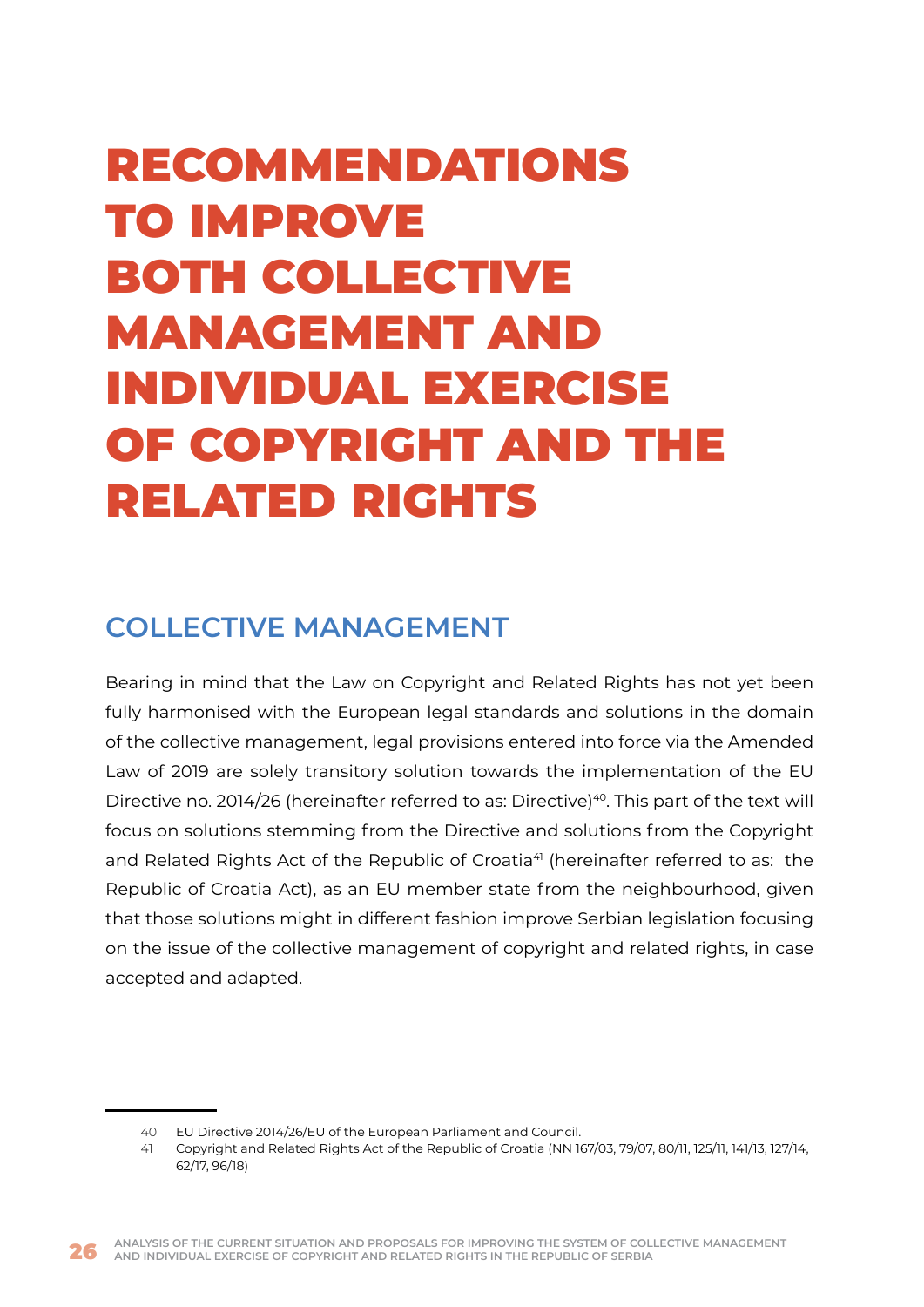The major change the Directive prescribes, which among other things relates to problems caused by the monopoly position of the Organisations, is establishment of the so called independent managerial entities used as a vehicle for the holders of power to manage their rights (hereinafter referred to as: Independent Entities). Namely, in line with the Directive, Independent Entities act as commercially oriented communities, unlike non-profit organisation nowadays present, such as SOKOJ<sup>42</sup>, and also Independent Entities are not owned by, nor under the control of holders of copyright and related rights, which further enables their independent work when providing services they charge for. By the introduction of Independent Entities, Organisations would no longer have monopoly position over the collective management of rights concerning a specific type of rights over a specific type of subject matters of copyright or related rights. Also, Independent Entities would ensure through their operations a high level of transparency in terms of collection and distribution of funds, and thereby a low level of costs of their operation in relation to the operation of the Organizations.

By the Republic of Croatia Act, an Independent Entity that intends to perform the activity of collective management of rights is obliged to inform the State Intellectual Property Office (Intellectual Property Office in the Republic of Serbia, hereinafter: the Office) thereof, and provide the Office with data on the type of rights and the category of rightholders, as well as on the number of rightholders for which it intends to perform collective management<sup>43</sup>. The Independent Entity must also notify the Office of any changes to the information it has stated when submitting the request<sup>44</sup>. However, the introduction of the possibility of managing rights through Independent Entities is not enough, it is also necessary to provide supervision over their work. The Republic of Croatia Act has given the authority to the authorised inspectors of the Office<sup>45</sup> to conduct supervision over the work of Independent Entities, distinguishing between planned supervision conducted on an annual basis and unplanned supervision carried out at the proposal of the inter-

<sup>42</sup> Organization of music authors of Serbia

<sup>43</sup> *Suppra Note* 41, Article 171.b, paragraph 1

<sup>44</sup> *Ibid.* 171.b, paragraph 2

<sup>45</sup> *Ibid.* 171.c, paragraph 1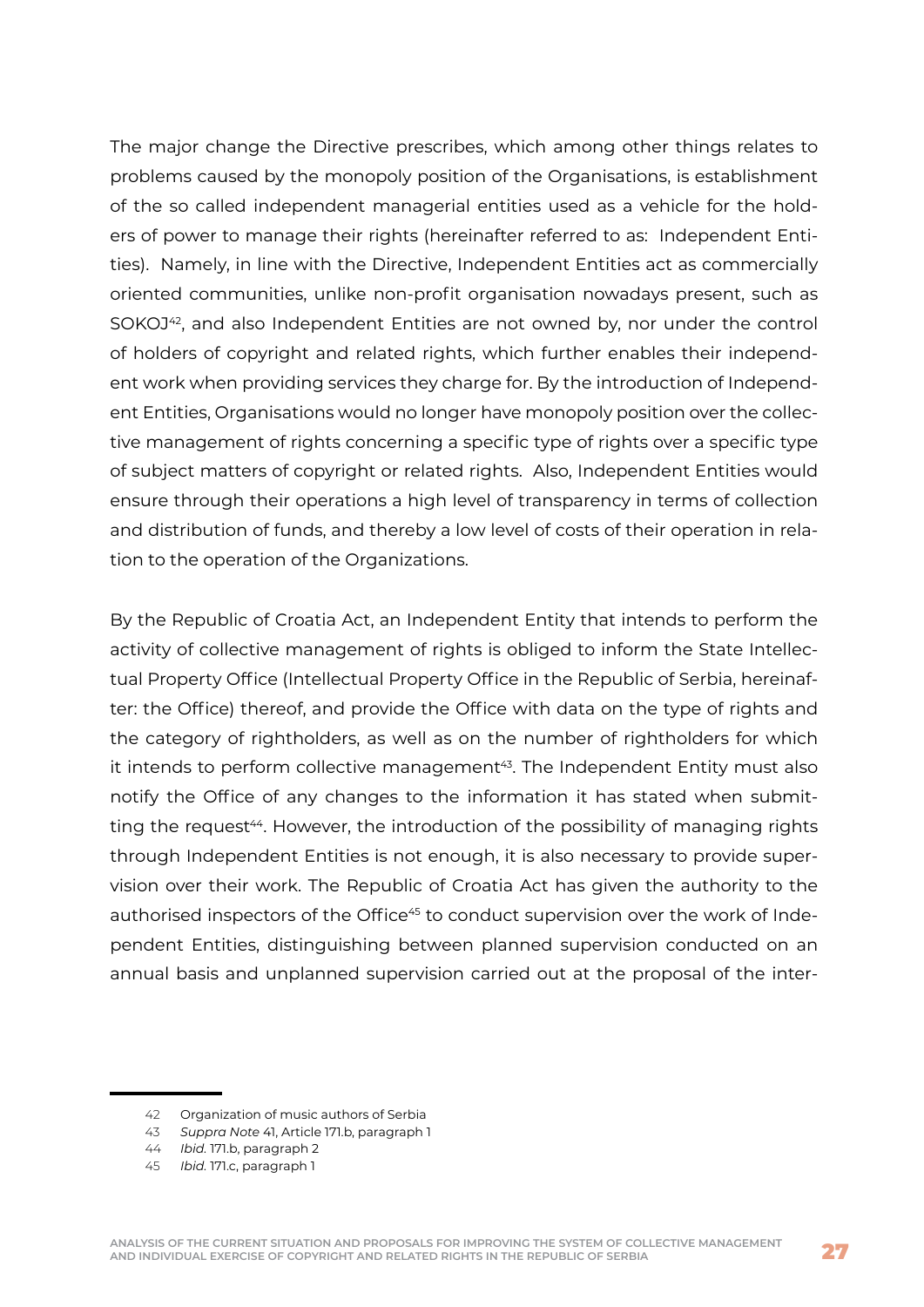ested party<sup>46</sup>. During the inspection control, the authorized inspector of the Office has the right to request access to the business records and other documentation of the Independent Entity, and in case s/he finds any deficiencies or irregularities, s/he will order their removal by a decision, and in case of non-compliance with the decision, s/he will prohibit the work of the Independent Entity by a new decision<sup>47</sup>. The stated decisions of the authorized inspector of the Office cannot be appealed, but an administrative dispute may be initiated. Therefore, if the Republic of Serbia would enable the existence of Independent Entities, with its legal solutions, their work in the field of collective management of copyright and related rights could contribute to the general reduction of the costs of collective management of rights. In addition, Organizations would no longer have their current monopoly position, and thereby would be motivated to optimize their operations in order to compete in the market.

Furthermore, as regards the organization of the operations of the Organizations, the introductory provisions of the Directive, under number 22 state that Organisations should act in the best collective interests of the rightholders they represent and should not impose additional obligations on rightholders, enabling their participation in the decision-making processes of the Organization. Organizations that have different categories of rightholders among their membership (e.g. producers and performers) should ensure equal representation of these categories in decision-making bodies. Likewise, the Directive stipulates that the Organisation should under its Statute or any other publicly published enactment set objective and non-discriminatory criteria for admitting rightholders, i.e. persons representing rightholders in its membership, and in case of rejection it has to explain to that person the reasons for the rejection<sup>48</sup>. In order for the work of the Organization to be efficient, persons with management functions must not be in a conflict of interest, and the obligation of EU member states to monitor the likely possibility of a conflict of interest is prescribed by the Directive<sup>49</sup>. The introductory provisions of the Directive, under number 25, stipulate that it would be efficient for persons such as direc-

<sup>46</sup> *Ibid.* 171.c, paragraph 3

<sup>47</sup> *Ibid.* 171.c, paragraph 4 -6

<sup>48</sup> *Suppra Note* 40, Chapter 2, Article 6, paragraph 2

<sup>49</sup> *Ibid,* Chapter 2, Article 10, paragraph 2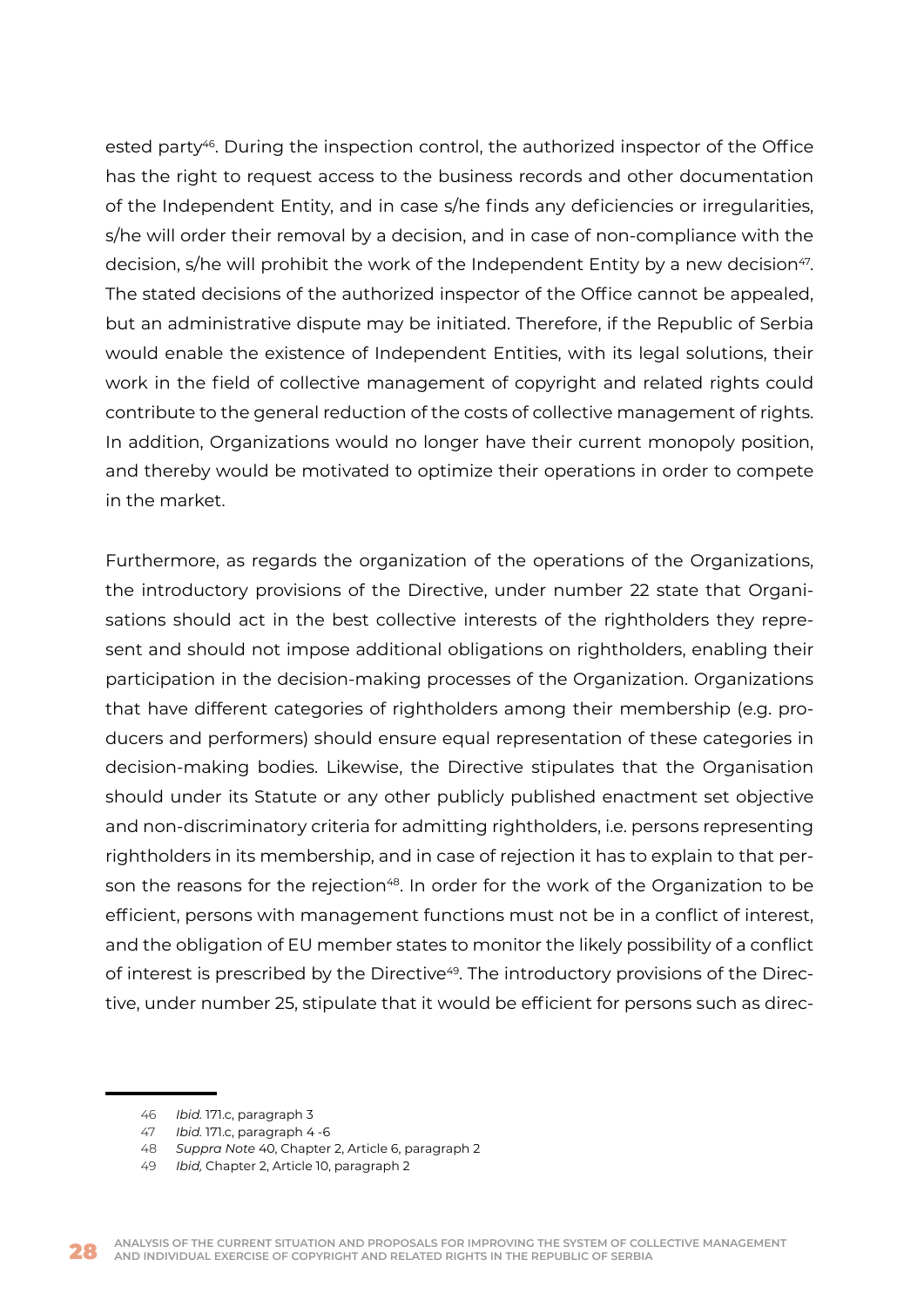tors or members of the supervisory board to declare that there is no conflict of interest immediately before taking office, and once a year thereafter. Also, Organizations should be able to make these statements publicly or to submit them to government agencies. In case of introduction of such a mechanism in our legislation, it would be most effective to make the supervisory board of the Organization competent for control and for sanctioning the existence of conflicts of interest.

Furthermore, the Republic of Croatia Act indicates that the Organization may entrust a natural or legal person to perform administrative, technical or supporting works under its supervision, all in order to reduce costs and optimize the functioning of the Organization<sup>50</sup>. Therefore, by harmonizing the regulation with the Directive or taking over the mentioned legal solutions from the Republic of Croatia Act, the Republic of Serbia would ensure greater efficiency and transparency in the work of the Organizations, equal representation of all categories of members in the bodies of the Organization, and thereby the provisions on conflict of interest would provide additional protection to rightholders, Users and the Organizations respectively.

Although the legislator, as explained earlier in the text, amended the provisions of the Law related to the tariff and adjusted them to European standards, one of the most problematic provisions in the LCRR still refers to negotiations regarding the tariff and the adoption of the tariff. As mentioned earlier, in case of impossibility to find a compromise, the tariff is determined by the Organization, i.e. its administrative board and it is submitted to the competent authority for approval. The Republic of Croatia Act refers primarily to the execution of a contract between the Organization and the User, i.e. between the Organization and the Association of Users, and in case of impossibility to execute a contract, the tariff is determined by the Organization, but with a number of restrictions. First of all, it is necessary to submit the tariff to the Association of Users, which has a period of 30 days to provide comments, otherwise it would be deemed they accepted the proposed tariff. In the event that there are objections by the Association, the two parties may negotiate an arbitration agreement on the basis of which the tariff will be determined in the arbitration pro-

<sup>50</sup> *Suppra Note 41*, Article 158, paragraph 3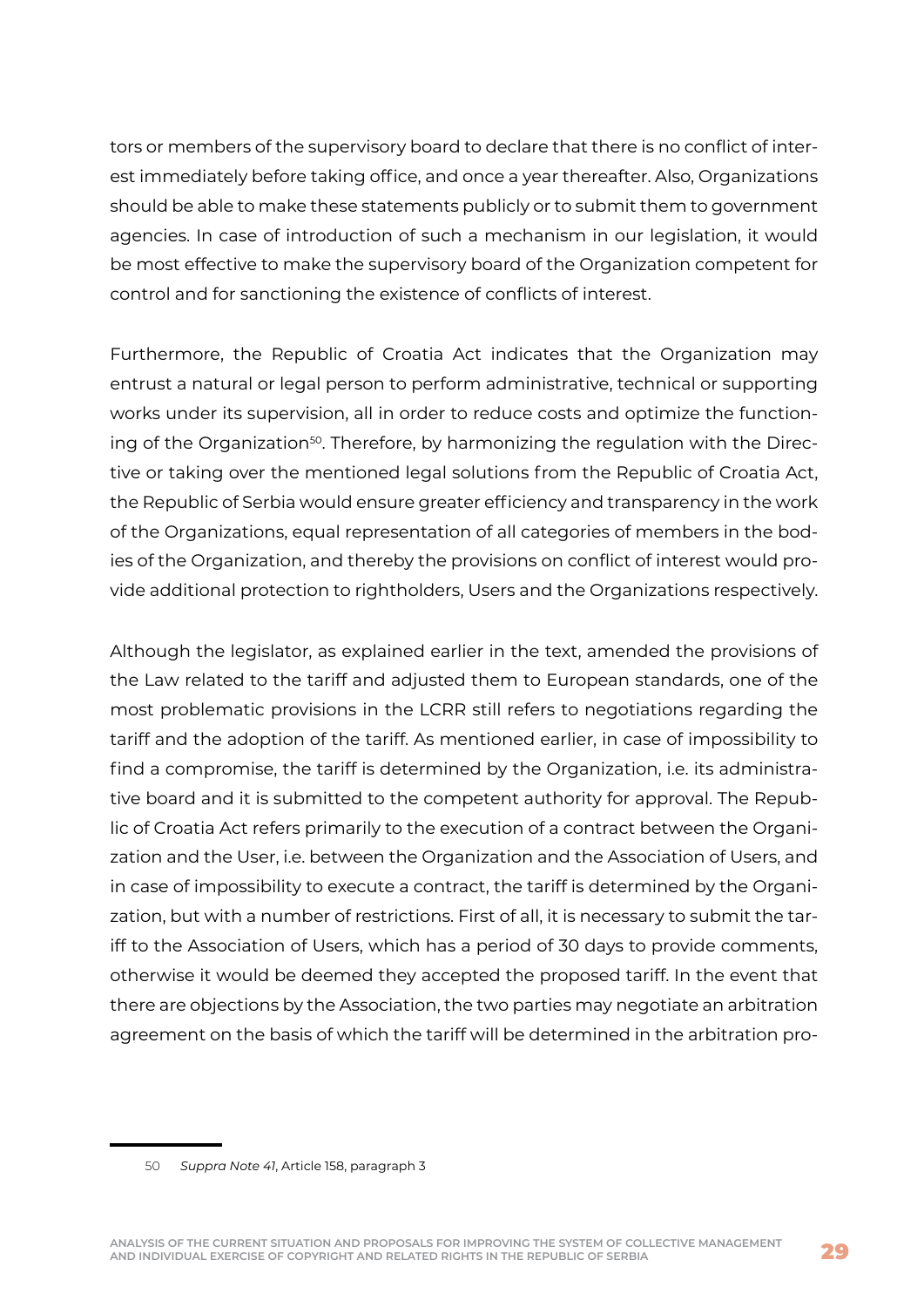ceedings. In case the two parties do not reach an agreement on the arbitration proceedings, the Republic of Croatia Act instructs the Organization to ask the expert body for an opinion on the subject matter of disagreement (the expert body consists of 5 persons from among prominent experts in the subject matter, appointed by the Ministry upon the proposal of the Director of the Office)<sup>51</sup>. The tariff-setting procedure set out above prevents the Organization from conducting negotiations without the intention of accepting compromises and thus from abusing its dominant position vis-à-vis Users. The introduction of this or a similar procedure would beyond any doubt improve the position of the Users when negotiating the setting of tariffs, and that was one of the objections of the authors of the Media Strategy. In order to achieve greater objectivity of the expert body and reduce control over it to the minimum, clear criteria for the selection of persons should be prescribed in advance by law, and the procedure for its formation should be transparent and subject to public discussion.

Furthermore, the deadline for payment of collected funds provided for by the LCRR is 31 December of the current year for the amounts collected for the previous year, while the Directive and the Republic of Croatia Act indicate a shorter period of maximum 9 months from the end of the year for which the amounts are paid<sup>52</sup>. According to the solution from the Republic of Croatia Act, in case the Organization cannot pay the funds because the rightholder is unknown, specific amounts are kept in separate accounts of the Organization, while the Organization itself must take all necessary measures to find those rightholders<sup>53</sup>. In the event that after the expiration of the period of 3 years the stated amounts are not distributed to the rightholders, these amounts are deemed non-distributable, and their further use will be decided upon by the General Assembly of the Organization<sup>54</sup>. Also, it is necessary to legally establish certain rules concerning revenue management by the Organization. Namely, the Organization should have a legal obligation to keep its own assets separately in its business registers, on the one hand, and revenues from rights, i.e. revenues generated by investing revenues stemming from rights on the

<sup>51</sup> *Ibid*, Article 162

<sup>52</sup> *Suppra Note* 40, Chapter 2, Article 13 and *Ibid* 167, paragraph 4

<sup>53</sup> *Suppra Note 41*, Article 167, paragraphs 5 and 6

<sup>54</sup> *Ibid.* 167, paragraphs 7 and 8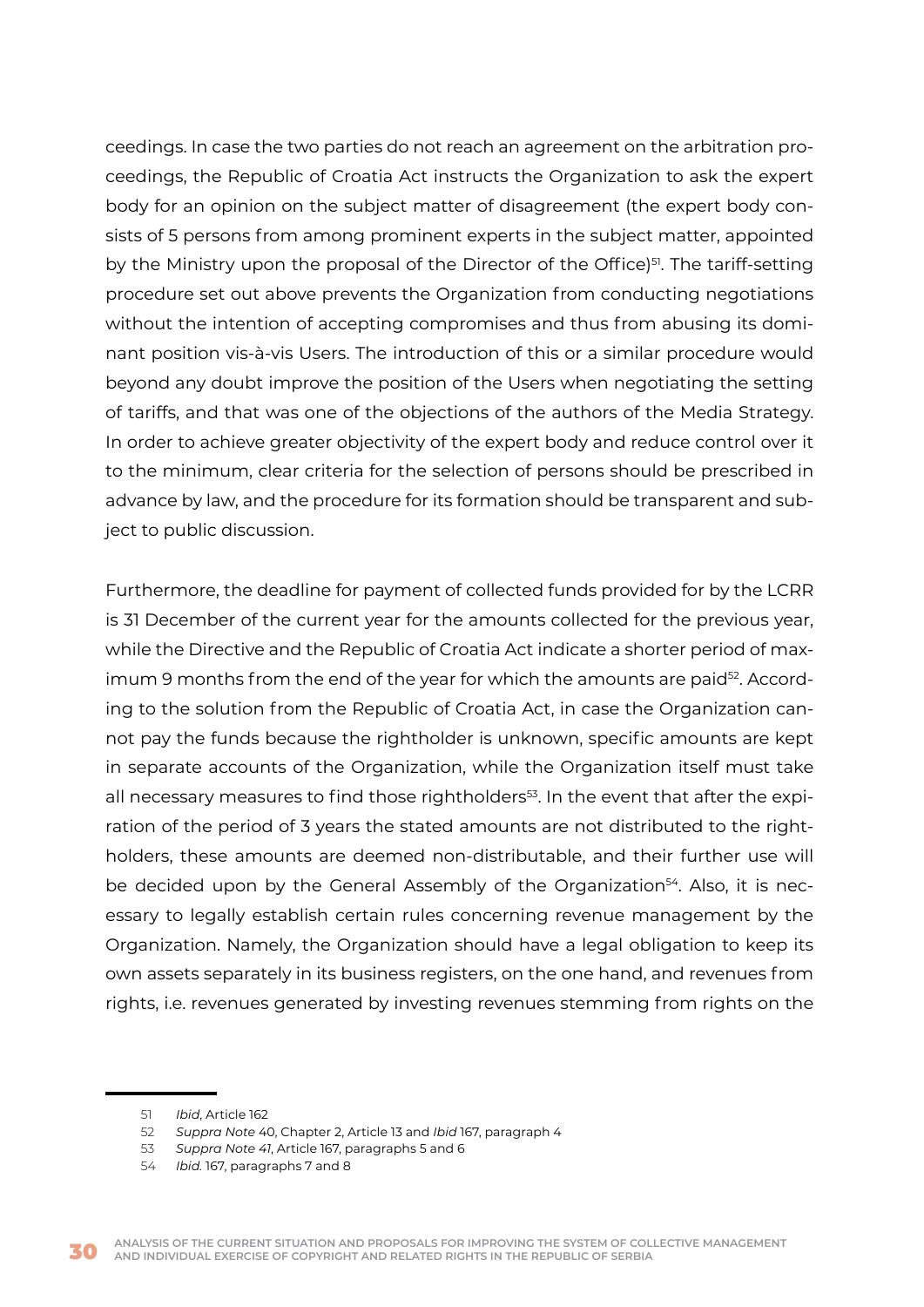other hand, following the example of the Republic of Croatia Act<sup>55</sup>. Also, according to the Republic of Croatia Act, the Organisation cannot use revenues stemming from rights, including revenues acquired by investing revenues from rights, for purposes other than distribution to rightholders, except to cover the costs of collective management56. All the aforementioned solutions, as well as deadlines, are prescribed in the interest of rightholders, which is in line with the goal for which the Organizations deal with collective management in the first place, which is to protect the interests of holders of copyright or related rights.

As per the supervision over the work of the Organization, although the LCRR prescribes the possibility and specifics of supervision by the competent authority, it should be regulated in more detail in order to be harmonized with the Directive. Following the instructions from the Directive and the Republic of Croatia Act, planned supervision and unplanned supervision upon the reasoned proposal of the interested party should be separated<sup>57</sup>. Also, what constitutes an important difference compared to the LCRR is a more precise definition of the possibility of adopting appropriate measures by a person conducting the supervision, primarily the decision to rectify identified deficiencies, and later possibly the decision to revoke the license to conduct the activities of collective management of copyright and related rights<sup>58</sup>.

In order to harmonize regulations with the Directive, rightholders should be legally allowed to object to the Organization, for all aspects of the activities performed by the Organization on their behalf, and in particular in terms of membership criteria, powers of attorney issued to the Organisation and their withdrawal, and distribution of the amounts collected<sup>59</sup>. In addition, the Directive refers to the possibility of alternative dispute resolution among the Organization, its members, rightholders or the Users<sup>60</sup>, in addition to the possibility of resolving the dispute before the court

<sup>55</sup> *Ibid.* 165.b, paragraph 2

<sup>56</sup> *Ibid.* 165.b, paragraph 3

<sup>57</sup> *Ibid.* 170, paragraph 2

<sup>58</sup> *Ibid.* 170, Articles 3-5

<sup>59</sup> *Suppra Note* 40, Chapter 4, Article 33 and *Ibid.* 168.p

<sup>60</sup> *Suppra Note* 40, Chapter 4, Article 34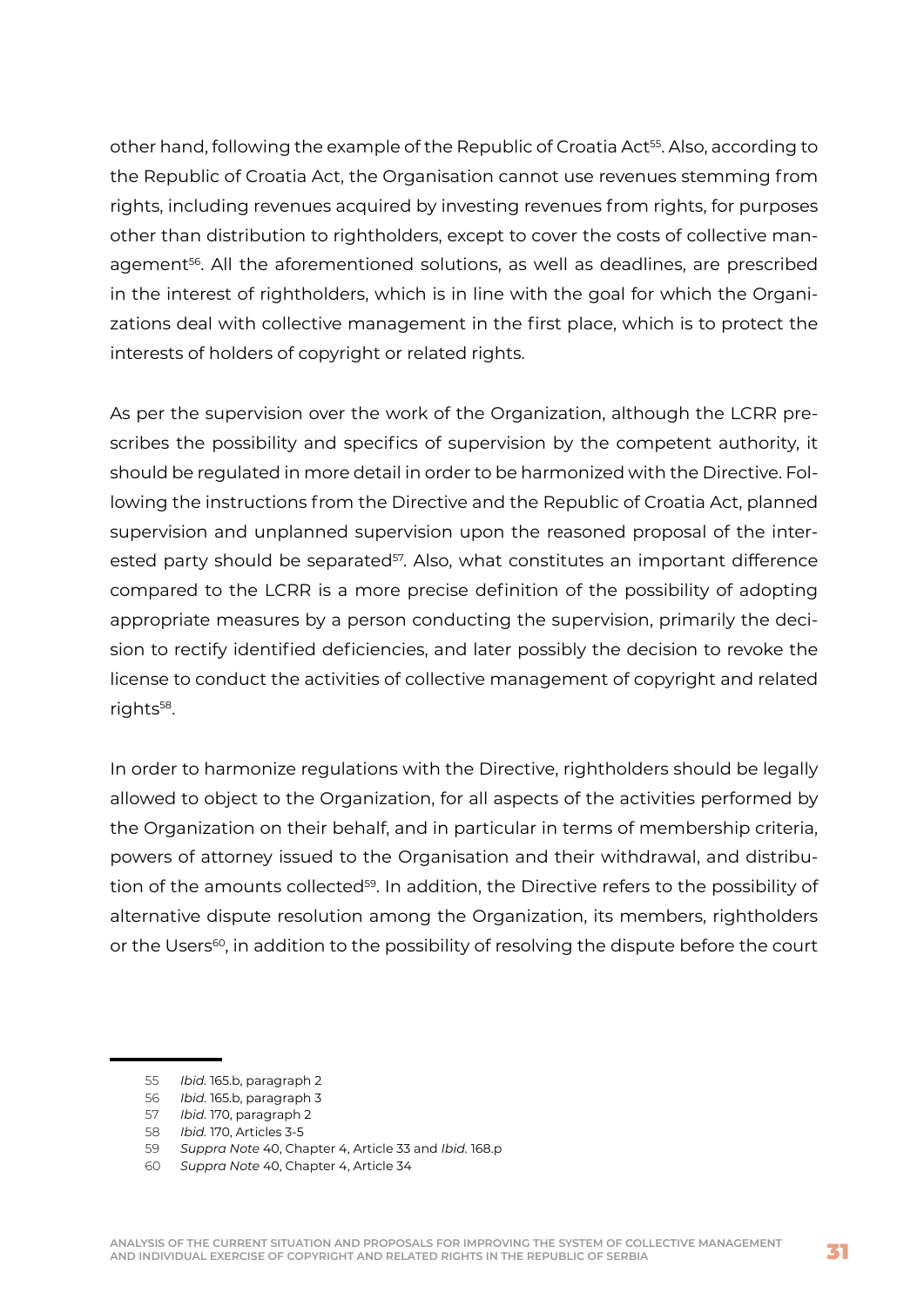in civil proceedings. By providing a procedure to file an objection to the Organization, and enabling an efficient alternative way of dispute resolution, the Republic of Serbia would protect its judiciary to a great extent, which is currently overwhelmed by various proceedings concerning the determination of holders of copyright and related rights. Various internal enactments of the Organization also contributed to that, such as the Rulebook on registration of phonograms and resolution of disputed and duplicated phonograms of the Organization of Phonogram Producers of Serbia - OFPS, which stipulates that when registering phonograms only contracts, invoices and the like are accepted as proof that a certain person is the rightholder of phonogram producers, while previously it was allowed for persons to submit various types of evidence, including statements of other persons<sup>61</sup>. The current situation is not sustainable, considering that a large number of rightholders have been prevented from exercising their rights.

Furthermore, the Organizations should be given the opportunity to entrust to other Organizations certain works of collective management of rights on the basis of a written contract, while the performance of those works may be in the name and for the account of the Organization that entrusted performance of those works or in its own name, but for the account of that Organization<sup>62</sup>. Also, rightholders who have entrusted the Organization to collectively manage their rights should be able to issue licenses to various persons for non-commercial use of those rights, in which case the Organization should make public the clear criteria for issuing such licenses<sup>63</sup>. By transposing these or including similar provisions into the Law, the efficiency of the Organization would be significantly increased. However, the weak points of allowing rightholders to issue licenses for non-commercial use of copyright works or subject matter of protection, even after they have ceded their rights to the Organization for the purpose of collective management, could be the possible legal uncertainty that this could cause, that is, the confusion in which potential users could find themselves in terms of the persons to whom they should apply for a license to use.

<sup>61</sup> Rulebook on registration of phonograms and resolution of disputed and duplicated phonograms, Article 13.

<sup>62</sup> *Suppra Note 41*, Article 158, paragraph 2

<sup>63</sup> *Ibid.* 159, paragraph 2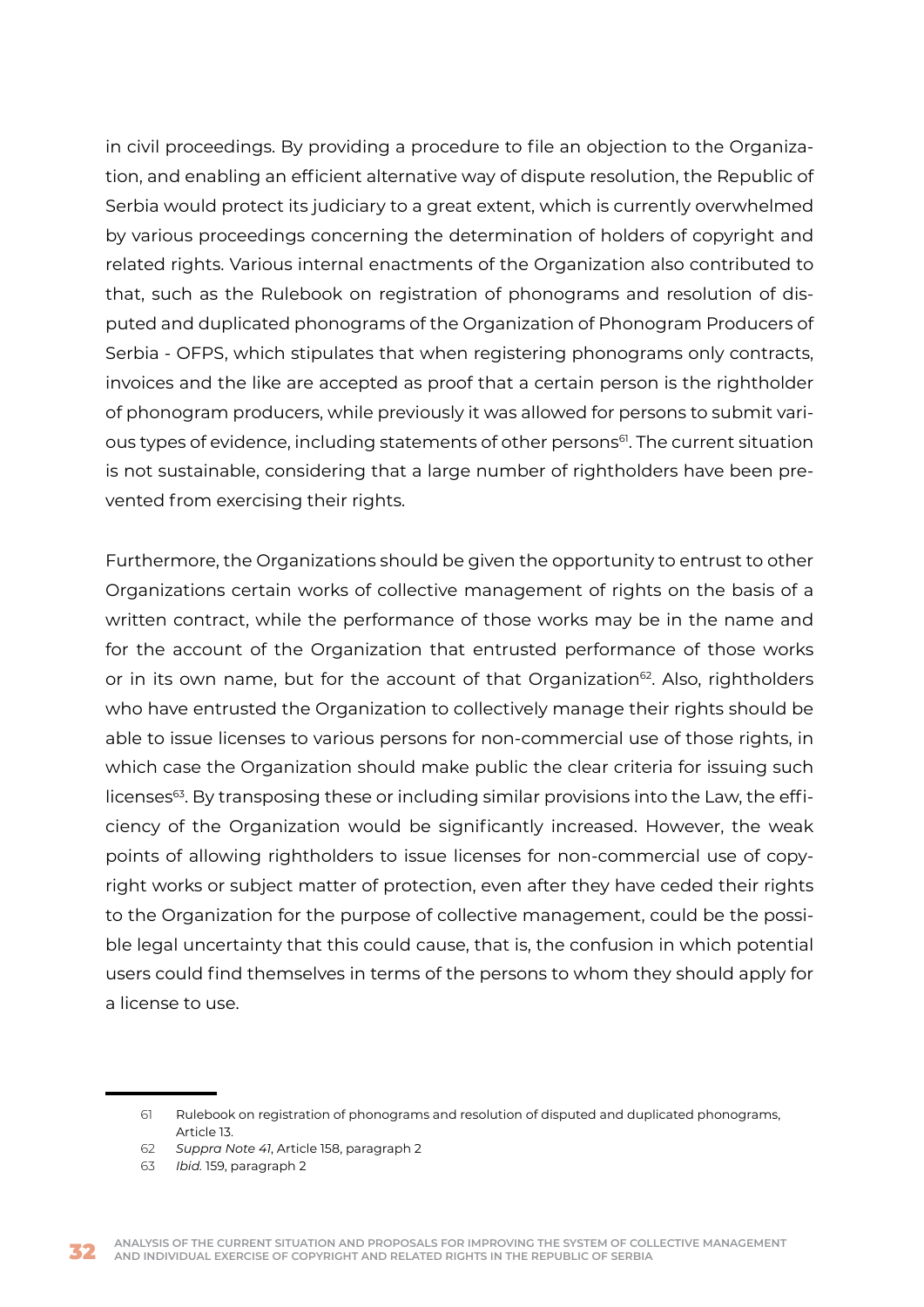<span id="page-33-0"></span>Finally, current development and advancement of technology can be used to improve the collective management of rights. Namely, there are already software that perform or at least facilitate the performance of collective management of rights by Organizations (e.g. *WIPOCOS* software). The states should encourage organizations, i.e. help and enable them to obtain software solutions that will enable a higher level of transparency, cost reduction and, in general, more efficient work of the Organization, all with the aim of having better protection of the interests of holders of copyright and related rights. However, it is necessary to point out that when choosing this type of software, Organizations must be very careful, since the software will be entrusted with the protection of the interests of other persons, i.e. rightholders.

## **INDIVIDUAL EXERCISE**

One of the measures prescribed by the Media Strategy is to reduce the number of disputes whose subject matter is to determine copyright infringements regarding the publication of photographs. This goal can be reached in several ways. Attempting to revoke the "original copyright work" status to a photograph, or to take a standpoint in the case law that allows the suspension of economic copyright when it comes to photographs, is certainly not a recommended way to reduce the number of the instigated litigation proceedings, as this would be contrary to legal norms and case law that have been developed for decades on the one hand, and to the interests of the content or photograph producers on the other. However, raising the level of awareness among media workers about the importance of respecting copyright, and reducing to an acceptable level the amount of remunerations that courts adjudicate would significantly relieve, first the courts and then potential defendants in these disputes as well.

Therefore, it would be suitable for as many professional associations of authors and media associations as possible, either independently or under the auspices of the competent authorities, to gather around a single tariff schedule that would precisely define the parameters for categorizing copyright works, assessing their value, and the amount for the damages appropriate for cases of unauthorized use of the copyright work. If such a harmonized enactment existed, authors on the one hand, as well as media publishers on the other, would have clear instructions for calculating and paying fees and there would be no need to initiate unnecessary and expen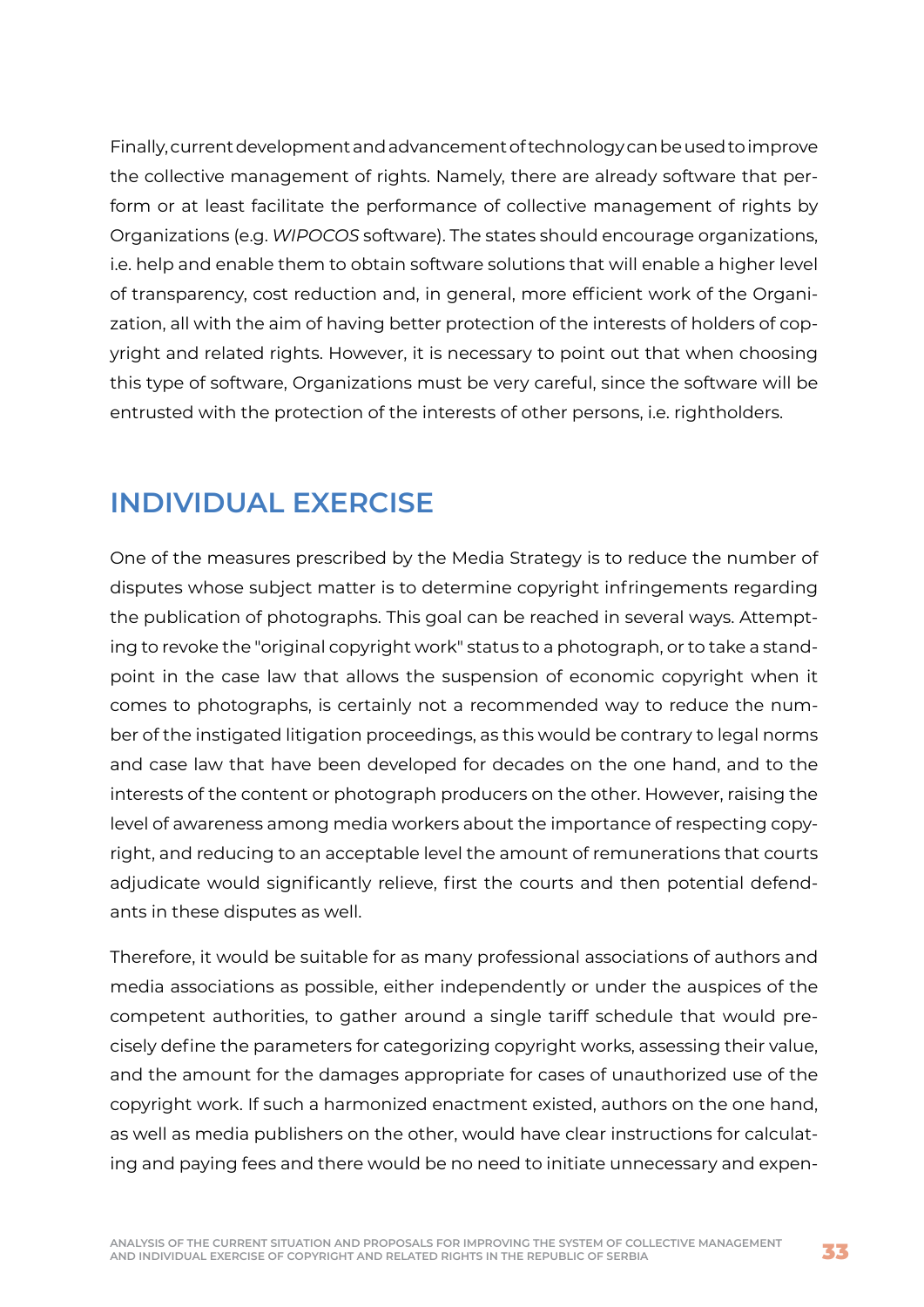sive court proceedings, the costs of which often exceed the rendered amount for damages.

On the other hand, when it comes to possible amendments to the LCRR that would relate to the individual exercising of copyright, or the status of a photograph or journalistic text as a copyright work, we note that the provisions of the Law are clear and in line with the Berne Convention<sup>64</sup>, and EU directives<sup>65</sup> that regulate this segment of the copyright subject matter. Therefore, the solution should be sought in the application of the law, the case law, i.e. in an attempt to reach the necessary compromises through professional associations, which would in the end certainly result in a higher level of compliance with copyright and a reduction in the number of disputes.

To that end, the competent entities can clearly determine the criteria for categorization of copyright works, according to the manner and purpose for which they were created, according to the time and resources required for their creation and the properties and achievements of their author. Also, it is necessary to break down the proposed amount of damages according to the degree of infringement, which would also result in a much fairer redistribution of remuneration for the damages caused.

For example, photographs used to illustrate texts, taken in the usual environment, without prior preparation and with medium quality equipment, should not have the same market value, and therefore the same criteria for determining the amount of economic damage, as the photographs taken in a photography studio, on a location outside the author's place of residence or with the use of valuable photography equipment. Currently the ULUPUDS (The Applied Artists and Designers Association of Serbia) tariff schedule prescribes a remuneration of EUR 150 for one year of unauthorized use of each photo on the web. Thus, the extent of remuneration for economic damage can range from just a few euros for illustrative photographs of objects and common, everyday motifs, to several hundred Euro in the case of photographs of nudes, portraits where prior permission had to be obtained from the per-

<sup>64</sup> *Suppra Note 13*

<sup>65</sup> Directive 2004/48/EC on the enforcement of intellectual property rights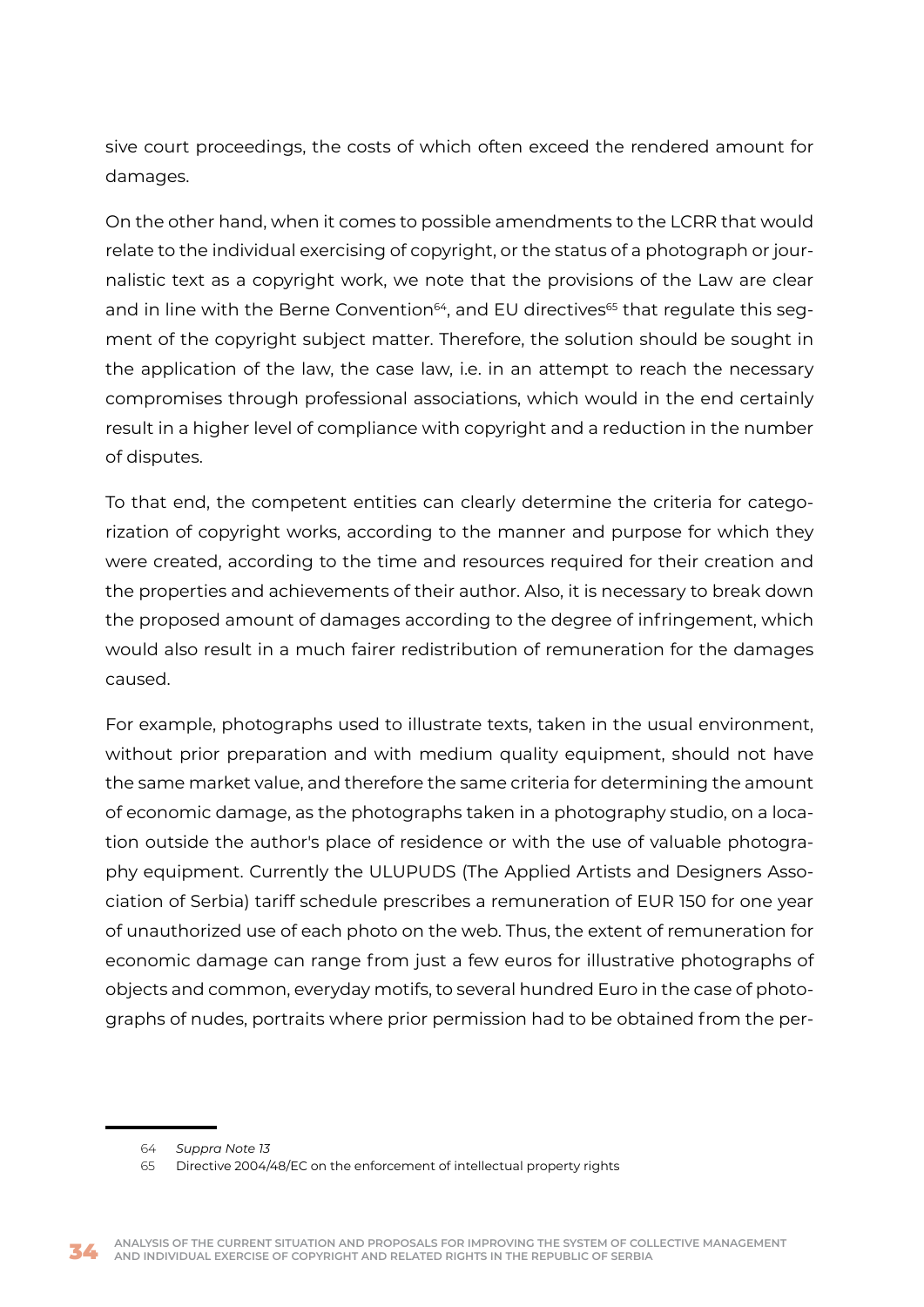<span id="page-35-0"></span>son whose image is recorded, or in the case of professional photographs of celebrities taken for special purposes.

On the other hand, it is not fair for the remuneration to be the same for publications on small portals with only a few hundred visits per day, or on pages that are open several thousand times, as in the case of mass exploitation of works on websites with millions of visits. Although there are no clear criteria for determining a visit, this can be done by submitting an excerpt from Google Analytics by the infringer or determining the rank that the internet portal occupies on platforms such as alexa. com, etc.

From all the above, we can conclude that by comparing the existing legal solutions concerning the individual exercise of copyright and related rights in the Republic of Serbia, with the EU solutions governing the same subject matter, specifically Directive 2004/48/EU of the European Parliament and Council, and Directive 2019/790/EU of the European Parliament and Council, it can be concluded that the regulation of individual exercise of copyright and related rights in the Republic of Serbia is harmonized with EU law, so improvement in individual exercise of these rights should not be sought in the amendments to the Law on Copyright and Related Rights, but rather in its consistent application.

## **BRIEF OVERVIEW OF ACTIONS TO BE TAKEN IN ORDER TO IMPROVE THE MANAGEMENT OF COPYRIGHT AND ESTABLISHMENT OF LEGAL CERTAINTY**

Given the above mentioned in sections 2.1. and 2.2, the proposed measures in order to improve individual exercise and collective management can be summarized as follows:

• For the needs of individual exercise of rights - adoption of uniform tariff schedules by a group of renowned professional associations that would serve as a parameter for calculating the amount of remuneration for economic damage due to subjective copyright infringement, on journalistic texts, photographs, videos, for determining the amount of remuneration fairly on the basis of multiple criteria.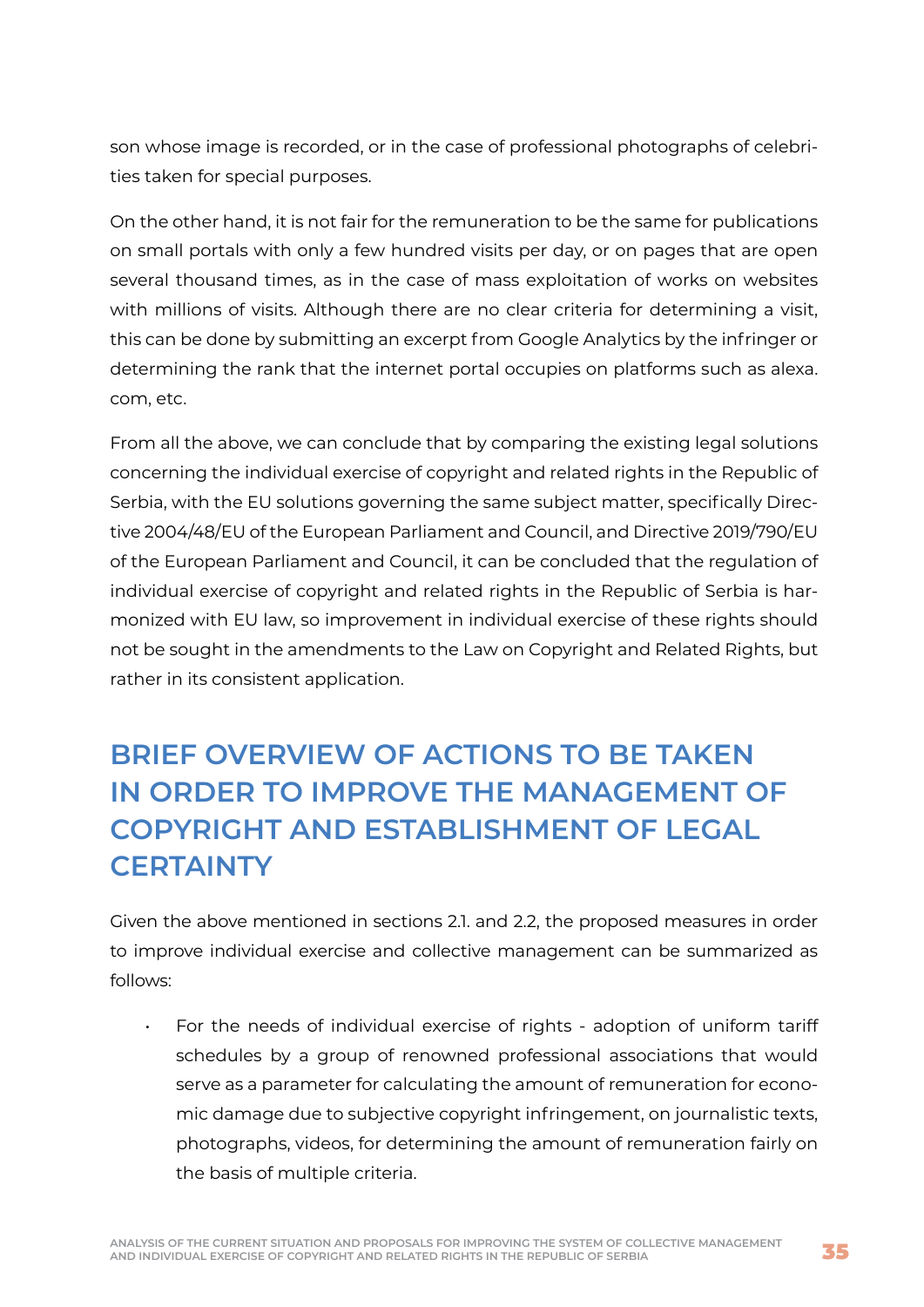- <span id="page-36-0"></span>• Standardization of case law vis-a-vis the standpoints for determination of infringement and the amount of economic and non-economic damage due to copyright infringement, which would contribute to legal certainty.
- Establishing transparency in the case law, which would make decisions whose subject matter is the determination of copyright infringement and remuneration for damages available to interested parties and other judges.
- Abolition of monopolies in the field of collective management in a way that will allow the work of Independent Entities, following the solutions from the EU, which would contribute to competition on the market and more efficient work of organizations for collective management.
- Implementation of software solutions in the work of organizations for collective management of copyright, thus making the process of reporting used works/phonograms and revenue distribution more efficient, economical and transparent.
- Amending the procedure for adopting the tariff for exercising the right, so that in case the agreement is not reached, the Legislator will prescribe the obligation to determine the final amount of the tariff with the help of arbitration or a group of independent experts. Setting clear and specific rules to determine the way to manage the revenues collected by organizations for collective management, in order to increase the transparency of their work.
	- Ensuring supervision over the work of organizations for collective management, especially through empowering supervisory bodies to adopt appropriate measures.

# **NEED FOR COMPLIANCE WITH THE PROVISIONS OF THE EU DIRECTIVE 2019/790 ON COPYRIGHT AND RELATED RIGHTS IN THE SINGLE DIGITAL MARKET**

EU Directive 2019/790 on copyright and related rights in the digital single market (hereinafter: the Directive) is a regulation from the application of which much is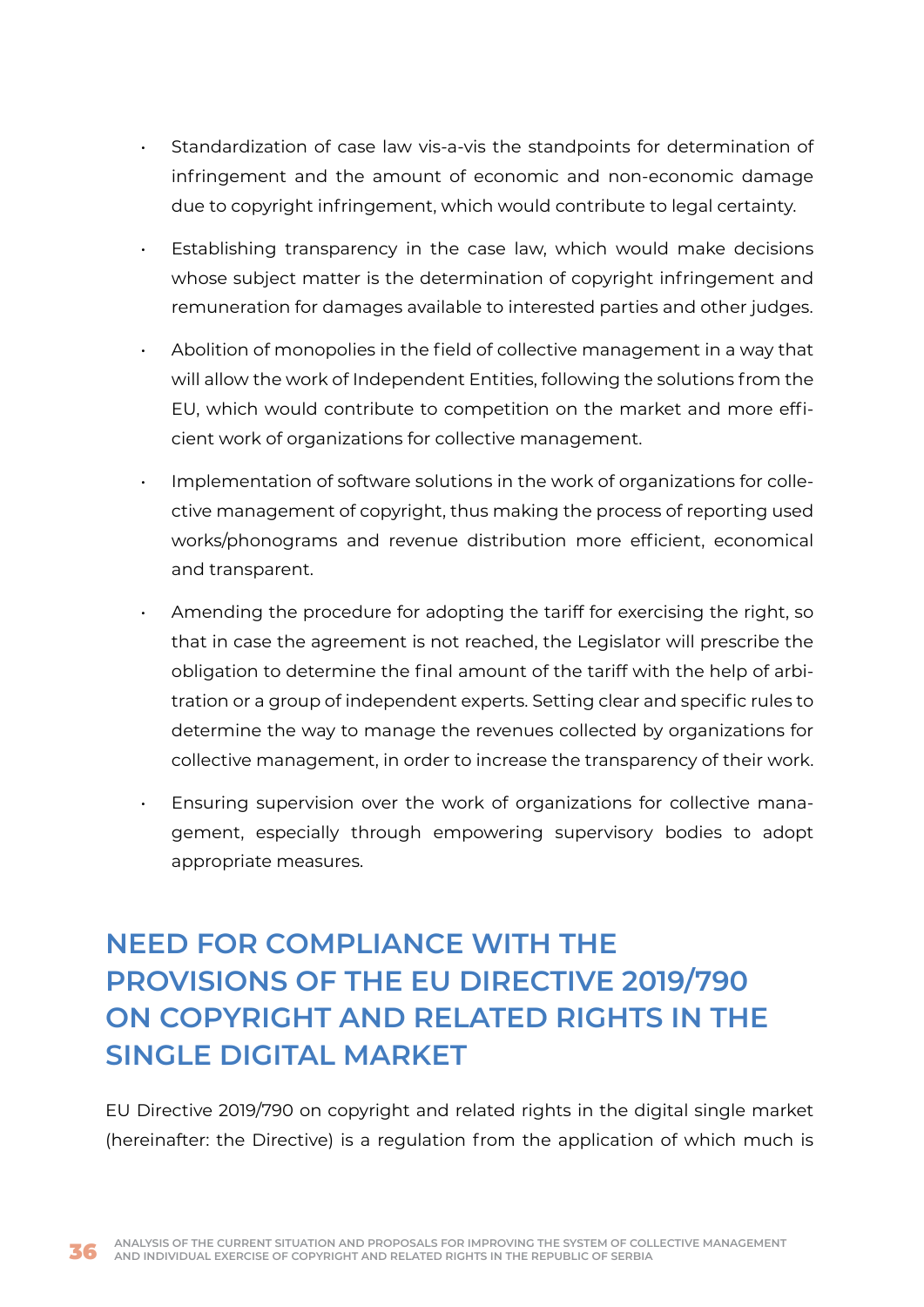expected particularly when it comes to the regulation of copyright, and especially a fairer redistribution of revenues thereof, that come from digital distribution and the Internet. Therefore, from the aspect of media outlets and journalistic profession, this is an extremely important regulation, considering that technological progress has greatly influenced journalism and changed it by creating completely new types of media outlets that are becoming the dominant form of media outlet compared to the traditional form.

The adoption of the Directive by the EU Member States on 17 April 2019, formally ended one of the most controversial decision-making processes at the EU level, initiated in September 2016, when the proposal for this directive was submitted to the European Commission. The whole process of negotiations was monitored worldwide<sup>66</sup>, and the biggest dust was raised around two articles - Article 15, which introduces a new right of the press publishers in relation to the use of their publications on the Internet, the so-called hyperlink fee, and Article 17, the so-called article of the discrepancy in the value/setting of filters, which envisages the manner of use of protected content by the content sharing service provider via the Internet and determines the responsibility of the provider of that service. Rightholders in question, i.e. publishers, musicians and their representatives, provided the greatest and most significant support to these controversial Articles. On the other hand, criticism of these Articles was not absent and came from academia, experts and non-governmental organizations dealing with digital rights, and it was so intense in certain cases that civil protests were organized. However, a fact that both sides can agree upon is that the final version of the Directive represents a significant improvement compared to the initial draft text.

66 https://www.eff.org/deeplinks/2018/06/internet-luminaries-ring-alarm-eu-copyright-filtering-proposal https://www.eff.org/deeplinks/2018/09/today-europe-lost-internet-now-we-fight-back http://www.filmdirectors.eu/over-100-authors-professional-organisations-call-in-support-of-thecopyright-directive/ https://www.youtube.com/watch?v=OXlFYE-w4Q0 https://www.liberties.eu/en/news/delete-article-thirteen-open-letter/13194 https://www.create.ac.uk/blog/2019/03/24/the-copyright-directive-articles-11-and-13-must-gostatement-from-european-academics-in-advance-of-the-plenary-vote-on-26-march-2019/ https://www.youtube.com/watch?v=ZyujNlpxu9k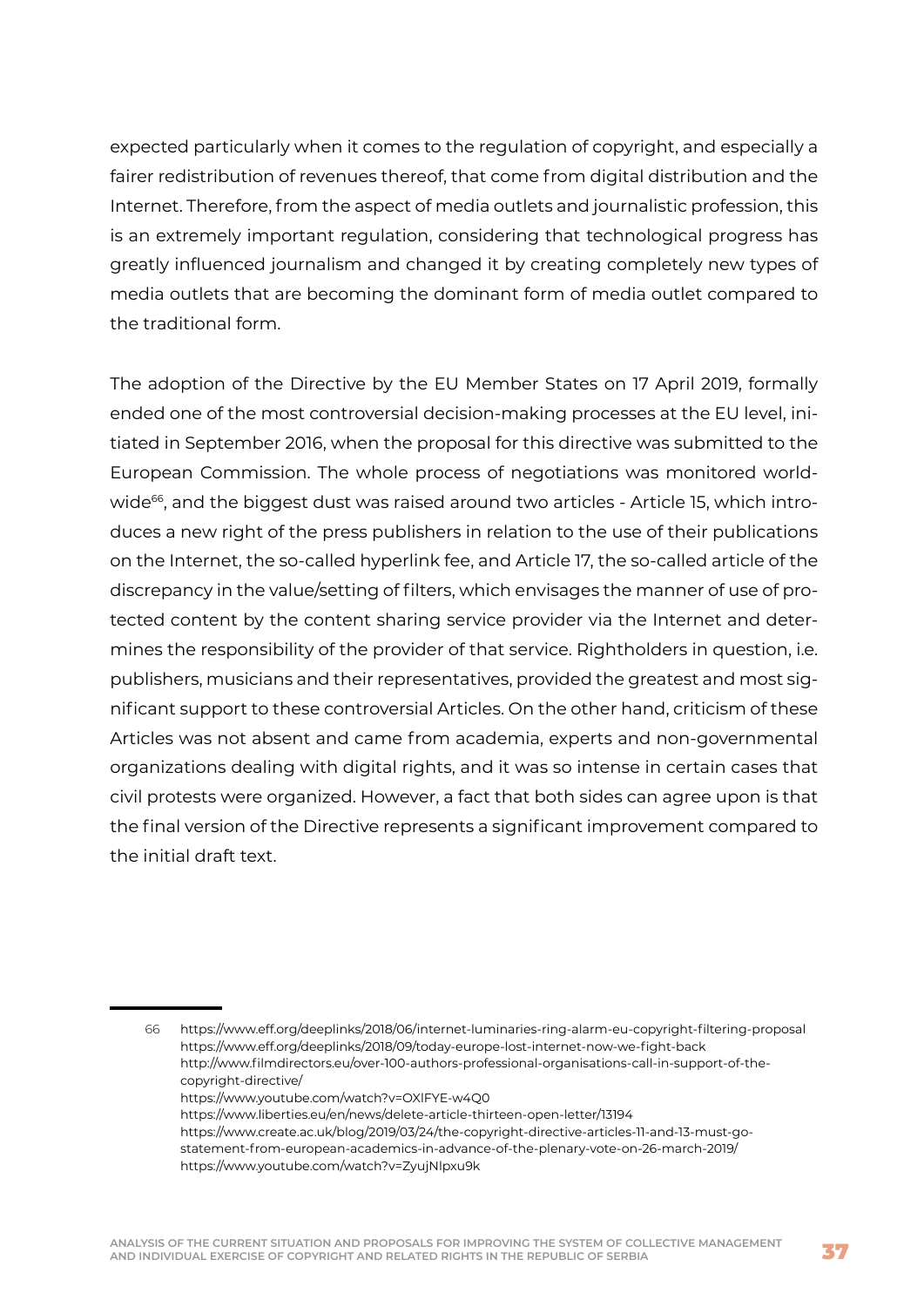<span id="page-38-0"></span>The application of the Directive at the EU level started on 7 June 2021, and the Member States are obliged to adapt their legislation to the solutions from this regulation, provided that the rules relating to agreements on licensing and transfer of rights between authors and performers will apply only as of 7 June 2022. Although the deadlines in question do not refer to the Republic of Serbia, it is certain that the implementation of the solution from the Directive into the national legislation should be a priority for our legislator in the medium term. However, it should be noted that, taking into account the quantity and scope of changes, as well as the complexity of implementing the solutions from the Directive in practice, the implementation process should be carried out under the supervision of the professional public and subject to the necessary public discussion.

## WHAT WAS THE INTENTION OF THE DIRECTIVE

The Directive<sup>67</sup> is one of the most extensive acts in the history of copyright at the EU level, given that its text consists of as many as 86 recitals and 32 Articles. It is divided into 5 titles which, in addition to general provisions, include measures to adapt exceptions and limitations to the digital and cross-border environment, measures to improve licensing practices and ensure wider access to content, measures to create a functioning copyright market, and final provisions.<sup>68</sup>

The adoption of such an enactment was inevitable, as there is a need to harmonize the relevant regulations at the EU level with the rapid technological development that has changed the way of creating, producing and exploiting copyright works and related rights. Namely, the Directive was adopted in order to finally solve the problem of legal uncertainty during the digital and cross-border use of protected works, which refers both to the holders of copyright and related rights, and to the users of the subject matter of protection. The provisions of the Directive are designed to strike a balance between the conflicting interests of digital and cross-border market participants. As stated in the text of the Directive, it aims to:

<sup>67</sup> Directive on copyright and related rights in the Digital Single Market https://eur-lex.europa.eu/legalcontent/EN-HR/TXT/?uri=CELEX:32019L0790&from=EN

<sup>68</sup> Milić, D, *Trendovi i sudska praksa u domenu autorskog prava u novinarstvu*, / Trends and case law in the field of copyright in journalism/ IJAS, Belgrade, 2020, p. 15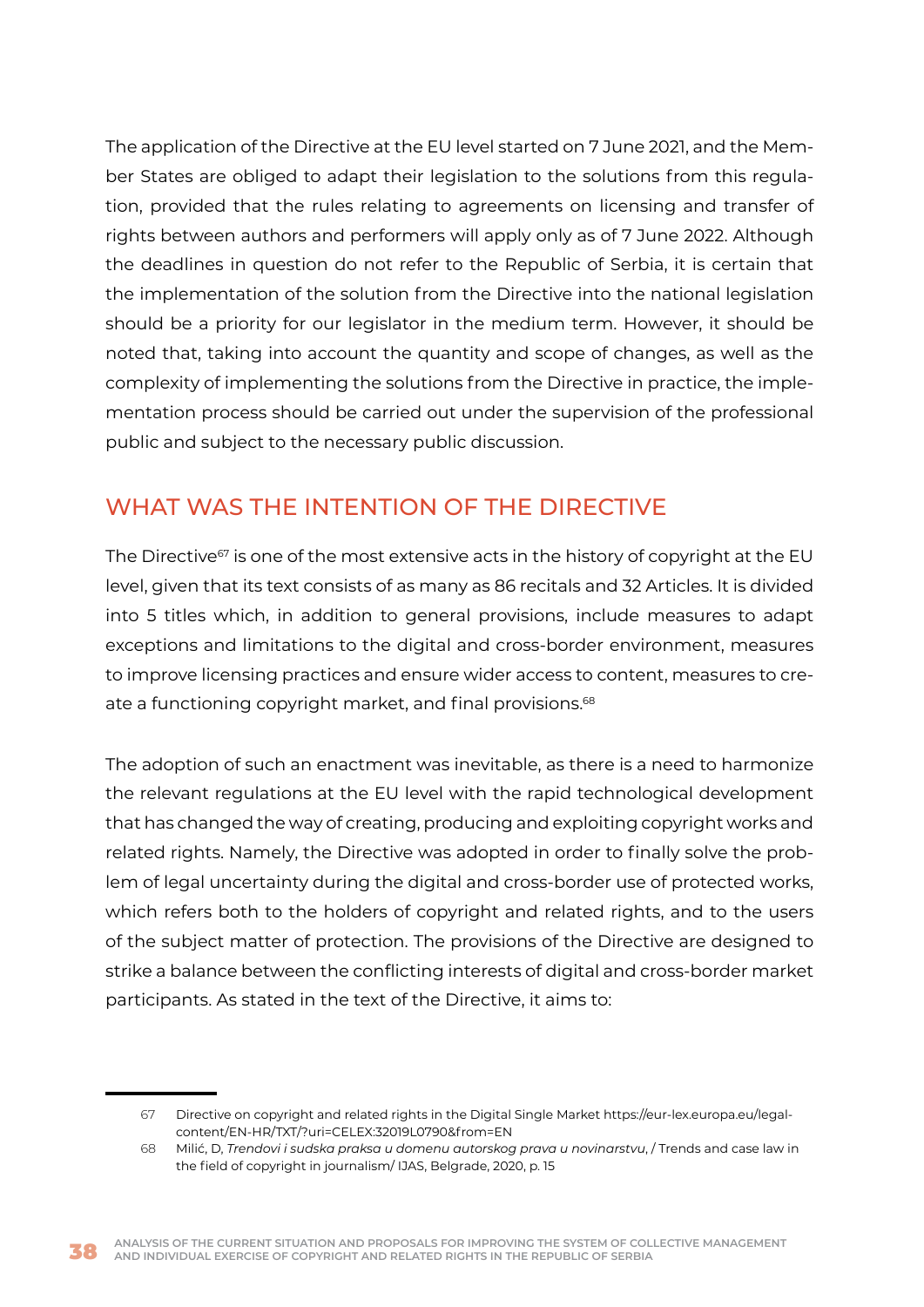- <span id="page-39-0"></span>• regulate the relations between the holders of copyright and related rights, and also the users of their works;
- ensure wide access to content;
- provide fair compensation for its creators;
- recognize the right to profit of the individual, but also to take into account the public interest and the importance that access to content has for the European cultural heritage, and in that sense prescribe exceptions;
- that its provisions create efficient licensing mechanisms, but also equally effective mechanisms for its revocation;
- that its provisions respect the right of the public to be informed, but also recognize the organizational and financial contribution of publishers in the production of news, as well as the importance that the survival of the publishing industry has for the availability of reliable information.

The Directive does not affect existing rules in the EU, except in explicitly stated cases, such as laying down rules on exceptions and limitations concerning copyright and related rights and facilitating licensing, or rules aimed at further securing the market for exploitation of works and other subject matters of protection.

## RULES INTRODUCED BY THE DIRECTIVE

## **A. Adapting exceptions and limitations to the digital and cross-border environment**

In this section, the Directive provides for several exceptions and limitations that Member States must not only provide for in their national legislation, but also ensure that these exceptions remain outside the autonomy of the will of the contracting parties (they must be found in national pieces of legislation as provisions of the coercive regulations that cannot be changed by the agreement of the contracting parties).69

69 *Ibid. 16*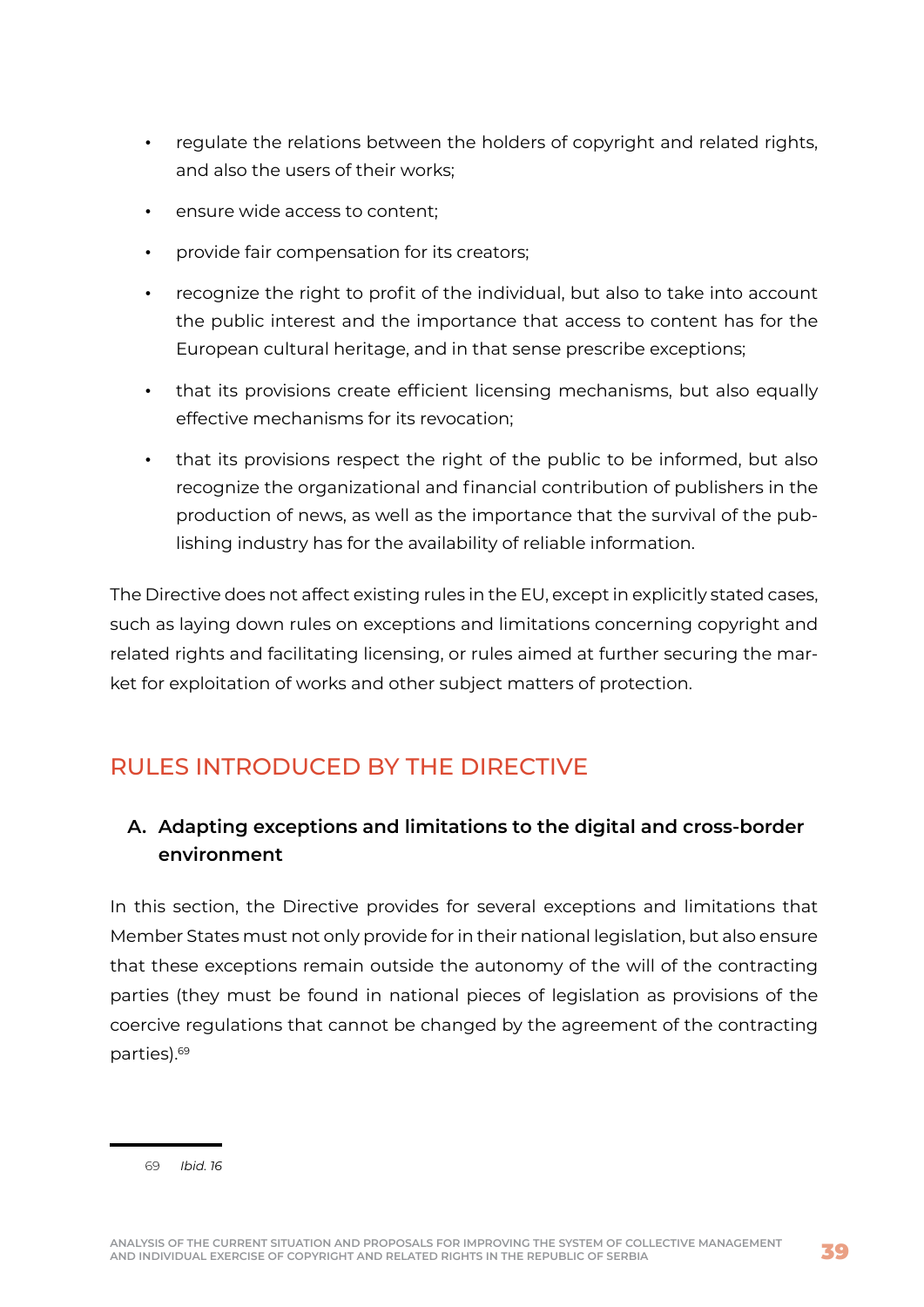The first two exceptions relate to the so-called text and data mining, i.e. "any automated analytical technique aimed at analysing text and data in digital form in order to generate information which includes but is not limited to patterns, trends and correlations". Namely, text and data mining is extremely important nowadays for acquiring new knowledge and discovering trends because it represents a new method of discovering the data and their value. Thus, text and data mining is in fact the search for valuable information among a large amount of available data, in order to convert the raw information found in this way into useful one. However, text and data mining can very easily include actions that are under copyright protection, especially concerning databases, and it was therefore necessary to provide for some legitimate exceptions to this protection. Exceptions are provided in the case of text and data mining for scientific purposes in the case of scientific research, as well as in the case of reproduction and extraction of text that can be legally accessed for those purposes. The third exception concerns digital and cross-border teaching, which takes place on a non-commercial basis, with the aim of setting an example in teaching, while leaving the possibility for Member States to freely limit the scope of this provision at the national level. The last exception concerns the preservation of cultural heritage, i.e. the text and data mining for that purpose by the competent institutions.70

Although this section is mostly noticed by the public for its positive aspects, critics point out that the exceptions are set very narrow, and that set as such, they will not lead to harmonization of the system of exemptions in the EU, primarily because Member States are left with a lot of liberty to both interpret provisions relating to exemptions and prescribe these exemptions at the national level. Due to all the above, this section has been declared by a part of the public as yet another missed opportunity to provide legal certainty to stakeholders at the EU level. $<sup>7</sup>$ </sup>

<sup>70</sup> *Ibid.*

<sup>71</sup> https://eua.eu/news/150:eu-copyright-reform-european-parliament-vote-is-a-missed-opportunity-tobolster-r-i.html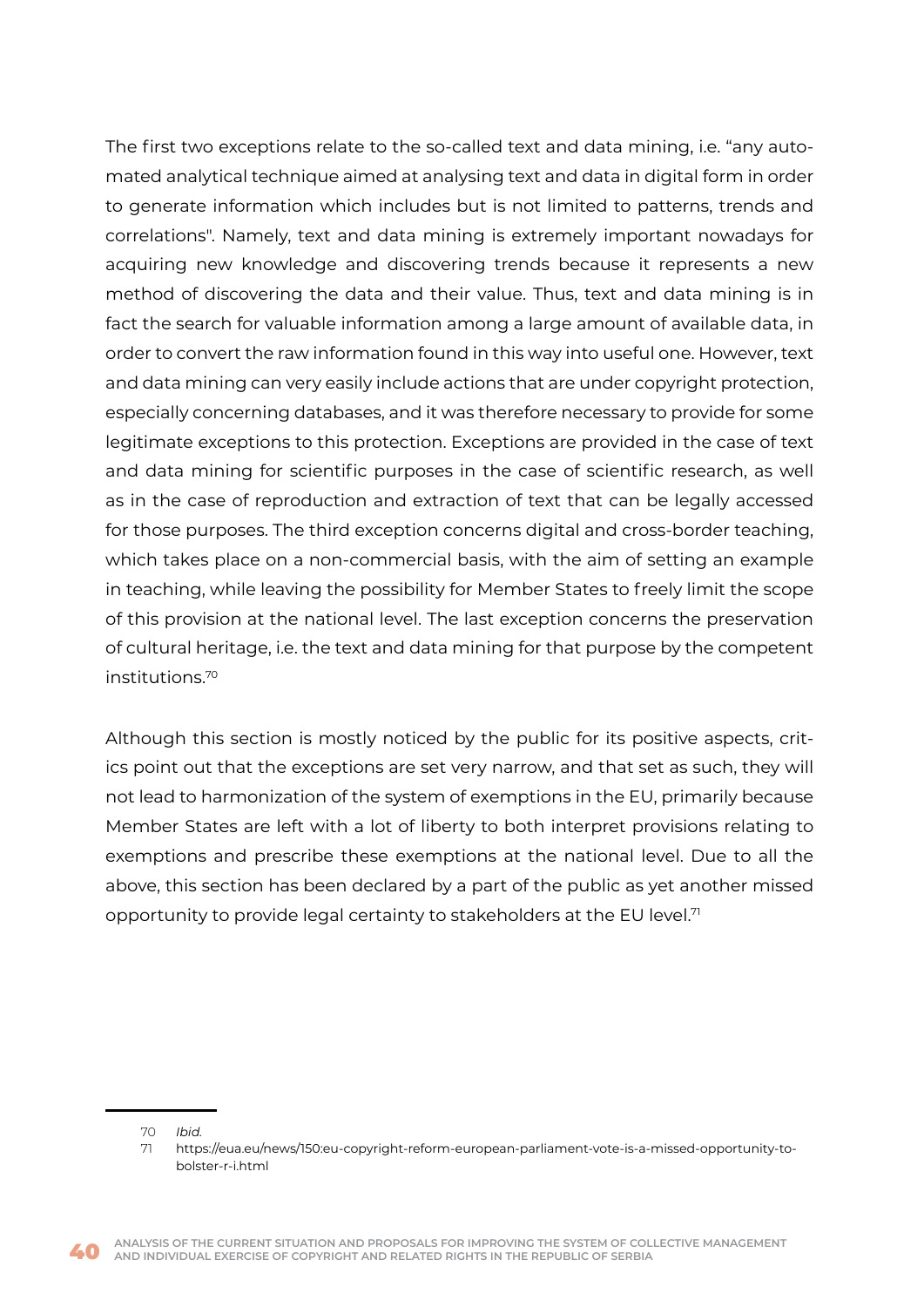### **Significance of exceptions for media / freedom of information**

#### **B. Improving licensing practices and ensuring wider access to content**

In this part, the Directive is divided into several chapters, the first of which deals with subject matters of the protection that are not available in the market. Namely, this chapter envisages the possibility for representative organizations for collective management of the rights to conclude an agreement with cultural heritage institutions on a non-exclusive license for works that are in the permanent collections of these institutions, all on a non-commercial basis. It is interesting that rightholders are given the opportunity to exclude their works not only from organisations for collective management, but also from this licensing mechanism, both in general and in individual cases. The chapter also provides for an exception related to the right of cultural heritage institutions to make available for non-commercial purposes other works and subject matter of protection that are not available on the market and that they hold in their permanent collections, as well as when there is no organization for the collective management of rights on a certain type of work (which meets the conditions in relation to representativeness or in relation to equal treatment of all rightholders over that type of work). It is also interesting that in the case of this exception, cultural heritage institutions are forced to operate exclusively within the borders of the state in which the institution is based, while in the case of the rule there is no such restriction, and cultural heritage institutions can allow the use of works in any Member States. Finally, in order to comply with this provision, it is envisaged to encourage dialogue between stakeholders, as well as the establishment of a single on-line portal under the competence of the EU Intellectual Property Office.<sup>72</sup>

The next chapter refers to the extended effect of collective licensing, and what is most important is that the conditions that a collective management organization must meet are finally listed exhaustively:

<sup>72</sup> *Suppra Note* 67, Article 10, paragraph 1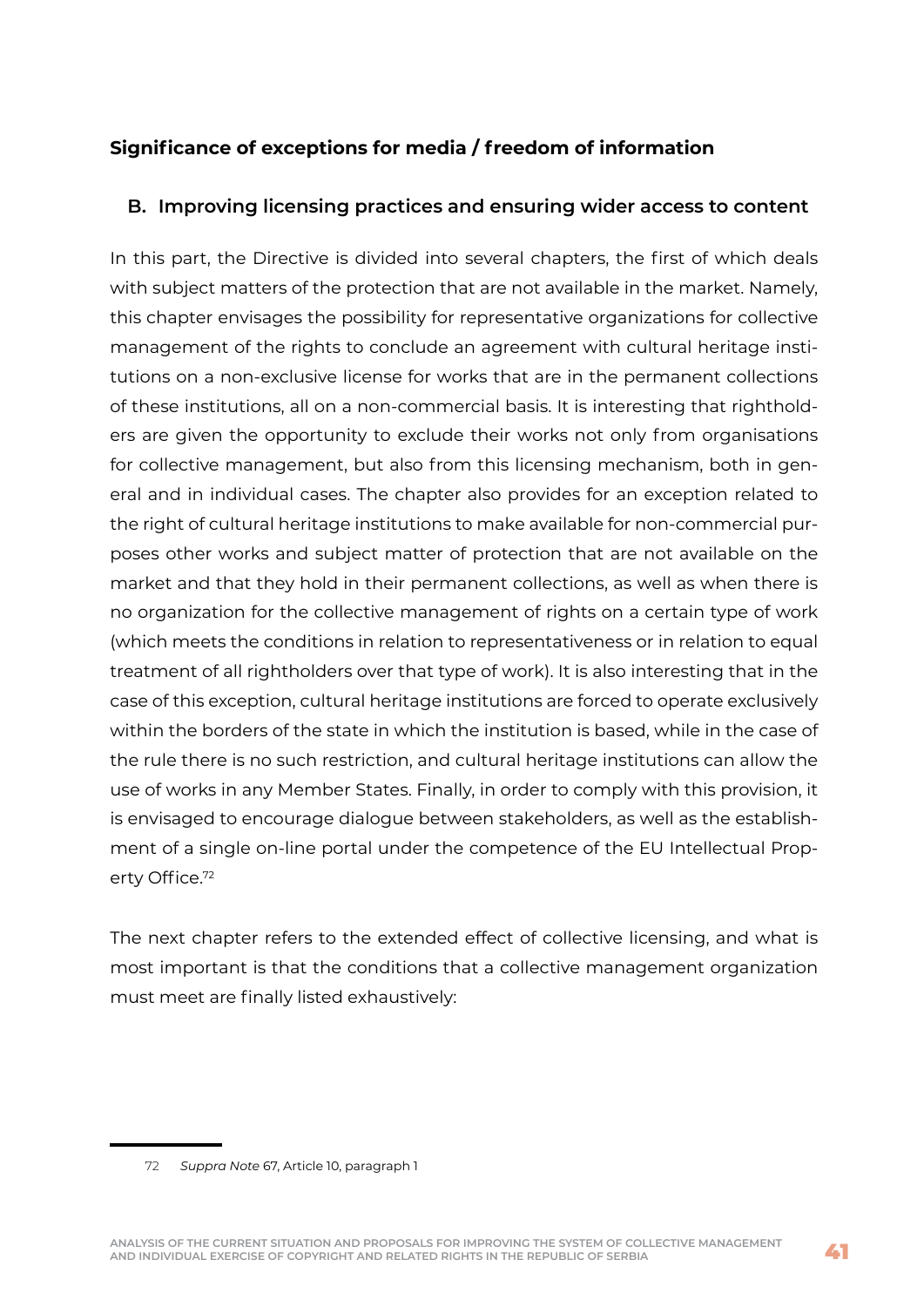- representativeness;
- guarantees of equal treatment of all rightholders and equal licensing conditions;
- option for holders to exclude their works from the licensing mechanism;
- effective information rendering measures.

The third chapter determines the rules for access to audio-visual works on the so-called video-on-demand platforms, as well as for the availability of these works. Namely, the Member States are obliged to appoint authorized intermediaries, i.e. impartial bodies to provide assistance to interested parties in reaching an agreement regarding these works. Compliance with the provision of Chapter III of the Directive is in fact reflected in the provision of an effective mechanism that will further enable stakeholders to, first of all, negotiate and then conclude agreements on audio-visual works located on video-on-demand platforms. Finally, the chapter 4 contains a provision concerning the works of visual art in the public domain. Namely, this chapter refers to the works of visual art whose term of protection has expired, and it states that any material resulting from the reproduction of that work is not subject to copyright or related rights, but is in the public domain as well as the work to which it refers. The only exception mentioned is the situation in which the material created as a consequence of reproduction in itself represents the original, i.e. the author's intellectual creation. It is also interesting that this chapter was not included in the first proposal of the Directive, and it is one of the witnesses of the already mentioned progress of the final text in relation to its first proposal, because the existence of this provision is not only justified but necessary. Namely, the provisions of this chapter are envisaged primarily with the aim of striking the balance between the interests of institutions for the preservation of cultural heritage and the interests of the public to freely access works. This provision beyond any doubt contributes to the promotion of culture and the enrichment of Europe's cultural heritage. Certainly, the second value of this provision is that it really provides a uniform solution and thus brings legal certainty to the flow of works of visual art in the public domain, the reproductions of which will now be free to use in the EU. Therefore, the provisions of this chapter satisfy the interests of both institutions for the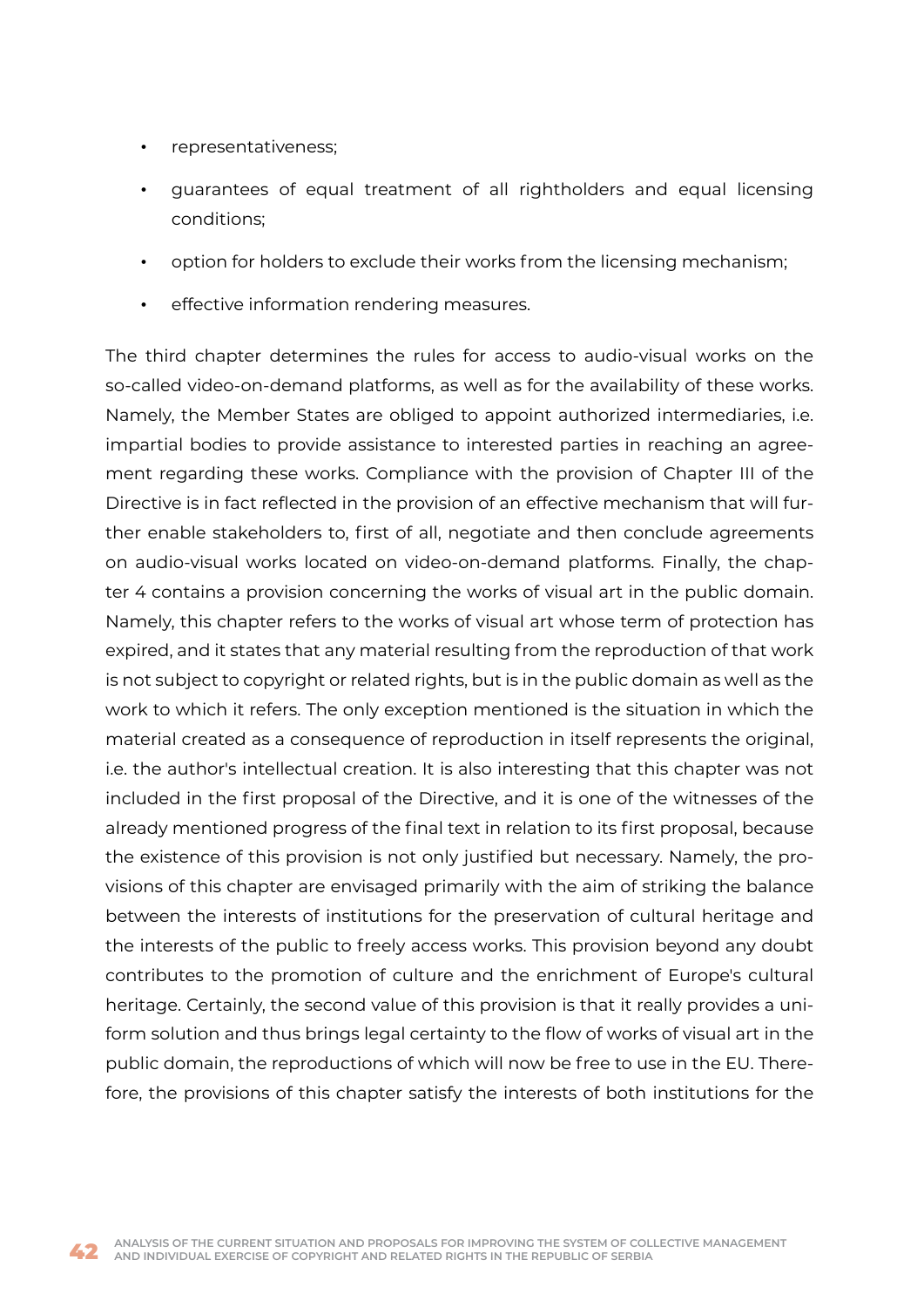preservation of cultural heritage, on the one hand, and also the public, i.e. the users of this type of work, on the other hand.<sup>73</sup>

This provision is of great importance precisely because of the practice of many countries (Italy, Germany, Sweden, etc.) to protect reproductions of works of visual art and thus render them an exclusive right, which actually means that works are withdrawn from the public domain in this way. The best example of the above is the widespread practice of museums to seek this type of protection for works in their collections (one example is the *Prado* Museum in Spain, which sought copyright protection over a work by an artist who passed away 350 years ago<sup>74</sup>). This provision means that digital reproductions of artistic paintings/sculptures will not be protected either (provided that it should be borne in mind here that sufficiently original works of this kind will still be protected).75

#### **C. Creating a functional market for the trade in subjective copyright**

It is within this title that the most controversial Articles of this Directive are found:

#### **Article 15:**

This Article prescribes the exclusive right of publishers (established in the territory of the EU) to explicitly prohibit/allow the reproduction and making available to the public their online publication in respect of Internet use by information society service providers. It is also envisaged that the provisions establishing this right do not apply to individual users who use these publications privately and non-commercially, as well as that this right does not apply to hyperlinking, use of individual words or very short excerpts from press publications. The publisher's right is limited in time, and the publisher cannot invoke it when the two-year period from the publication has expired. In addition to this restriction, the publisher's right is limited by the right of the author of the publication, who has the right to share in the revenues

<sup>73</sup> https://eur-lex.europa.eu/legal-content/EN-HR/TXT/?uri=CELEX:52016PC0593&from=EN

<sup>74</sup> https://www.museodelprado.es/en/the-collection/art-work/judith-at-the-banquet-of-holofernes-

previously/08f69e61-f7c5-43f9-a76d-b24fbdc63681?searchid=83276974-5ac1-9507-a0ec-9f755e87b0f1 75 *Suppra Note 68, p.* 17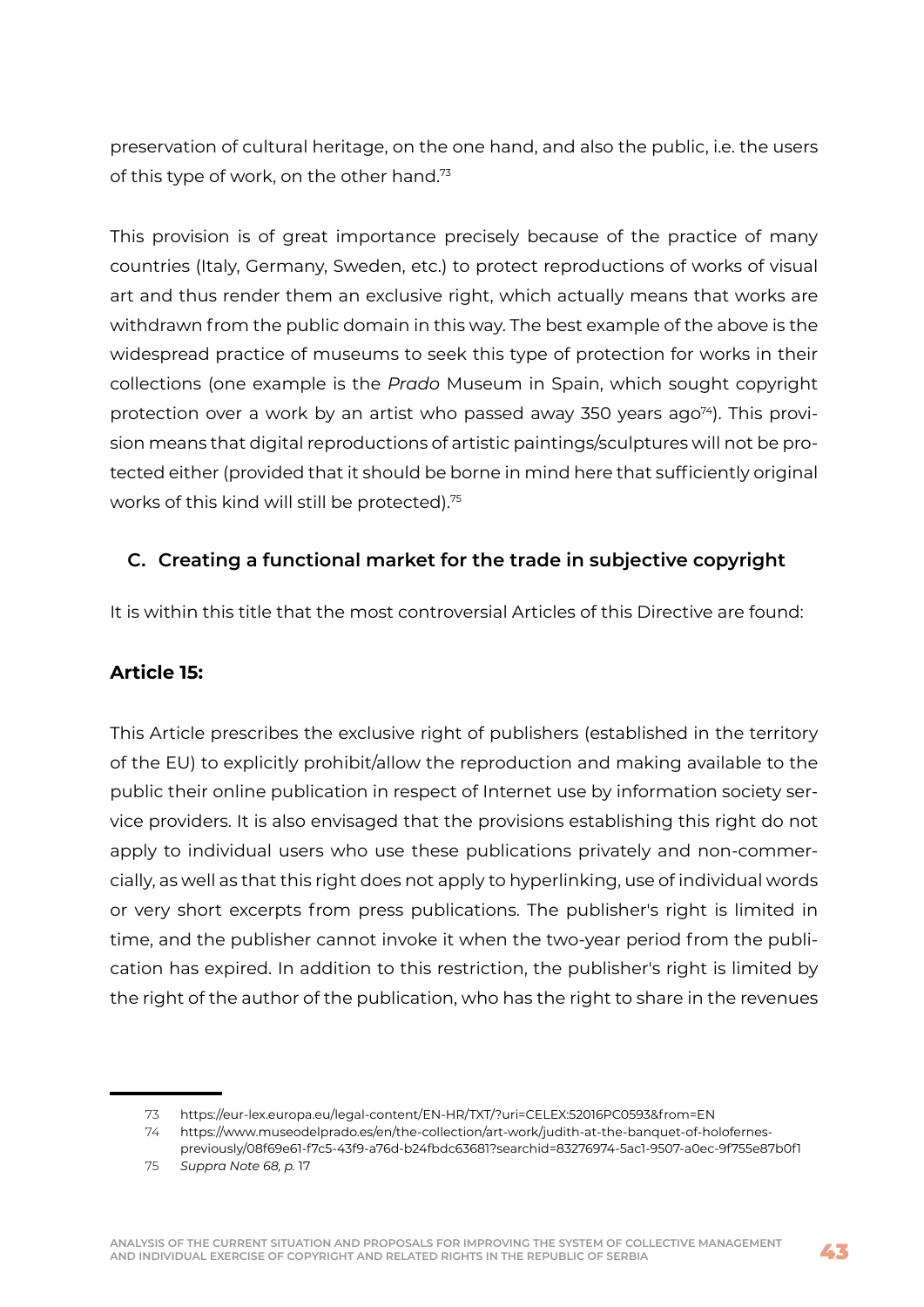generated by the publisher under this right, and by the right of other users authorized by the author, in case the publisher does not have an exclusive license for the publication.

Among the explanations for the introduction of this provision in the Directive is the need to recognize publishers' organizational and financial contribution to the production of these publications, in order to ensure the sustainability of this profession, and thus the production of reliable information. The provisions of the Directive do not negate the great importance that free access to information has for public debate and the preservation of a modern democratic society. However, the explanation states the fact that in the current society, a large number of market participants build the entire business model on the exploitation of press publications, and on that basis make huge profits, while publishers and authors are left without any remuneration for usage.

It is exactly the provision concerning the remuneration for downloading or "borrowing" Internet publications on the Internet that has sparked the dialogue among publishers, academia, politicians and persons relevant to the Internet sector and the civil sector in general. What is obvious is that the traditional journalistic profession is threatened - every year journalists lose their jobs both nationally and regionally, authors and publishers spend a huge amount of time and money, first in research and then in writing quality newspaper articles, and they fail to adequately charge for their work. One of the problems is the so-called online news collectors who are rarely willing to pay a fee for the use of newspaper articles, but their business model is based on collecting and communicating on their websites news and media coverage of various media outlets and authors, and thus allow users or readers to have access to various news at one place. However, in that way, they negatively affect the media outlets and publishers, that is, cause damage to them since, in that way, the media outlets lose users who are redirected to the websites of online news collectors. Media monitoring services create a similar problem for publishers, i.e. the media outlets, because they also generally do not agree to pay a fee for the use of newspaper and other similar articles.

Also, another relevant problem is the preferences of users who are less and less willing to pay and thus support quality journalism, but turn to information through

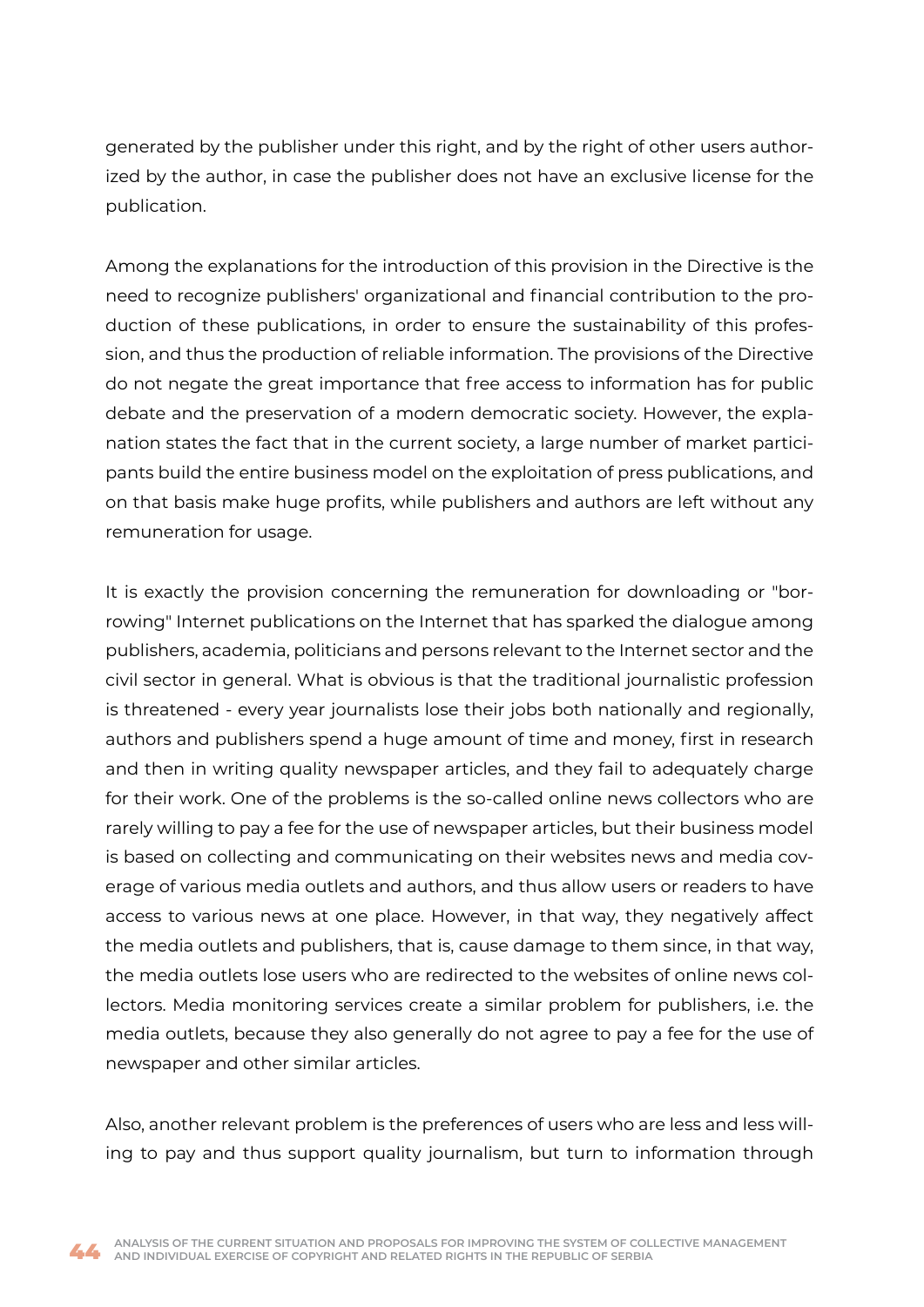social networks or through cheap tabloids as direct competition. Namely, although the relevant public supported the idea to finally place beside the rights of users to wide access to quality and timely information, the interest of persons who produce such content, the question remains whether this provision was the best way to do so. The shortcoming of the provision that critics point out refers to the possibility that tabloids abuse this right and determine the fee for the use of their publications in a minimal amount<sup>76</sup>, or not even determine it at all, which would further lead to even bigger problems and widespread information disruption. This situation, in addition to being a problem for producers of informative publications, would also affect the public, as it would allow tabloids of certain interest groups to achieve even greater visibility, through news containing less verified or unverified information and through biased reporting in favour of these interest groups which they already profit from, and thus completely suppress producers who have determined an adequate fee for the production of quality and verified news, which would also be the "final nail in the coffin" of investigative journalism that would not have enough funds to remain in the race with the tabloids. Also, according to critics, another danger to the survival of journalists and publishers lies in the absolute monopoly that the Google platform has in the market. Namely, in their opinion, Google has at least two ways to abuse this provision of the Directive. First, it may refuse to pay a fee for the use of publications by certain producers if it considers it excessive, and as *Google* controls positioning on Google search, this may result in insufficient visibility of these producers, and thus large financial losses under the very provision that was supposed to generate them profit. This is exactly what happened when some countries tried to include similar provisions at the national level (the example of Germany and publisher *Axel Springer* that restricted access to Google search for their publications due to inability to adequately license their content, resulting in a drop of 40% on Google search and large material losses, as a result of which they were forced to suspend this restriction<sup>77</sup>). Another possibility of abuse, both by the *Google* platform and by other commercial platforms, lies in the exception which is abstractly set, and refers to the use of "single words and very short clips" for which no fee

<sup>76</sup> https://juliareda.eu/2018/04/fake-news-link-tax/

<sup>77</sup> https://www.reuters.com/article/us-google-axel-sprngr/germanys-top-publisher-bows-to-google-innews-licensing-row-idUSKBN0IP1YT20141105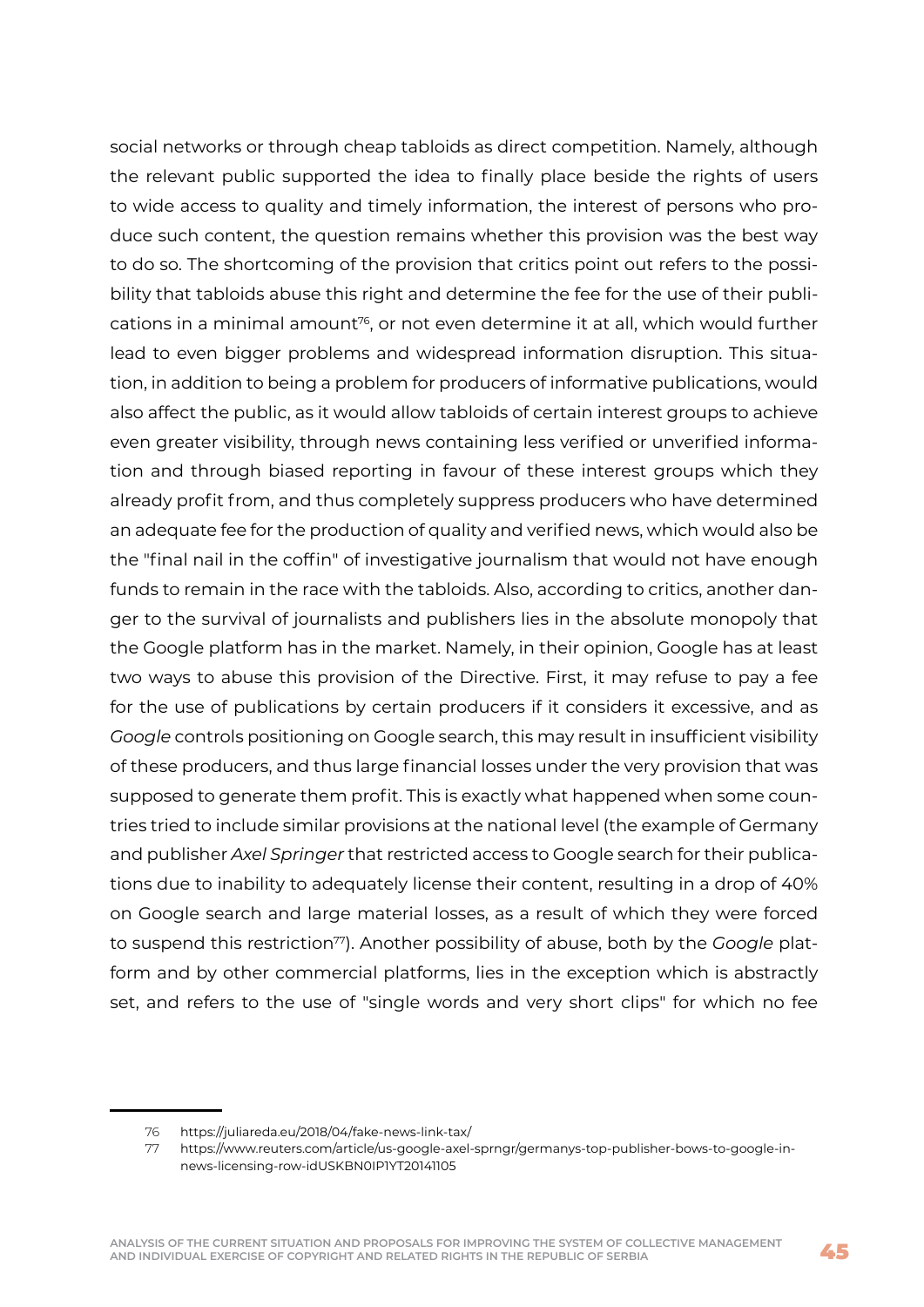is due. If countries do not define these terms precisely enough in their respective national regulations or set them too broadly, leaving room for different interpretations, it is this exception that will provide ample room to avoid paying a fee for the use of publications.78

Critics of the Directive see in this provision not only a danger for news publishers but also for users, other commercial platforms, and for the very authors of press publications.79 Namely, it can be dangerous fact for users that commercial platforms are not defined precisely enough, so there is a possibility that this provision of the directive "hits" blogs or *Facebook* pages run by individuals with a large reach, i.e. a large audience. This provision could also mean an end for new commercial platforms that want to engage in media monitoring or online news collection, as they will find it difficult to cover licensing costs of the publisher, providing Google an even stronger position in the market and a complete monopoly while suppressing small entities from the market. As far as the authors are concerned, even if the publishers manage to obtain some share in the profit of the commercial platform, the question arises as to how much of that fee will ultimately belong to the author himself/herself.<sup>80</sup>

#### **Article 17:**

This provision applies to providers of content sharing services via the Internet, i.e. to platforms that store copyrighted content for commercial purposes, and then allow their users to upload and share that content while they organize and promote it (e.g. *Facebook, Youtube, Vimeo* and other).

The Directive imposes an obligation to them to obtain from the authors, whose content they share on their platform, adequate authorisation for sharing activities in order to avoid liability. If, on the other hand, the platforms do not obtain the necessary authorisation from the author, it is prescribed that they are responsible for any unauthorized communication to the public, including making available to the public works protected by copyright and related rights on them.



<sup>78</sup> *Suppra Note 68, p. 18.*

<sup>79</sup> https://www.ivir.nl/academics-against-press-publishers-right/

<sup>80</sup> *Suppra Note 68, p. 18*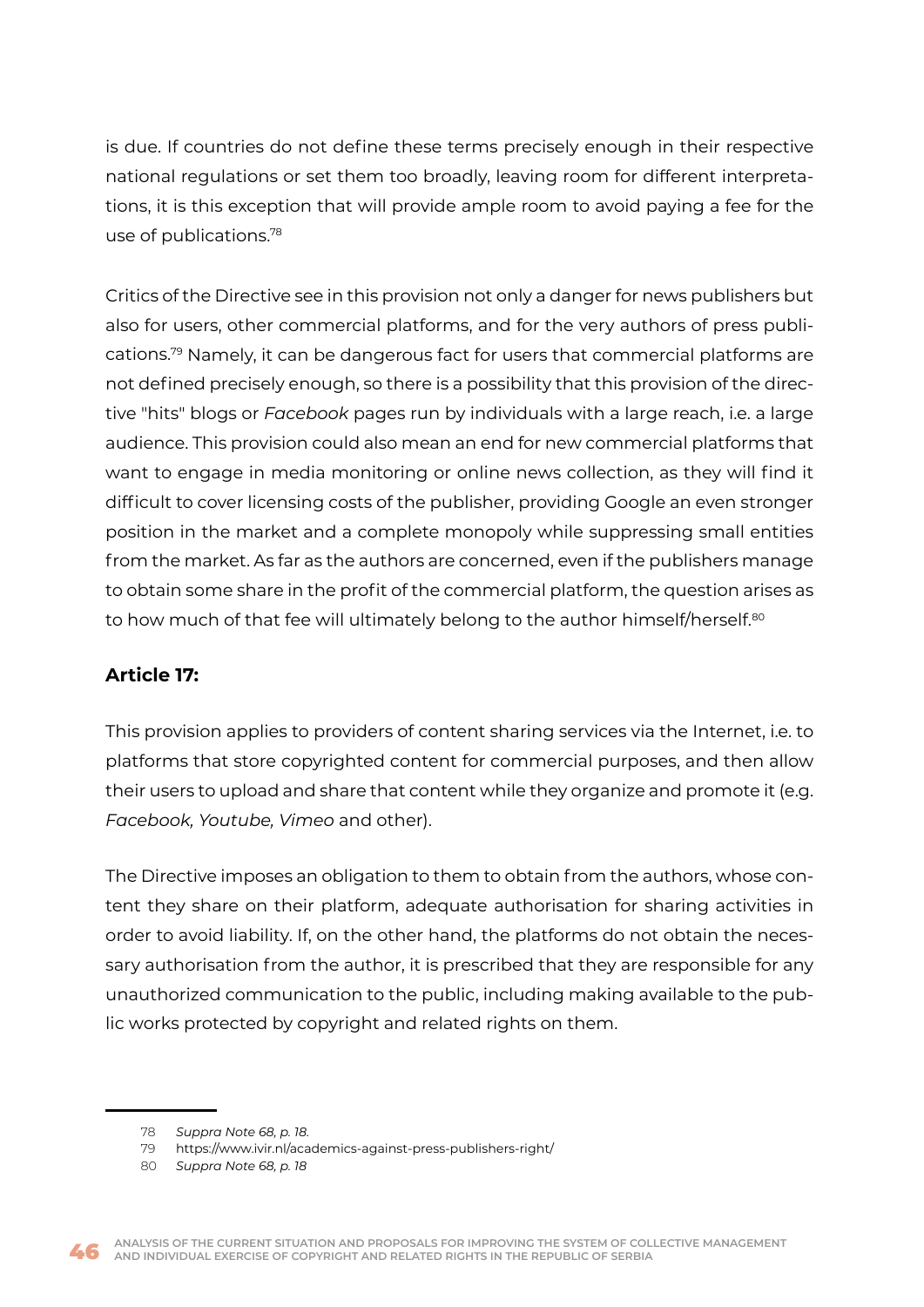In addition to obtaining author's authorization (e.g. by license), platforms can avoid this liability only if they prove that they:

- have undertaken everything in their power to obtain approval from the author;
- have undertaken everything in their power, in accordance with high sectoral standards of professional care, to make protected works inaccessible;
- after receiving the notification from the author, have acted without delay in order to prevent further access to the protected content, and then have removed it, also without delay.

Content that represents a quote, critique, overview, as well as works of parody, caricature or pastiche is excluded from this provision. The so-called new Internet content sharing service providers whose services are available for less than 3 years, with an annual turnover of less than 3 million and an audience not exceeding 5 million people in one month are also excluded.

It is obvious that this provision is aimed at reducing the discrepancy in the value of the profit generated by authors on the one hand and large platforms on the other. What is stated in the Directive is that large platforms such as *Youtube* have revolutionized the diversity of content and the ease with which it can be accessed today, which is invaluable for the Internet as we know it today. On the other hand, while these platforms indirectly or directly earn huge amounts of money on their business models, it has become very difficult, even almost impossible, for today's content authors to determine whether their works are used and under what conditions. The Directive sees a solution to this problem in the development of a licensing market between copyright and related rights holders and the platforms for sharing their content, which would ensure that in addition to platforms, authors receive appropriate remuneration for the use of their works.<sup>81</sup>

<sup>81</sup> *Suppra Note* 67, recital 61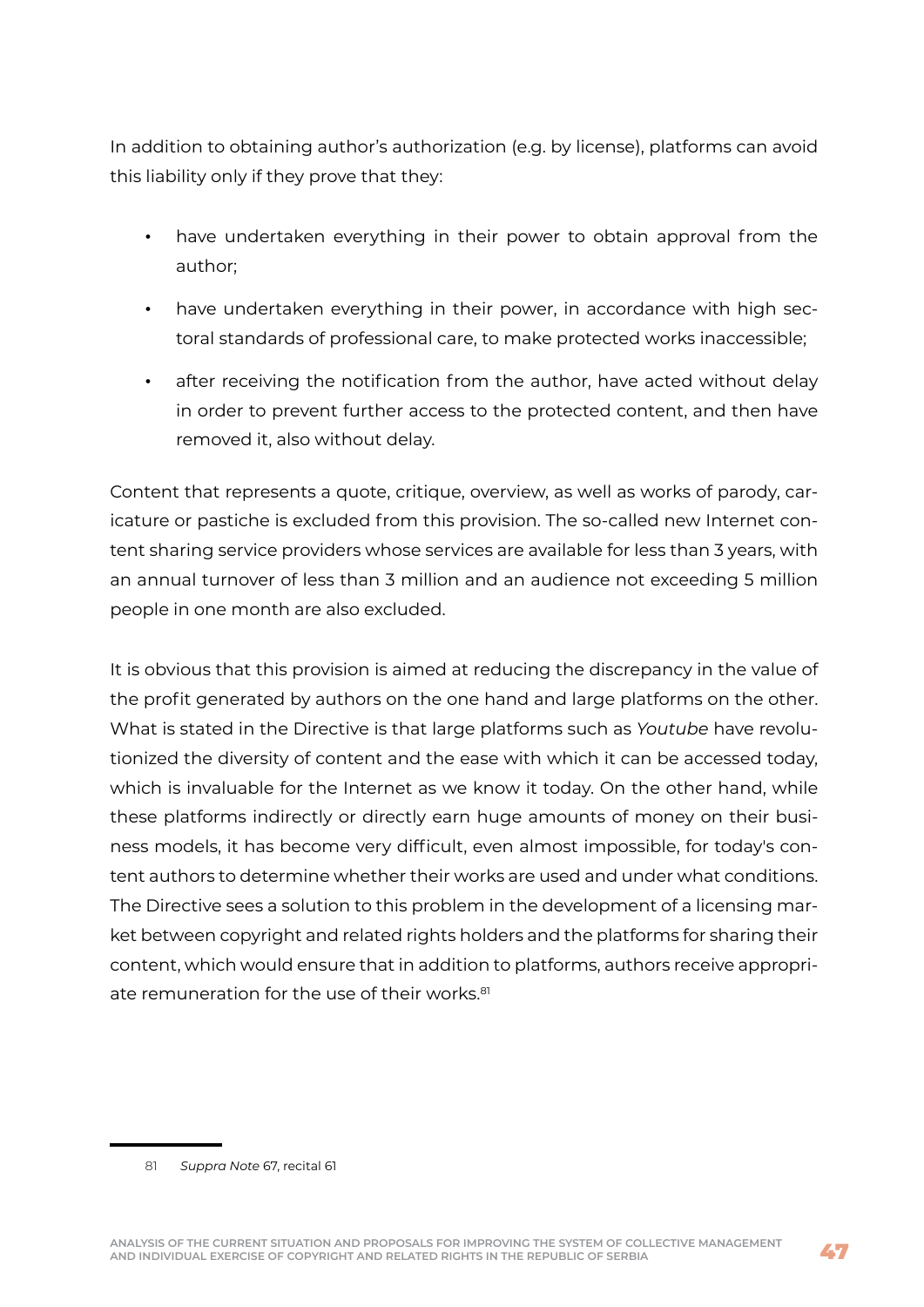It is this provision that has been subjected to the most intense criticism from the relevant public. First of all, according to critics, this provision would represent the end of the Internet as we know it today and the beginning of the Internet as a means of monitoring and controlling its users, i.e. such a provision would lead to a narrowing of Internet freedom of users.<sup>82</sup> Namely, having in mind the amount of content that moves on large platforms every day, as well as the number of their users, critics point out that the only way to avoid liability set by the Directive is the introduction of advanced technology capable of recognizing and filtering the content protected by copyrights and related rights. From the point of view of non-governmental organizations, such content monitoring represents, to say the least, a violation of the human rights of users.<sup>83</sup> As for smaller platforms, they will be destroyed by this provision, because they are the ones that will not have the means to obtain sufficiently advanced technology for content filtering, and will not be able to meet the requirements of the Directive, which means they will not be able to continue with the performance of their activities. From the point of view of users and the general public, if platforms invest money in new technology, what prevents them from using it for other purposes in the future, such as filtering content that offers a critical assessment of a government? Furthermore, from the point of view of technology only, how advanced must it be in order not to filter the parody/caricature works together with the copyright work to which they refer? According to experts, this would probably block them along with illegal content, possibly allowing for the holders of the right over that content to appeal to the platform, which further raises the question of how it will work and how effective the platform's mechanisms will be. Furthermore, critics of the text of the Directive question whether the insufficiently clear definition of the provisions ("did everything in their power", for example) will be detrimental or in favour of the platforms in certain countries. Namely, the provision set in this way, which will be further interpreted by each state and its courts, will lead to complete legal uncertainty for all interested parties and inconsistency in practice.<sup>84</sup>

Given that there is an obligation to organize a dialogue on the application of Article

<sup>82</sup> https://fee.org/articles/europes-censorious-new-copyright-directive-is-the-end-of-the-internet-as-weknow-it/

<sup>83</sup> https://openmedia.org/en/open-letter-57-ngos-ask-deletion-eu-copyright-censorship-filter

<sup>84</sup> *Suppra Note 68, p. 19*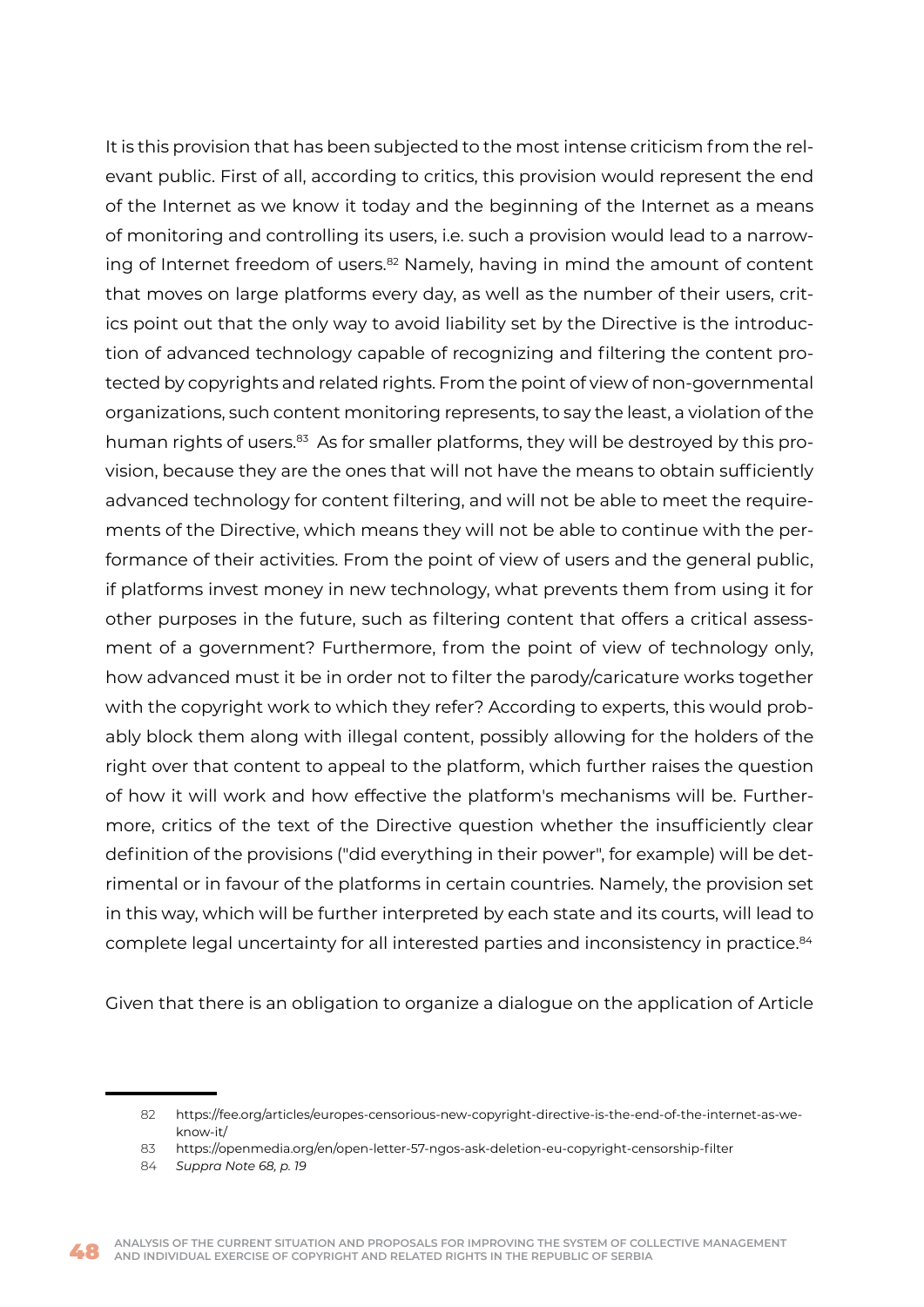17 among stakeholders before the EU Commission, the world public can only wait for the results of these dialogues to see the best practices regarding this provision and all its real consequences.

The final part of this chapter regulates the obligation to pay fair remuneration in connection with exploitation contracts concluded with authors and performers, and this is precisely the issue in which critics see a real discrepancy in value in the world of copyright. What must be provided for in the contracts is a proportionate and appropriate remuneration for authors/ performers, transparency regarding these contracts, mechanisms for their adjustment after changed circumstances and the procedure for alternative dispute resolution arising from these contracts, as well as the right to revoke.<sup>85</sup>

### **D. Future application and adaptation of the rules stemming from the Directive**

In addition to the implementation of the rules of the Directive, an important issue for our Legislator will be the guidelines for its implementation that are necessary for solutions to be applicable in practice, which will certainly best show whether both provisions have met their goal - to strike a balance between all participants in a market that use works protected by copyright and related rights. Certainly, the existing legal framework will be changed, adapted and harmonized with the needs of practice until an adequate balance and protection of the interests of all participants in this market is established, and time will show how the Directive has contributed to this process.

It is clear that the Directive is not aimed at the average user, although it will have an impact on it to a certain extent, but it is primarily aimed at creating and improving the digital single market at the EU level, which ultimately aims to encourage innovation, creativity and new content in the digital world. It should be noted that the freedom of expression of the average user will not be endangered in this way

<sup>85</sup> http://copyrightblog.kluweriplaw.com/2019/01/20/unwaivable-equitable-remuneration-rights-forperformers-disruption-or-balancing-of-interests/